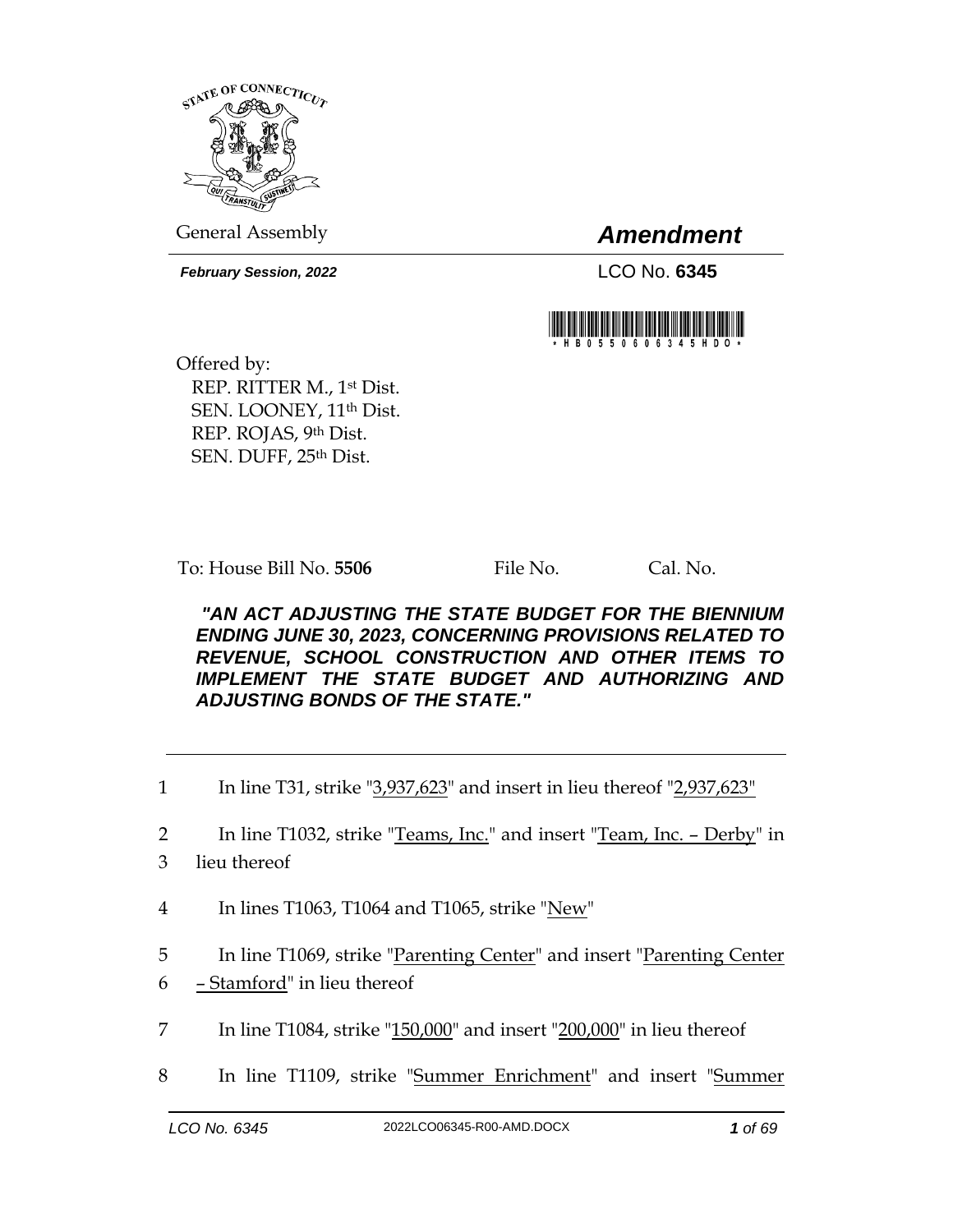| 9        | Enrichment Funds to cover fifty per cent required match" in lieu thereof                                                 |
|----------|--------------------------------------------------------------------------------------------------------------------------|
| 10       | In line T1129, after "Recreation" insert "with \$1,000,000 for East Rock                                                 |
| 11       | Park and \$1,000,000 for West Rock Park for maintenance, repair and                                                      |
| 12       | renovations"                                                                                                             |
| 13       | In line T1131, strike "Bridge" and insert "Boardwalk" in lieu thereof                                                    |
| 14       | In line T1143, strike "Homeless Shelters" and insert "Homeless                                                           |
| 15       | Services" in lieu thereof                                                                                                |
| 16       | In line T1173, strike "Extent" and insert "Extend" in lieu thereof                                                       |
| 17       | In line T1192, strike "Cradle to Career" and insert "Cradle to Career -                                                  |
| 18       | Bridgeport" in lieu thereof                                                                                              |
|          |                                                                                                                          |
| 19       | In line T1225, strike "170,365,214" and insert "166,915,214" in lieu                                                     |
| 20       | thereof                                                                                                                  |
| 21<br>22 | In line T1232, strike "Senior Center Outdoor Fitness Area" and insert<br>"Senior Center Outdoor Fitness Area- Ellington" |

23 After line T1234, insert the following:

|               | "Lebanon Historical Society  | \$300,000    |
|---------------|------------------------------|--------------|
| $\Pi$         | <b>Bloomfield Social and</b> | \$100,000    |
|               | <b>Youth Services</b>        |              |
| IT3           |                              |              |
| $\mathsf{T}4$ | DEPARTMENT OF                |              |
|               | <b>MOTOR VEHICLES</b>        |              |
| IT5           | <b>IT</b> Modernization      | \$3,000,000" |

- 24 In line T1353, strike "Torrington Senior Center" and insert "Sullivan
- 25 Senior Center" in lieu thereof
- 26 In line T1398, strike "Connectivity for Health and Mental Health 27 Centers/Organizations" and strike "1,799,841"
- 28 In line T1401, strike "Low-income/Multi-family Curb-to-home and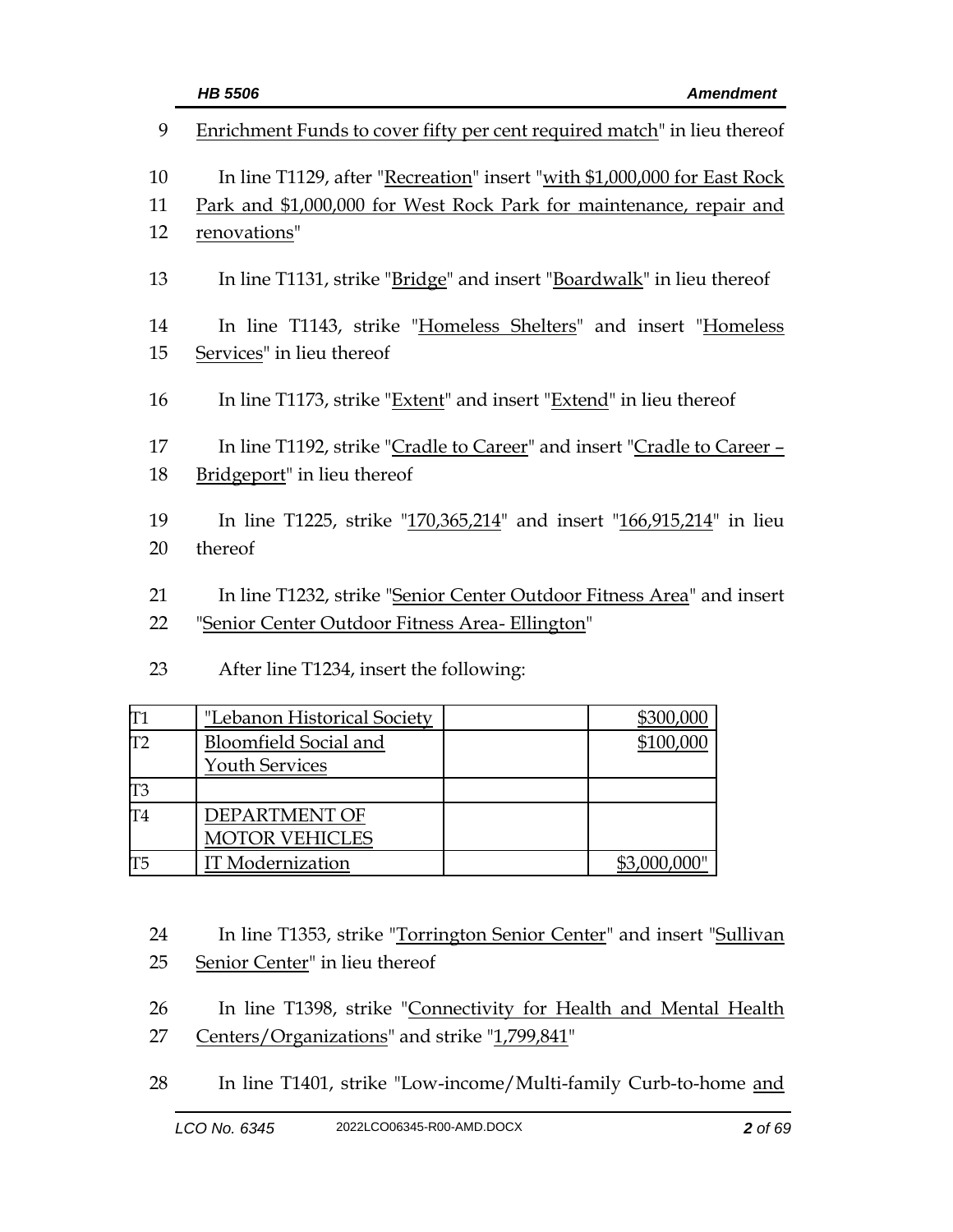| 29 | Business Broadband infrastructure buildout" and insert "Low-                   |
|----|--------------------------------------------------------------------------------|
| 30 | income/Multi-family<br>Curb-to-home<br><u>and Business</u><br><b>Broadband</b> |
| 31 | infrastructure buildout and underserved area broadband infrastructure          |
| 32 | grants" in lieu thereof, bracket "10,000,000" and insert "20,000,000", and     |
| 33 | strike "5,007,911" and insert "22,966,125" in lieu thereof                     |
| 34 | In line T1402, bracket "Underserved Area Broadband Infrastructure              |
| 35 | Grants" and bracket "10,000,000"                                               |
| 36 | In line T1417, insert an opening bracket after " $CT$ " and insert a closing   |
| 37 | bracket after "youth"                                                          |
| 38 | In line 267, bracket "Schaghticoke Tribe" and after the closing bracket,       |
| 39 | insert "Schaughticok Tribal Nation"                                            |
| 40 | Strike subdivision (40) of subsection (b) of section 12 in its entirety        |
| 41 | and insert the following in lieu thereof:                                      |
| 42 | "(40) Up to \$500,000 for the fiscal year ending June 30, 2022, to the         |
| 43 | Judicial Department, for Other Expenses, for information technology            |
| 44 | consultants to complete necessary system changes;"                             |
| 45 | In line 800, strike "The Schaghticoke" and insert "Schaughticok Tribal         |
| 46 | Nation" in lieu thereof                                                        |
| 47 | Strike section 84 in its entirety and insert the following in lieu thereof:    |
| 48 | "Sec. 84. (NEW) (Effective July 1, 2022) On and after September 1, 2023,       |
| 49 | each local and regional board of education shall provide free menstrual        |
| 50 | products, as defined in section 18-69e of the general statutes, in women's     |
| 51 | restrooms, all-gender restrooms and at least one men's restroom, which         |
| 52 | restrooms are accessible to students in grades three to twelve, inclusive,     |
| 53 | in each school under the jurisdiction of such boards and in a manner           |
| 54 | that does not stigmatize any student seeking such products, pursuant to        |
| 55 | guidelines established by the Commissioner of Public Health under              |
| 56 | section 89 of this act. To carry out the provisions of this section, the local |
| 57 | and regional boards of education may (1) accept donations of menstrual         |
| 58 | products and grants from any source for the purpose of purchasing such         |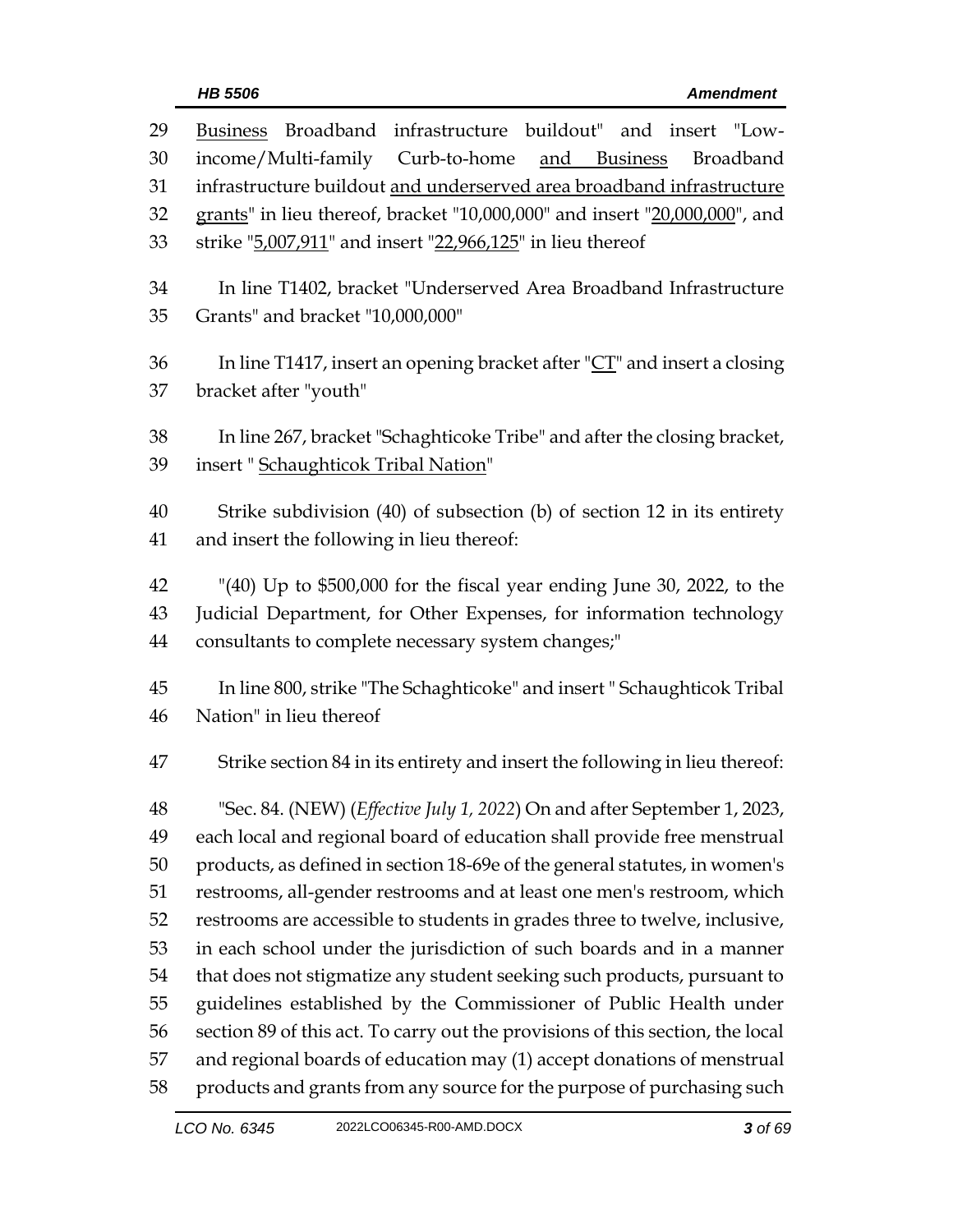| 59<br>60 | products, and (2) partner with a nonprofit or community-based<br>organization." |
|----------|---------------------------------------------------------------------------------|
| 61       | Strike section 123 in its entirety and substitute the following in lieu         |
| 62       | thereof:                                                                        |
| 63       | "Sec. 123. Section 4-68bb of the 2022 supplement to the general                 |
| 64       | statutes is repealed and the following is substituted in lieu thereof           |
| 65       | (Effective from passage):                                                       |
| 66       | (a) For purposes of this section, "Project Longevity Initiative" means          |
| 67       | a comprehensive community-based initiative that is designed to reduce           |
| 68       | gun violence in the state's cities and "secretary" means the Secretary of       |
| 69       | the Office of Policy and Management.                                            |
| 70       | (b) $(1)$ [Pursuant] Until June 30, 2022, pursuant to the provisions of         |
| 71       | section 4-66a, the secretary shall $[(1)]$ $(A)$ provide planning and           |
| 72       | management assistance to municipal officials in the city of New Haven           |
| 73       | in order to ensure the continued implementation of the Project                  |
| 74       | Longevity Initiative in said city and the secretary may utilize state and       |
| 75       | federal funds as may be appropriated for such purpose; and $[(2)]$ $(B)$ do     |
| 76       | all things necessary to apply for and accept federal funds allotted to or       |
| 77       | available to the state under any federal act or program which support           |
| 78       | the continued implementation of the Project Longevity Initiative in the         |
| 79       | city of New Haven.                                                              |
| 80       | (2) On and after July 1, 2022, the Chief Court Administrator shall (A)          |
| 81       | provide planning and management assistance to municipal officials in            |
| 82       | the city of New Haven in order to ensure the continued implementation           |
| 83       | of the Project Longevity Initiative in said city and the Chief Court            |
| 84       | Administrator may utilize state and federal funds as may be                     |
| 85       | appropriated for such purpose; and (B) do all things necessary to apply         |
| 86       | for and accept federal funds allotted to or available to the state under        |
| 87       | any federal act or program which support the continued                          |
| 88       | implementation of the Project Longevity Initiative in the city of New           |

Haven.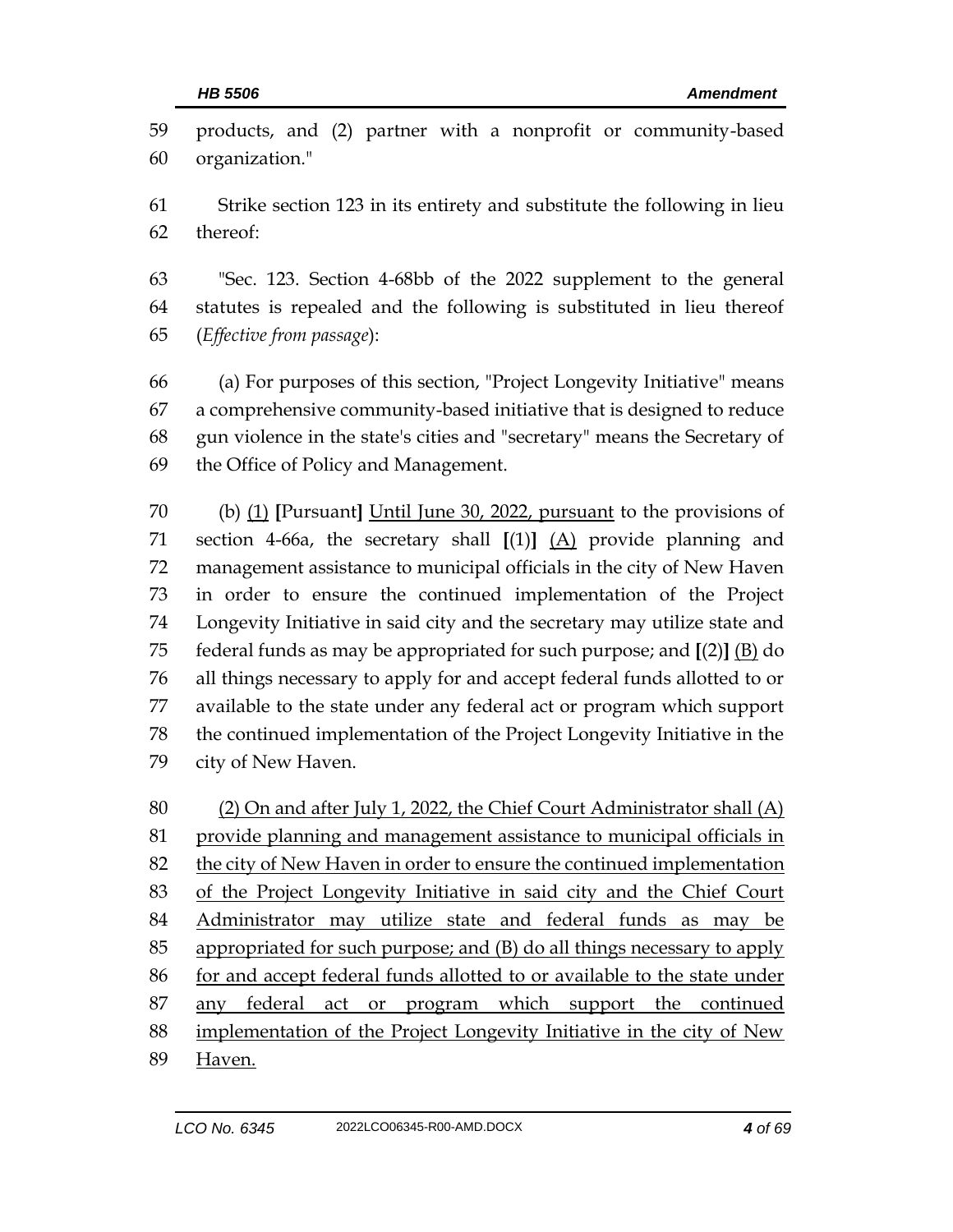(c) (1) **[**The**]** Until June 30, 2022, the secretary, or the secretary's designee, in consultation with the United States Attorney for the district of Connecticut, the Chief State's Attorney, the Commissioner of Correction, the executive director of the Court Support Services Division of the Judicial Branch, the mayors of the cities of Hartford, Bridgeport and Waterbury, and clergy members, nonprofit service providers and community leaders from the cities of Hartford, Bridgeport and Waterbury, shall implement the Project Longevity Initiative in the cities of Hartford, Bridgeport and Waterbury.

 (2) On and after July 1, 2022, the Chief Court Administrator, or the Chief Court Administrator's designee, in consultation with the United States Attorney for the district of Connecticut, the Chief State's Attorney, the Commissioner of Correction, the executive director of the Court Support Services Division of the Judicial Branch, the mayors of the cities of Hartford, Bridgeport and Waterbury and clergy members, nonprofit service providers and community leaders from the cities of Hartford, Bridgeport and Waterbury, shall implement the Project Longevity Initiative in the cities of Hartford, Bridgeport and Waterbury.

 (d) (1) **[**Pursuant**]** Until June 30, 2022, pursuant to the provisions of section 4-66a, the secretary shall **[**(1)**]** (A) provide planning and management assistance to municipal officials in the cities of Hartford, Bridgeport and Waterbury in order to ensure implementation of the Project Longevity Initiative in said cities and the secretary may utilize state and federal funds as may be appropriated for such purpose; and **[**(2)**]** (B) do all things necessary to apply for and accept federal funds allotted to or available to the state under any federal act or program which will support implementation of the Project Longevity Initiative in the cities of Hartford, Bridgeport and Waterbury.

 (2) On and after July 1, 2022, the Chief Court Administrator shall (A) provide planning and management assistance to municipal officials in the cities of Hartford, Bridgeport and Waterbury in order to ensure implementation of the Project Longevity Initiative in said cities and the Chief Court Administrator may utilize state and federal funds as may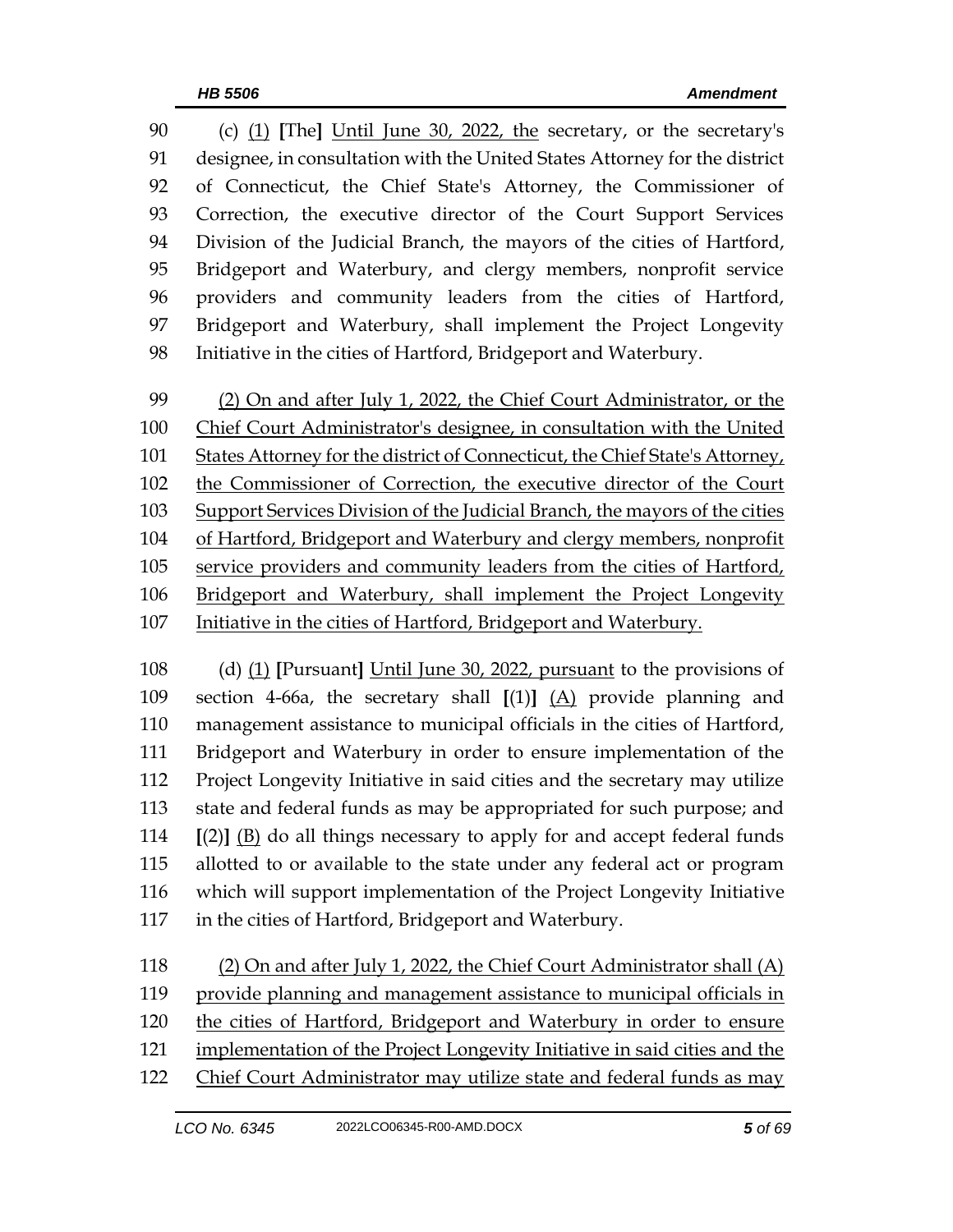| 123          | be appropriated for such purpose; and (B) do all things necessary to                                                                                                                                                                                                                                                                                                                          |
|--------------|-----------------------------------------------------------------------------------------------------------------------------------------------------------------------------------------------------------------------------------------------------------------------------------------------------------------------------------------------------------------------------------------------|
| 124          | apply for and accept federal funds allotted to or available to the state                                                                                                                                                                                                                                                                                                                      |
| 125          | under any federal act or program which will support implementation of                                                                                                                                                                                                                                                                                                                         |
| 126          | the Project Longevity Initiative in the cities of Hartford, Bridgeport and                                                                                                                                                                                                                                                                                                                    |
| 127          | <u>Waterbury.</u>                                                                                                                                                                                                                                                                                                                                                                             |
|              |                                                                                                                                                                                                                                                                                                                                                                                               |
| 128          | (e) $(1)$ [The] Until June 30, 2022, the Secretary of the Office of Policy                                                                                                                                                                                                                                                                                                                    |
| 129          | and Management may accept and receive on behalf of the office, subject                                                                                                                                                                                                                                                                                                                        |
| 130          | to the provisions of section 4b-22, any bequest, devise or grant made to                                                                                                                                                                                                                                                                                                                      |
| 131          | the Office of Policy and Management to further the objectives of the                                                                                                                                                                                                                                                                                                                          |
| 132          | Project Longevity Initiative and may hold and use such property for the                                                                                                                                                                                                                                                                                                                       |
| 133          | purpose specified, if any, in such bequest, devise or gift.                                                                                                                                                                                                                                                                                                                                   |
| 134          |                                                                                                                                                                                                                                                                                                                                                                                               |
| 135          | (2) On and after July 1, 2022, the Chief Court Administrator may                                                                                                                                                                                                                                                                                                                              |
|              | accept and receive on behalf of the Judicial Branch, any bequest, devise                                                                                                                                                                                                                                                                                                                      |
| 136          | or grant made to the Judicial Branch to further the objectives of the                                                                                                                                                                                                                                                                                                                         |
| 137          | Project Longevity Initiative and may hold and use such property for the                                                                                                                                                                                                                                                                                                                       |
| 138          | purpose specified, if any, in such bequest, devise or gift.                                                                                                                                                                                                                                                                                                                                   |
| 139          | (f) $(1)$ [The] Until June 30, 2022, the secretary, in consultation with the                                                                                                                                                                                                                                                                                                                  |
| 140          | federal and state officials described in subsection (c) of this section, shall                                                                                                                                                                                                                                                                                                                |
| 141          | create a plan for implementation of the Project Longevity Initiative on a                                                                                                                                                                                                                                                                                                                     |
| 142          | state-wide basis. Such plan shall, at a minimum, consider how to                                                                                                                                                                                                                                                                                                                              |
| 143          | provide clients served by the Project Longevity Initiative with access to                                                                                                                                                                                                                                                                                                                     |
| 144          | courses of instruction and apprentice programs provided by, but not                                                                                                                                                                                                                                                                                                                           |
| 145          | limited to, a college, a university, a community college or the Technical                                                                                                                                                                                                                                                                                                                     |
| 146          | Education and Career System. Not later than February 1, 2022, the                                                                                                                                                                                                                                                                                                                             |
| 147          | secretary shall submit such plan to the joint standing committee of the                                                                                                                                                                                                                                                                                                                       |
| 148          | General Assembly having cognizance of matters relating to public safety                                                                                                                                                                                                                                                                                                                       |
| 149          | and security in accordance with the provisions of section 11-4a.                                                                                                                                                                                                                                                                                                                              |
|              |                                                                                                                                                                                                                                                                                                                                                                                               |
| 150<br>1 E 1 | (2) In the event that the secretary failed to submit the plan required<br>$\frac{1}{2}$ $\frac{1}{2}$ $\frac{1}{2}$ $\frac{1}{2}$ $\frac{1}{2}$ $\frac{1}{2}$ $\frac{1}{2}$ $\frac{1}{2}$ $\frac{1}{2}$ $\frac{1}{2}$ $\frac{1}{2}$ $\frac{1}{2}$ $\frac{1}{2}$ $\frac{1}{2}$ $\frac{1}{2}$ $\frac{1}{2}$ $\frac{1}{2}$ $\frac{1}{2}$ $\frac{1}{2}$ $\frac{1}{2}$ $\frac{1}{2}$ $\frac{1}{2}$ |

151 under subdivision (1) of this subsection, on and after July 1, 2022, the

Chief Court Administrator in consultation with the federal and state

officials described in subsection (c) of this section, shall create a plan for

154 implementation of the Project Longevity Initiative on a state-wide basis.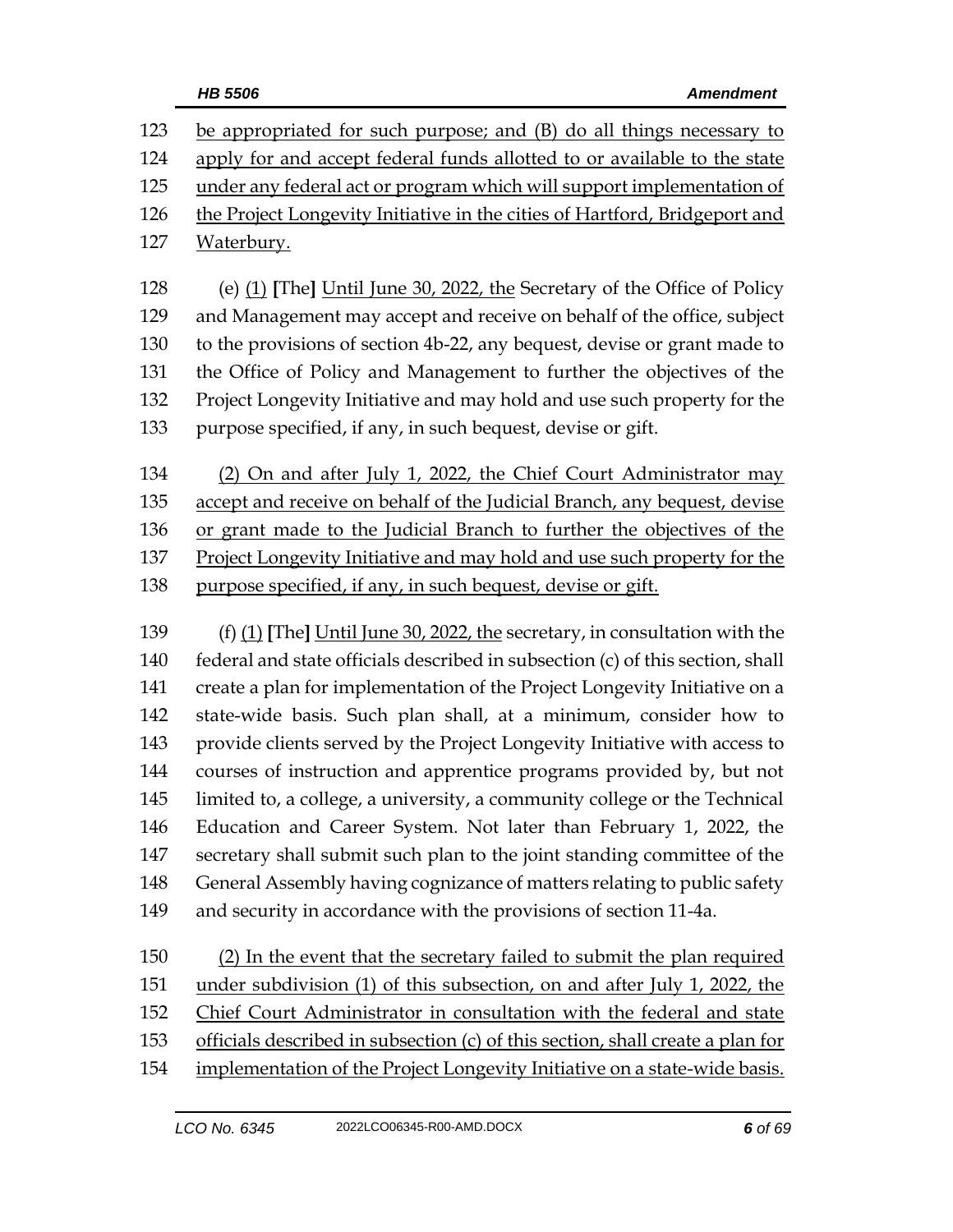Such plan shall, at a minimum, consider how to provide clients served by the Project Longevity Initiative with access to courses of instruction and apprentice programs provided by, but not limited to, a college, a university, a community college or the Technical Education and Career System. Not later than January 1, 2023, the Chief Court Administrator shall submit such plan to the joint standing committees of the General Assembly having cognizance of matters relating to public safety and 162 security and the judiciary in accordance with the provisions of section 11-4a.

 (g) On and after July 1, 2022, in accordance with the provisions of section 4-38d, all powers and duties of the Secretary of the Office of Policy and Management under the provisions of this section, shall be transferred to the Chief Court Administrator."

 Strike subsections (a) and (b) of section 124 in their entirety and substitute the following in lieu thereof:

 "(a) There is established a task force to study and make recommendations concerning certificates of need. The task force shall study and make recommendations concerning the following matters: (1) The institution of a price increase cap that is tied to the cost growth benchmark for consolidations; (2) guaranteed local representation of communities on hospital boards; (3) changes to the Office of Health Strategy's long-term, state-wide health plan to include an analysis of services and facilities and the impact of such services and facilities on equity and underserved populations; (4) setting standards for measuring quality as a result of a consolidation; (5) enacting higher penalties for noncompliance and increasing the staff needed for enforcement; (6) the Attorney General's authority to stop activities as the result of a certificate of need application or complaint; (7) the ability of representatives of the workforce and the community to intervene or appeal decisions; (8) giving the Office of Health Strategy the authority to require an ongoing investment to address community needs; (9) capturing lost property taxes from hospitals that have converted to nonprofit entities; and (10) the timeliness of decisions or approvals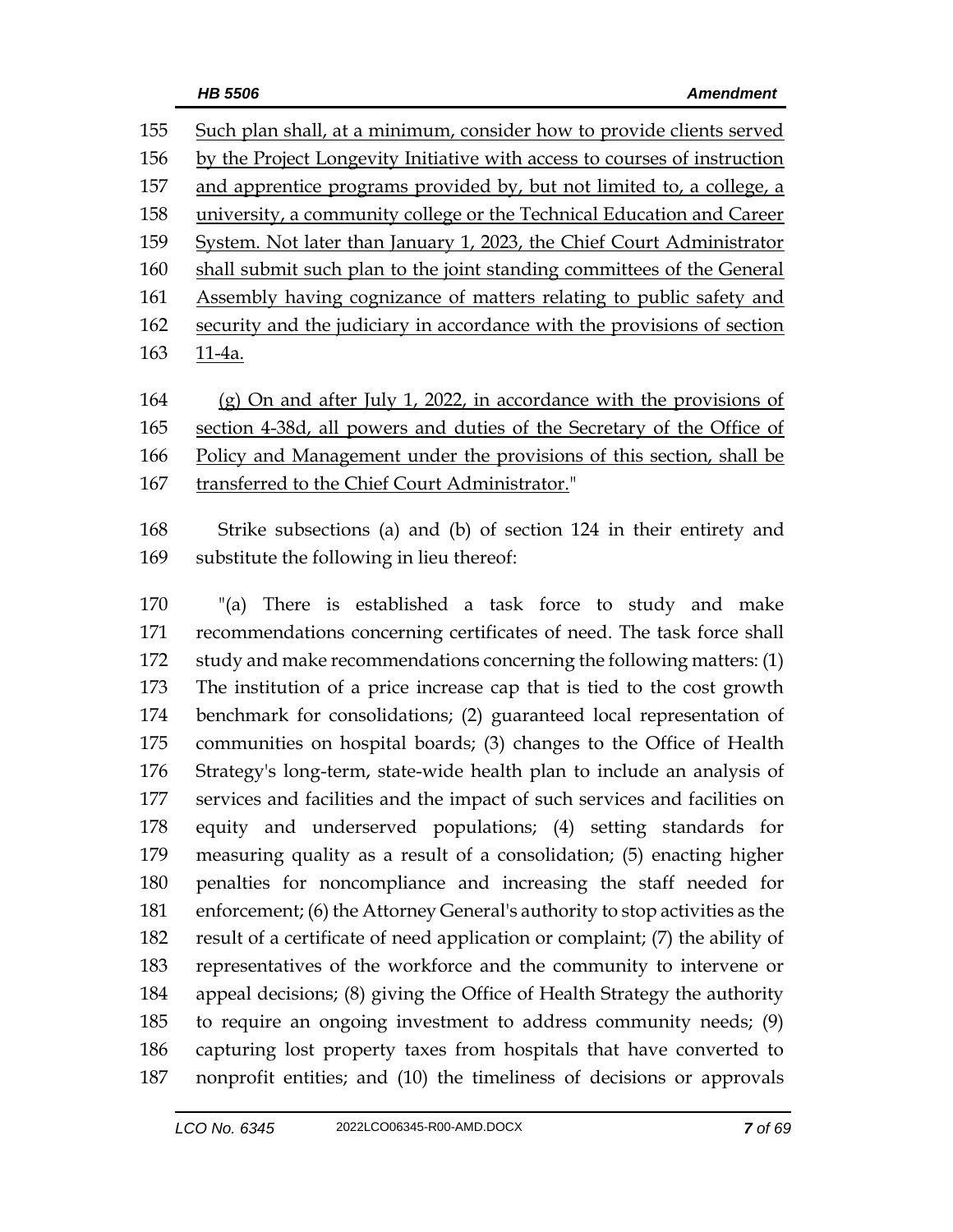| 188<br>189 | relating to the certificate of need process and relief available through<br>such process. |
|------------|-------------------------------------------------------------------------------------------|
|            |                                                                                           |
| 190        | (b) The task force shall consist of the following members:                                |
| 191        | (1) The chairpersons and ranking members of the joint standing                            |
| 192        | committee of the General Assembly having cognizance of matters                            |
| 193        | relating to insurance or their designees;                                                 |
| 194        | (2) Two appointed by the speaker of the House of Representatives,                         |
| 195        | one of whom is a health care provider and one of whom represents a                        |
| 196        | Hartford-based hospital;                                                                  |
| 197        | (3) Two appointed by the president pro tempore of the Senate, one of                      |
| 198        | whom has expertise in community-based health care and one of whom                         |
| 199        | represents a Connecticut-based medical school;                                            |
| 200        | (4) One appointed by the majority leader of the House of                                  |
| 201        | Representatives who represents consumers;                                                 |
| 202        | (5) One appointed by the majority leader of the Senate who represents                     |
| 203        | labor;                                                                                    |
| 204        | (6) One appointed by the minority leader of the House of                                  |
| 205        | Representatives who represents a rural hospital;                                          |
| 206        | (7) One appointed by the minority leader of the Senate who                                |
| 207        | represents an independent hospital;                                                       |
| 208        | (8) Two appointed by the Governor, one of whom is an advocate for                         |
| 209        | health care quality or patient safety and one of whom is an advocate for                  |
| 210        | health care access and equity;                                                            |
| 211        | (9) The executive director of the Office of Health Strategy, or the                       |
| 212        | executive director's designee, who shall be a nonvoting, ex-officio                       |
| 213        | member; and                                                                               |
| 214        | (10) The Attorney General, or the Attorney General's designee, who                        |
| 215        | shall be a nonvoting, ex-officio member."                                                 |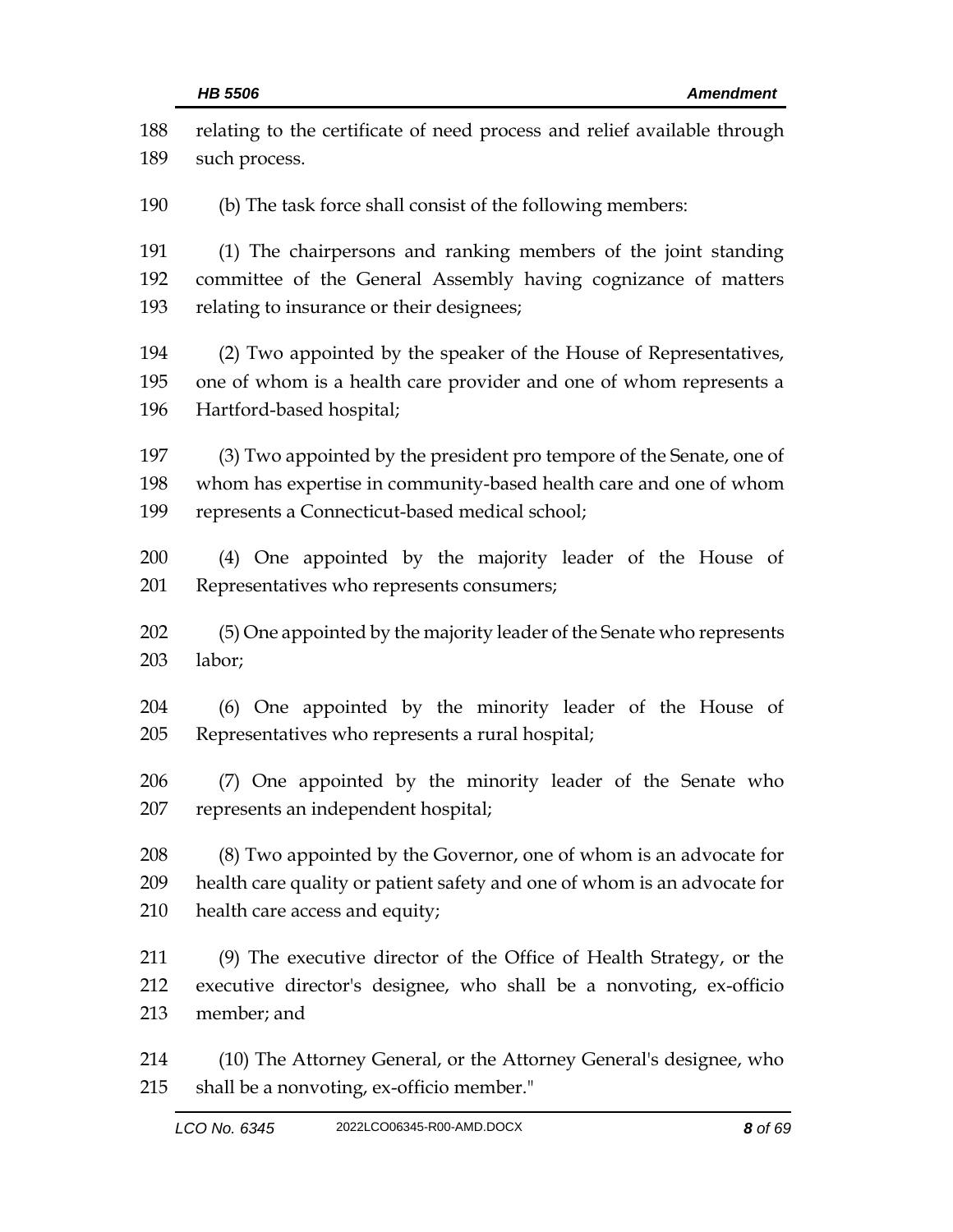Strike subsection (a) of section 138 in its entirety and substitute the following in lieu thereof:

 "(a) Each state agency shall apply terms consistent with those 219 contained in sections  $I(a)$  to  $I(c)$ , inclusive, of Attachment B to the ratified SEBAC 2022 agreement, dated March 31, 2022, between the state and the State Employees Bargaining Agent Coalition (SEBAC), and approved pursuant to subsection (f) of section 5-278 of the general statutes, to state employees who are not members of a bargaining unit, for the fiscal years ending June 30, 2022, to June 30, 2024, inclusive. For the purposes of this subsection, "state agency" means any office, department, board, council, commission, institution, constituent unit of the state system of higher education, technical education and career school or other agency in the executive or judicial branch of state government, but excluding the legislative branch of state government."

In line 3504, strike "nonpartisan"

 Strike section 162 in its entirety and renumber the remaining sections and internal references accordingly

 Strike section 196 in its entirety and renumber the remaining sections and internal references accordingly

 Strike section 261 in its entirety and substitute the following in lieu thereof:

 "Sec. 261. (NEW) (*Effective July 1, 2022*) (a) For the fiscal years ending June 30, 2023, and June 30, 2024, the Office of Early Childhood shall administer an emergency stabilization grant program for school readiness programs, as defined in section 10-16p of the general statutes, and child care centers receiving state financial assistance pursuant to section 8-210 of the general statutes. The office shall provide grants-in-243 aid to those school readiness programs and child care centers who meet the eligibility criteria set forth in the guidelines developed pursuant to subsection (b) of this section, and submit an application for a grant, on 246 a form and in such manner as prescribed by the office. A grant awarded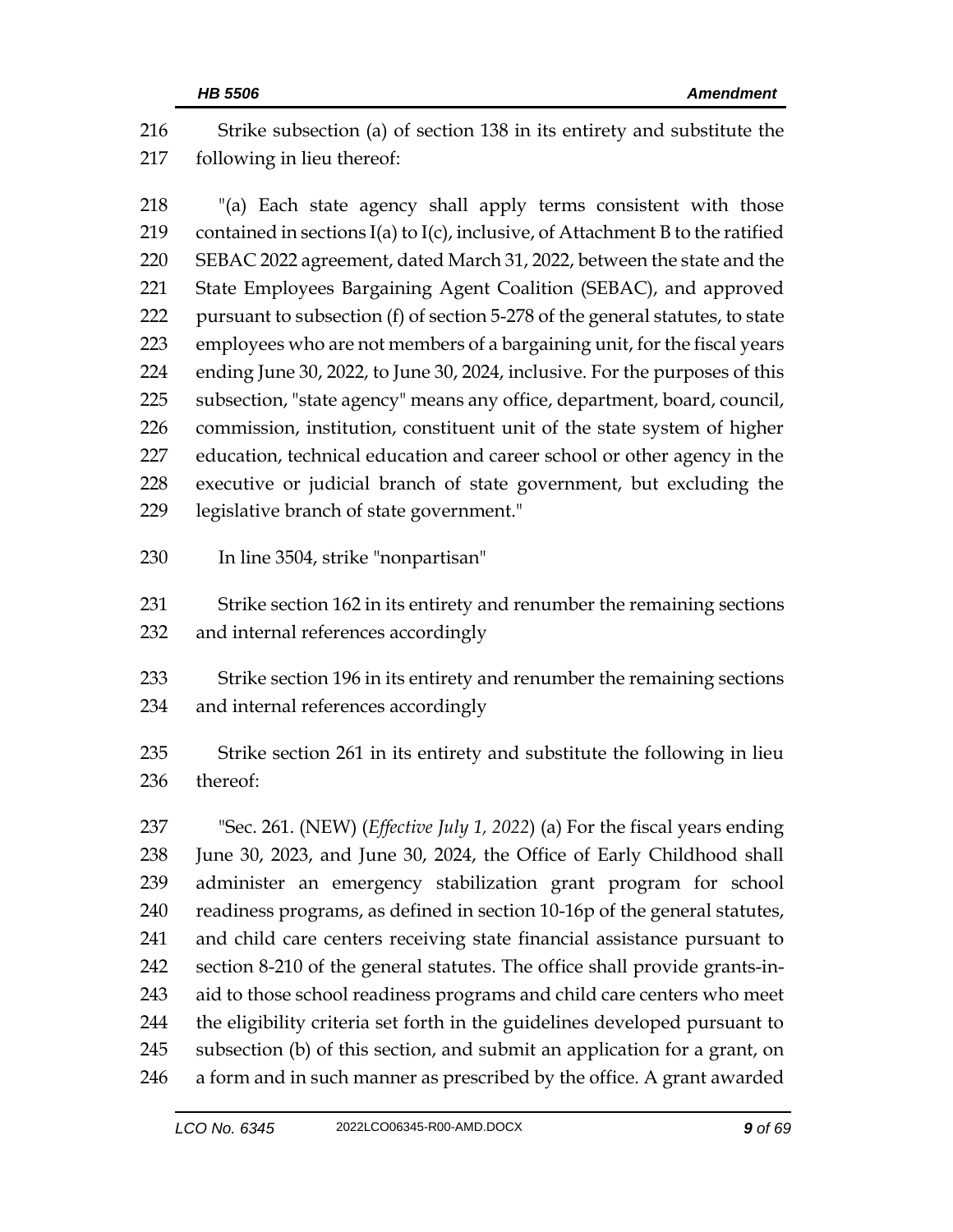| 247<br>248<br>249<br>250 | under this section may be expended by such school readiness program<br>or child care center for programmatic or administrative needs, in<br>accordance with the guidelines developed by the office pursuant to<br>subsection (b) of this section.                   |
|--------------------------|---------------------------------------------------------------------------------------------------------------------------------------------------------------------------------------------------------------------------------------------------------------------|
| 251<br>252<br>253<br>254 | (b) The office shall develop (1) eligibility criteria for school readiness<br>programs and child care centers to be eligible to receive a grant under<br>this section, and (2) guidelines for the expenditure of funds from a grant<br>awarded under this section." |
| 255<br>256               | Strike section 265 in its entirety and renumber the remaining sections<br>and internal references accordingly                                                                                                                                                       |
| 257<br>258               | Strike section 299 in its entirety and renumber the remaining sections<br>and internal references accordingly                                                                                                                                                       |
| 259                      | Change the effective date of section 413 to "Effective July 1, 2022"                                                                                                                                                                                                |
| 260<br>261               | Strike subdivisions (2) and (3) of subsection (d) of section 430 in their<br>entirety and insert the following in lieu thereof:                                                                                                                                     |
| 262                      | "(2) For the period commencing July 1, 2022, to May 31, 2024,                                                                                                                                                                                                       |
| 263                      | inclusive, the Connecticut Airport Authority shall not enter into any                                                                                                                                                                                               |
| 264                      | agreements or incur any obligations that would further encumber the                                                                                                                                                                                                 |
| 265                      | property or that would prohibit or impinge the development of                                                                                                                                                                                                       |
| 266                      | alternative uses of the property, unless such agreement or obligation                                                                                                                                                                                               |
| 267                      | provides for its termination without liability in the event the property is                                                                                                                                                                                         |
| 268                      | no longer to be used as an airport in the future, in which case such                                                                                                                                                                                                |
| 269                      | agreement or obligation shall terminate not later than six months after a                                                                                                                                                                                           |
| 270                      | decision is made to close the airport.                                                                                                                                                                                                                              |
| 271                      | (3) The provisions of subdivision (2) of this subsection shall not apply                                                                                                                                                                                            |
| רפר                      | comparison of folgual graphs from the Endored Aviotion                                                                                                                                                                                                              |

 to the acceptance of federal grants from the Federal Aviation Administration for items deemed to be necessary for the safe operation of the airport, provided nothing that extends or will have the result of extending a runway shall be considered necessary for the safe operation of the airport."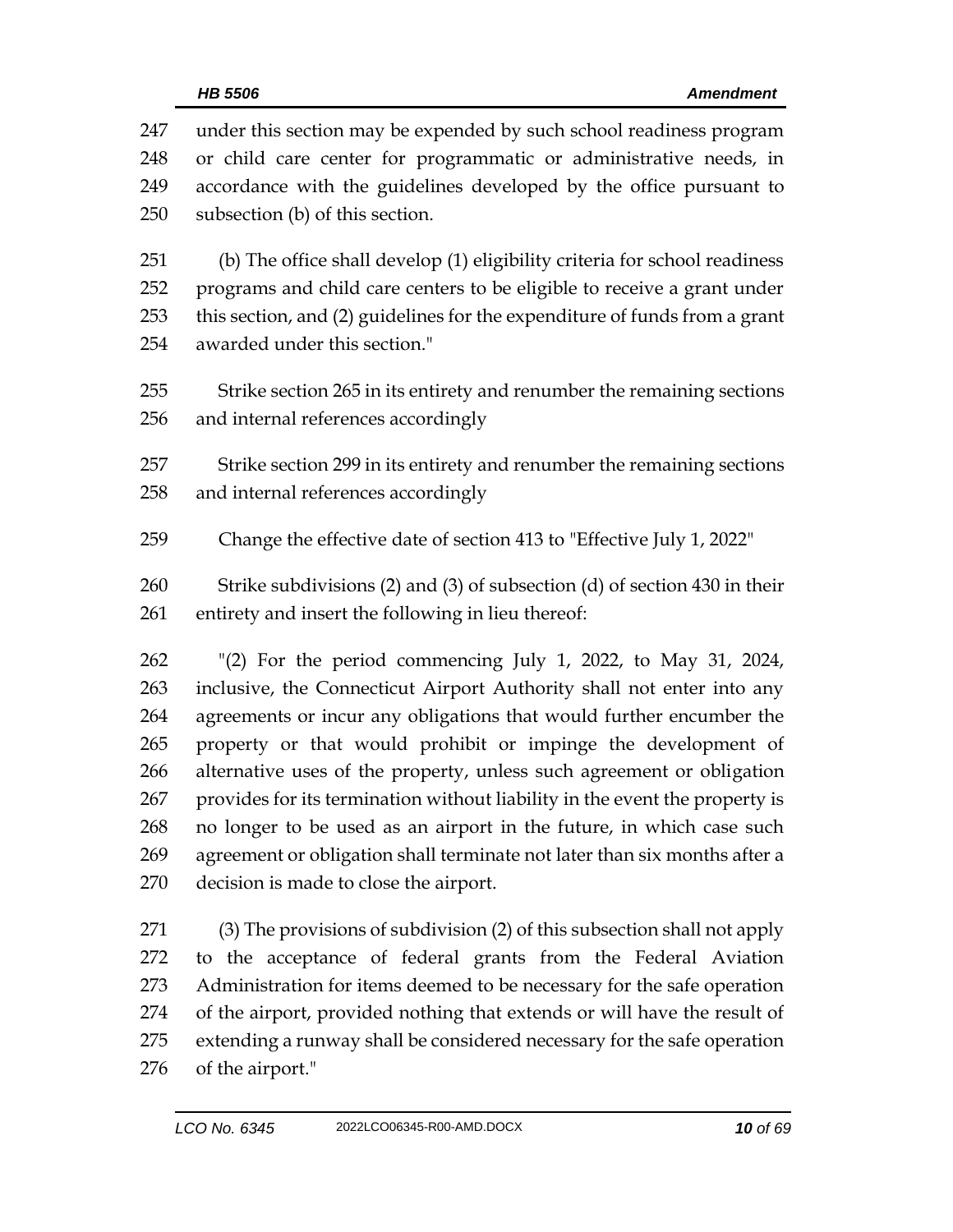Strike subsection (f) of section 463 in its entirety and substitute the following in lieu thereof: "(f) The office may use a portion of the funds allocated pursuant to the provisions of Section 602 of Subtitle M of Title IX of the American Rescue Plan Act of 2021, P.L. 117-2, as amended from time to time, for administrative expenses related to the initiative, including, but not limited to, entering into an agreement with a third party to manage the program; the design, collection and analysis of required data on outcome measures as prescribed by the office; and the development of data collection and evaluation tools for continuous program evaluation." Strike section 464 in its entirety and renumber the remaining sections and internal references accordingly Strike lines 18174 to 18179, inclusive, in their entirety Strike section 474 in its entirety and renumber the remaining sections and internal references accordingly Strike section 509 in its entirety and renumber the remaining sections and internal references accordingly After the last section, add the following and renumber sections and internal references accordingly: "Sec. 501. Section 8-347 of the general statutes is repealed and the following is substituted in lieu thereof (*Effective July 1, 2022*): (a) The Commissioner of Housing shall establish and administer a rent bank program of grants to ensure housing for families whose income does not exceed sixty per cent of the median income in the state, including those receiving temporary family assistance, who are either at risk of becoming homeless or in imminent danger of eviction or foreclosure. (b) To be eligible for assistance under this section, a family shall **[**(1)**]**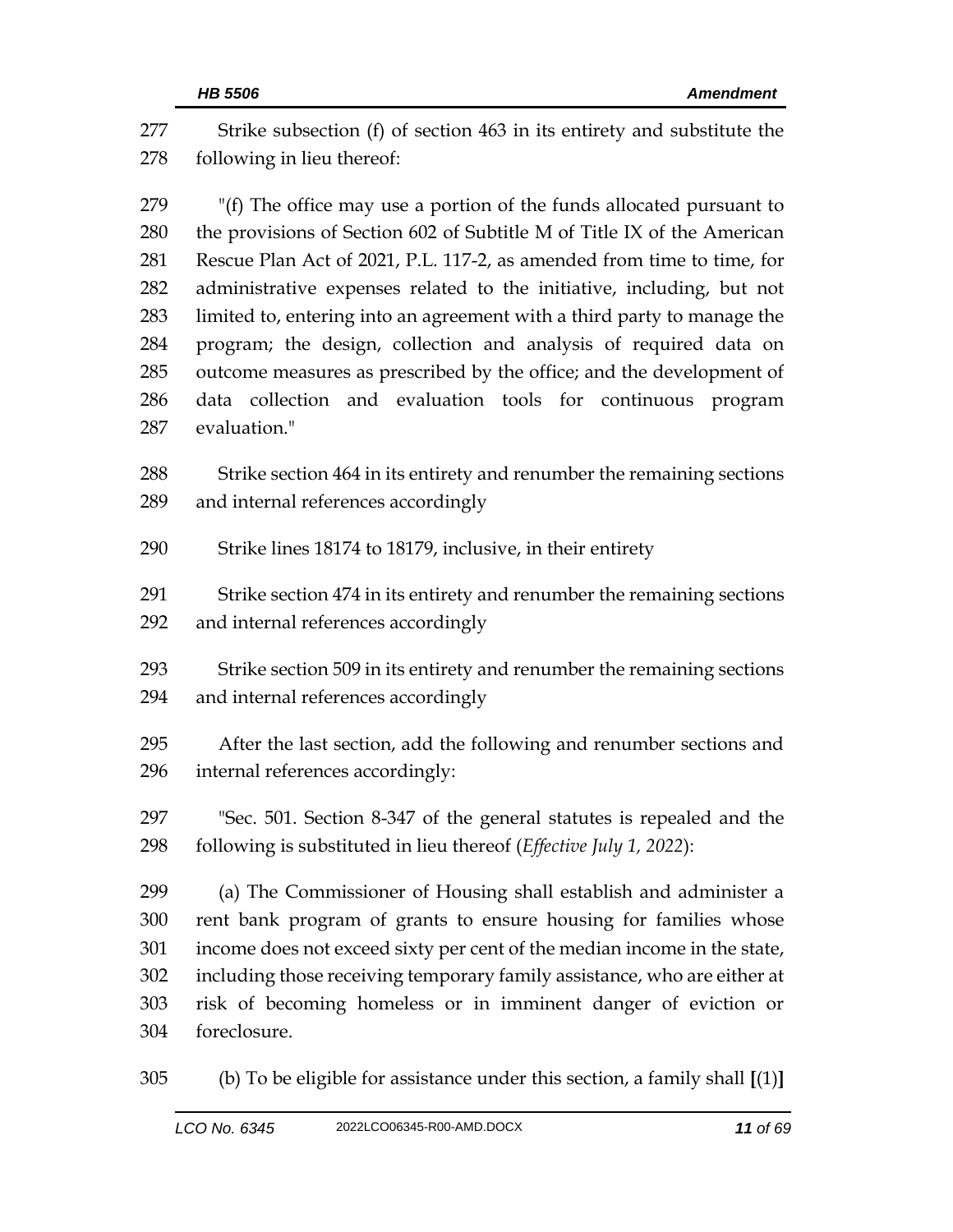| 306 | document, as appropriate, loss of income or increase in expenses          |
|-----|---------------------------------------------------------------------------|
| 307 | including, but not limited to, loss of employment, medical disability or  |
| 308 | emergency, loss or delay in receipt of other benefits, natural or man-    |
| 309 | made disaster, substantial and permanent change in household              |
| 310 | composition [and] or any other condition which the commissioner           |
| 311 | determines constitutes a severe hardship and is not likely to recur. [and |
| 312 | (2) participate in the assessment and mediation program established       |
| 313 | under section 8-347a.]                                                    |
|     |                                                                           |
| 314 | (c) No family shall receive financial assistance under this section in    |
| 315 | excess of Jone thousand two hundred] three thousand five hundred          |
| 316 | dollars during any eighteen consecutive months.                           |

 (d) The commissioner may adopt regulations in accordance with chapter 54 to determine eligibility standards for grants under this section and to carry out the purposes of this section.

 Sec. 502. Subsections (a) and (b) of section 12-408e of the general statutes are repealed and the following is substituted in lieu thereof (*Effective July 1, 2023*):

 (1) "Marketplace facilitator" means any person who (A) facilitates retail sales of at least two hundred fifty thousand dollars during the prior twelve-month period by marketplace sellers by providing a forum that lists or advertises tangible personal property subject to tax under this chapter or taxable services, including digital goods, for sale by such marketplace sellers, (B) directly or indirectly through agreements or arrangements with third parties, collects receipts from the customer and remits payments to the marketplace sellers, and (C) receives compensation or other consideration for such services;

 (2) "Marketplace seller" means any person who has an agreement with a marketplace facilitator regarding retail sales of such person, whether or not such person is required to obtain a permit under section 12-409; and

(a) As used in this section: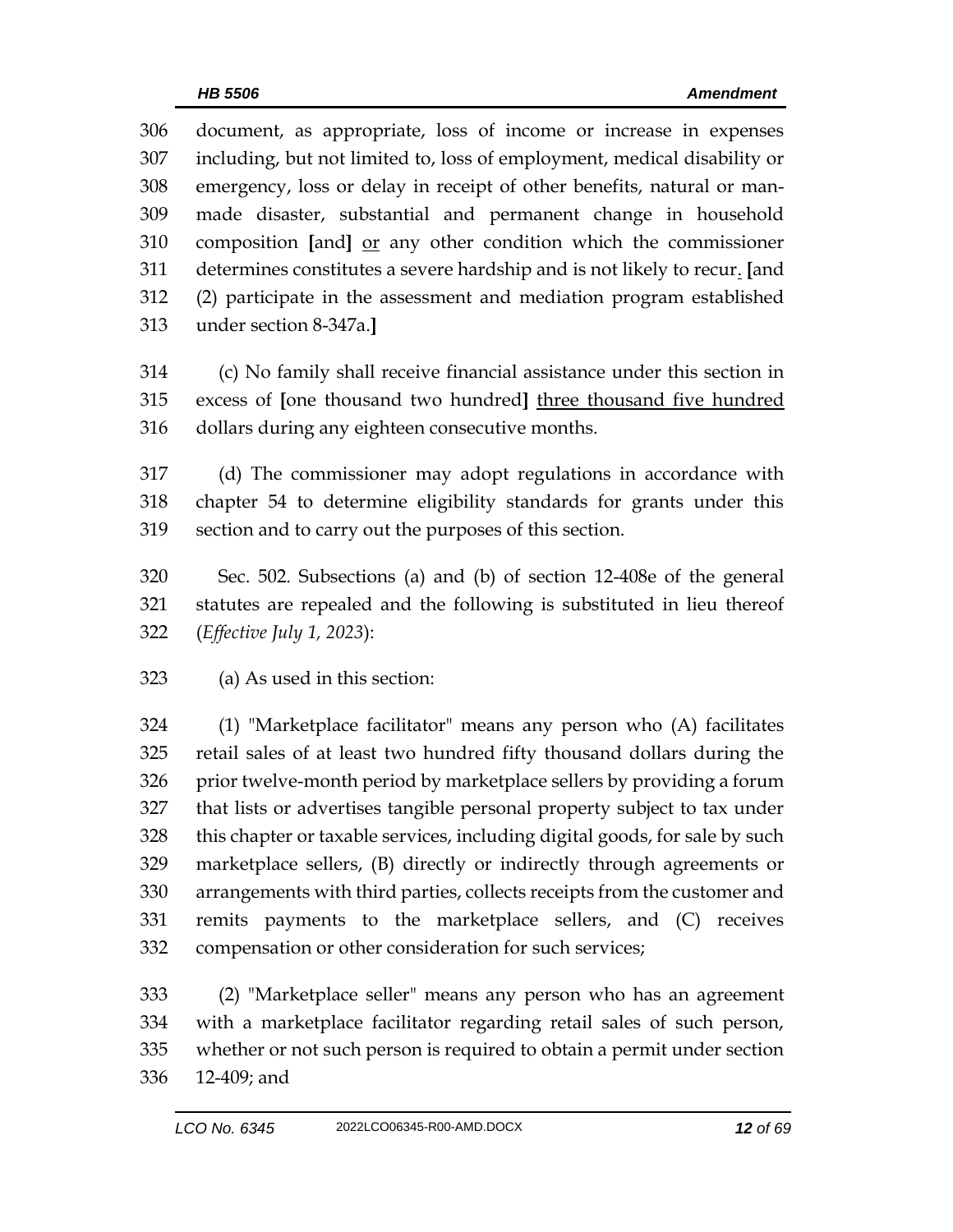(3) "Forum" means a physical or electronic place, including, but not limited to, a store, a booth, an Internet web site, a catalog or a dedicated sales software application, where tangible personal property or taxable services are offered for sale. (b) (1) A marketplace facilitator shall be considered the retailer of each sale such facilitator facilitates on its forum for a marketplace seller. Each marketplace facilitator shall **[**(1)**]** (A) be required to collect and remit for each such sale any tax imposed under section 12-408, **[**(2)**]** (B) be responsible for all obligations imposed under this chapter as if such marketplace facilitator was the retailer of such sale, and **[**(3)**]** (C) in accordance with the provisions of subdivision (3) of section 12-426, keep such records and information as may be required by the Commissioner of Revenue Services to ensure proper collection and remittance of **[**said**]** 350 such tax. (2) The provisions of subdivision (1) of this subsection shall not apply to the facilitation by a marketplace facilitator of the rental of a passenger motor vehicle or rental truck on behalf of a rental company, as those terms are defined in section 12-692. Sec. 503. (NEW) (*Effective July 1, 2022*) (a) As used in this section: (1) "Gender-affirming health care services" means all medical care relating to the treatment of gender dysphoria; (2) "Reproductive health care services" includes all medical, surgical, counseling or referral services relating to the human reproductive system, including, but not limited to, services relating to pregnancy, contraception or the termination of a pregnancy; and (3) "Person" includes an individual, a partnership, an association, a limited liability company or a corporation. (b) When any person has had a judgment entered against such person, in any state, where liability, in whole or in part, is based on the alleged provision, receipt, assistance in receipt or provision, material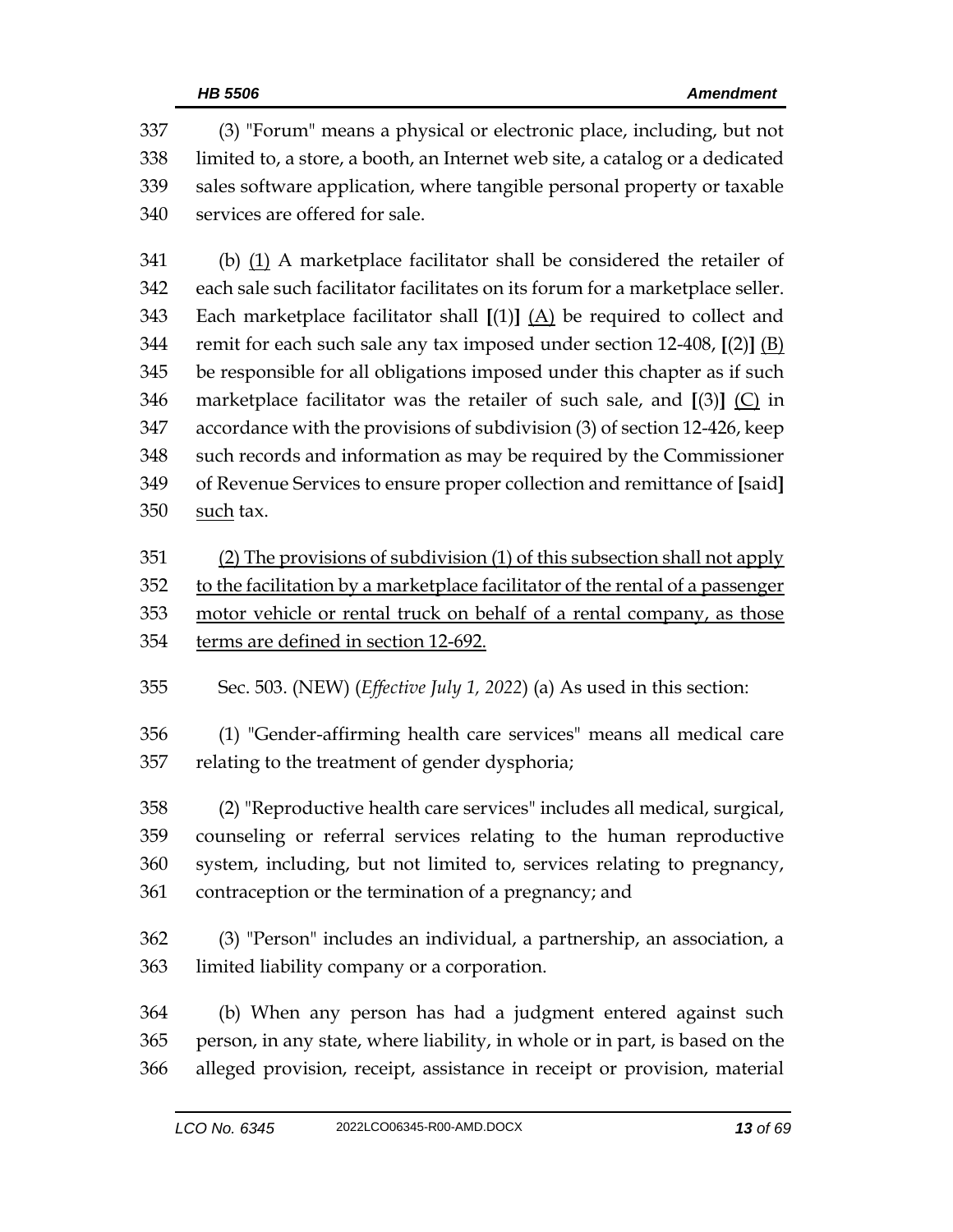support for, or any theory of vicarious, joint, several or conspiracy liability derived therefrom, for reproductive health care services and gender-affirming health care services that are permitted under the laws of this state, such person may recover damages from any party that brought the action leading to that judgment or has sought to enforce that judgment. Recoverable damages shall include: (1) Just damages created by the action that led to that judgment, including, but not limited to, money damages in the amount of the judgment in that other state and costs, expenses and reasonable attorney's fees spent in defending the action that resulted in the entry of a judgment in another state; and (2) costs, expenses and reasonable attorney's fees incurred in bringing an action under this section as may be allowed by the court.

 (c) The provisions of this section shall not apply to a judgment entered in another state that is based on: (1) An action founded in tort, contract or statute, and for which a similar claim would exist under the laws of this state, brought by the patient who received the reproductive health care services or gender-affirming health care services upon which the original lawsuit was based or the patient's authorized legal representative, for damages suffered by the patient or damages derived from an individual's loss of consortium of the patient; (2) an action founded in contract, and for which a similar claim would exist under the laws of this state, brought or sought to be enforced by a party with a contractual relationship with the person that is the subject of the judgment entered in another state; or (3) an action where no part of the acts that formed the basis for liability occurred in this state.

 Sec. 504. (NEW) (*Effective July 1, 2022*) (a) Except as provided in sections 52-146c to 52-146k, inclusive, sections 52-146o, 52-146p, 52-146q and 52-146s of the general statutes and subsection (b) of this section, in any civil action or any proceeding preliminary thereto or in any probate, legislative or administrative proceeding, no covered entity, as defined in 45 CFR 160.103, shall disclose (1) any communication made to such covered entity, or any information obtained by such covered entity from, a patient or the conservator, guardian or other authorized legal representative of a patient relating to reproductive health care services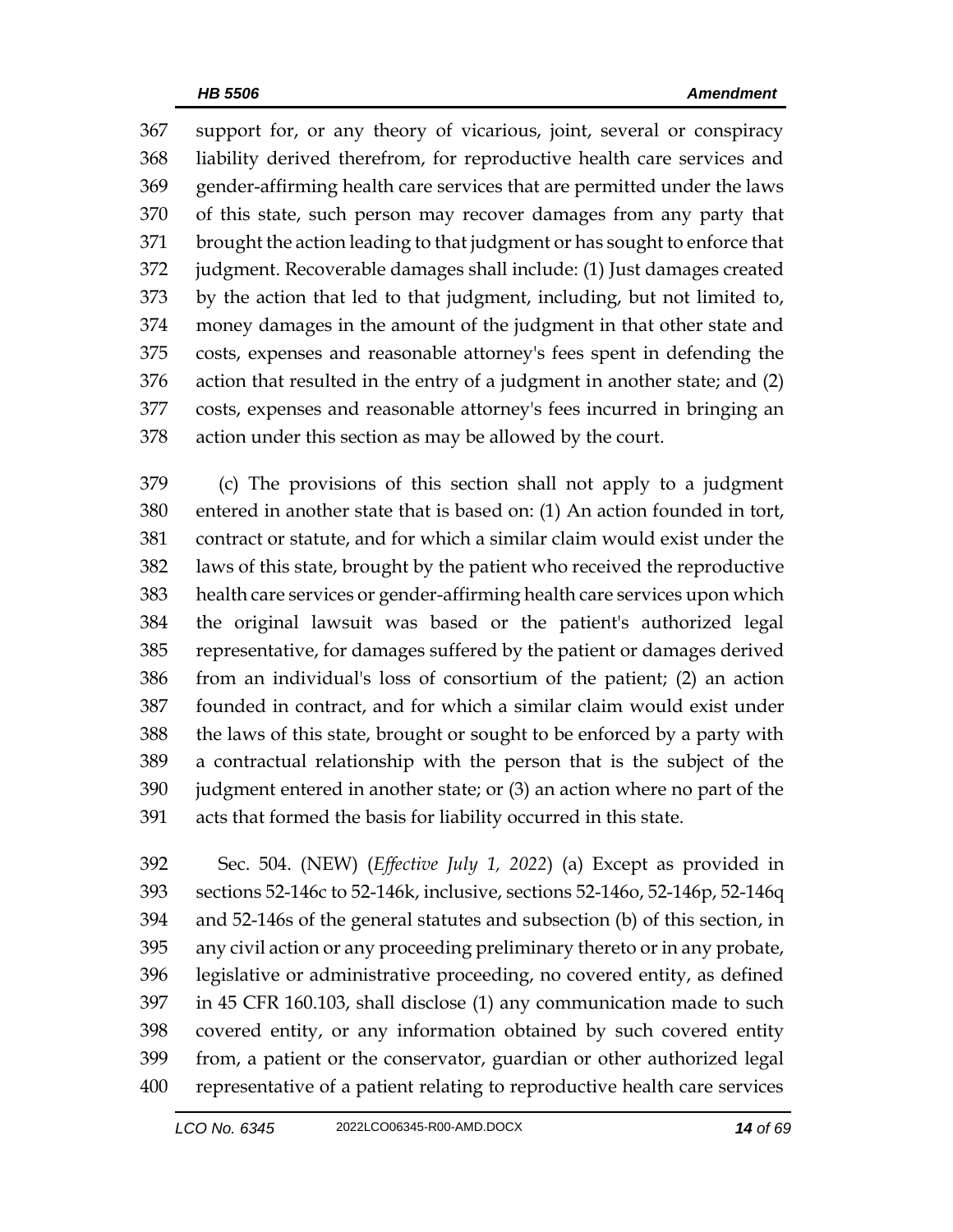or gender-affirming health care services, as defined in section 503 of this act, that are permitted under the laws of this state, or (2) any information obtained by personal examination of a patient relating to reproductive health care services or gender-affirming health care services, as defined in section 503 of this act, that are permitted under the laws of this state, unless the patient or that patient's conservator, guardian or other authorized legal representative explicitly consents in writing to such disclosure. A covered entity shall inform the patient or the patient's conservator, guardian or other authorized legal representative of the patient's right to withhold such written consent.

 (b) Written consent of the patient or the patient's conservator, guardian or other authorized legal representative shall not be required for the disclosure of such communication or information (1) pursuant to the laws of this state or the rules of court prescribed by the Judicial Branch, (2) by a covered entity against whom a claim has been made, or there is a reasonable belief will be made, in such action or proceeding, to the covered entity's attorney or professional liability insurer or such insurer's agent for use in the defense of such action or proceeding, (3) to the Commissioner of Public Health for records of a patient of a covered entity in connection with an investigation of a complaint, if such records are related to the complaint, or (4) if child abuse, abuse of an elderly individual, abuse of an individual who is physically disabled or incompetent or abuse of an individual with intellectual disability is known or in good faith suspected.

 (c) Nothing in this section shall be construed to impede the lawful sharing of medical records as permitted by state or federal law or the rules of the court prescribed by the Judicial Branch, except in the case of a subpoena commanding the production, copying or inspection of medical records relating to reproductive health care services or gender-affirming health care services, as defined in section 503 of this act.

 Sec. 505. (NEW) (*Effective July 1, 2022*) Notwithstanding the provisions of section 52-155 of the general statutes and section 46 of substitute house bill 5393 of the current session, a judge, justice of the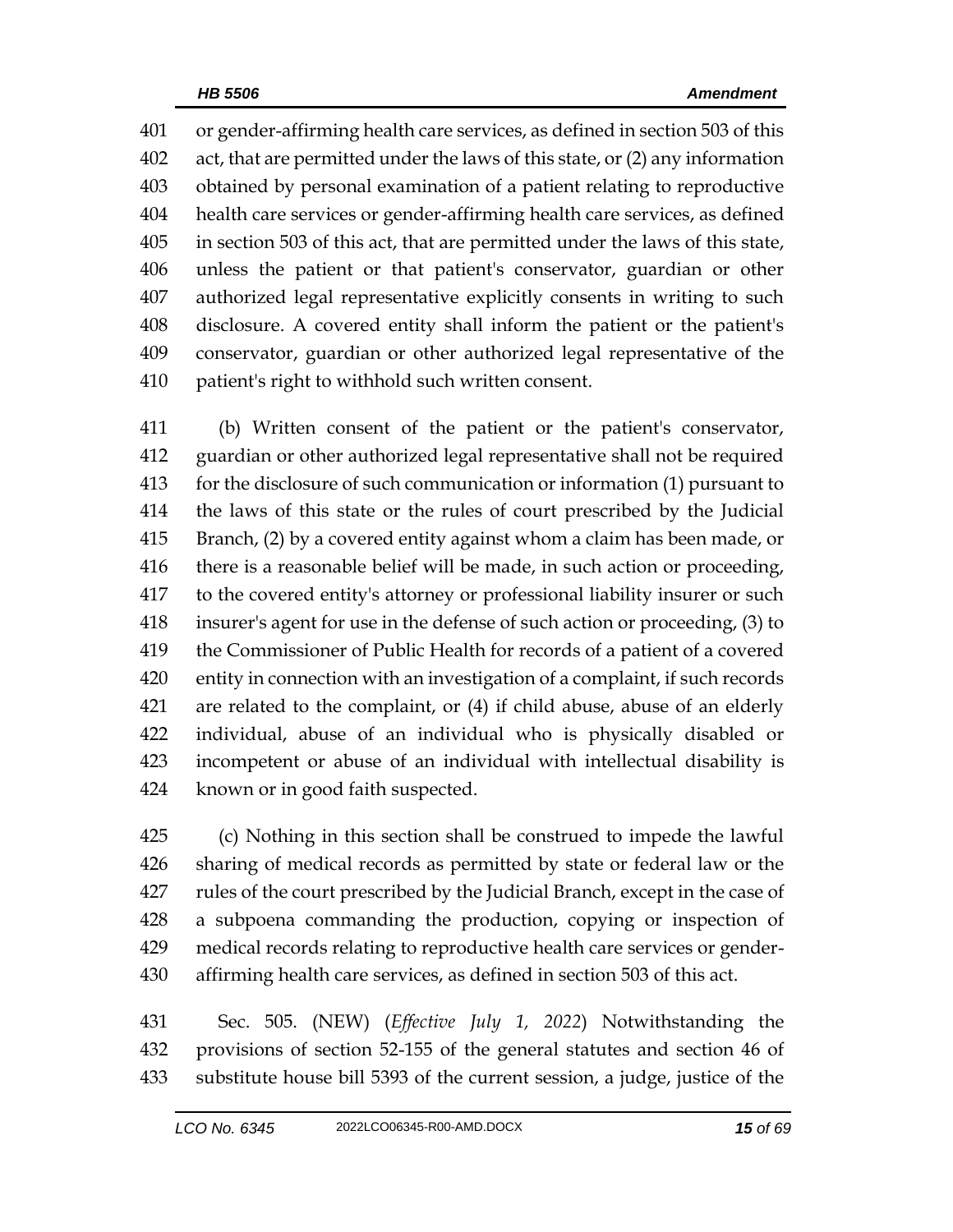peace, notary public or commissioner of the Superior Court shall not issue a subpoena requested by a commissioner, appointed according to the laws or usages of any other state or government, or by any court of the United States or of any other state or government, when such subpoena relates to reproductive health care services or gender- affirming health care services, as defined in section 503 of this act, that are permitted under the laws of this state, unless the subpoena relates to: (1) An out-of-state action founded in tort, contract or statute, for which a similar claim would exist under the laws of this state, brought by a patient or the patient's authorized legal representative, for damages suffered by the patient or damages derived from an individual's loss of consortium of the patient; or (2) an out-of-state action founded in contract, and for which a similar claim would exist under the laws of 447 this state, brought or sought to be enforced by a party with a contractual relationship with the person that is the subject of the subpoena requested by a commissioner appointed according to the laws or usages of another state.

 Sec. 506. Subsection (b) of section 54-82i of the general statutes is repealed and the following is substituted in lieu thereof (*Effective July 1, 2022*):

 (b) If a judge of a court of record in any state which by its laws has made provision for commanding persons within that state to attend and testify in this state certifies, under the seal of such court, that there is a criminal prosecution pending in such court, or that a grand jury investigation has commenced or is about to commence, that a person being within this state is a material witness in such prosecution or grand jury investigation and that the presence of such witness will be required for a specified number of days, upon presentation of such certificate to any judge of a court of record in the judicial district in which such person is, such judge shall fix a time and place for a hearing and shall make an order directing the witness to appear at such time and place for such hearing. If, at such hearing, the judge determines that the witness is material and necessary, that it will not cause undue hardship to the witness to be compelled to attend and testify in the prosecution or a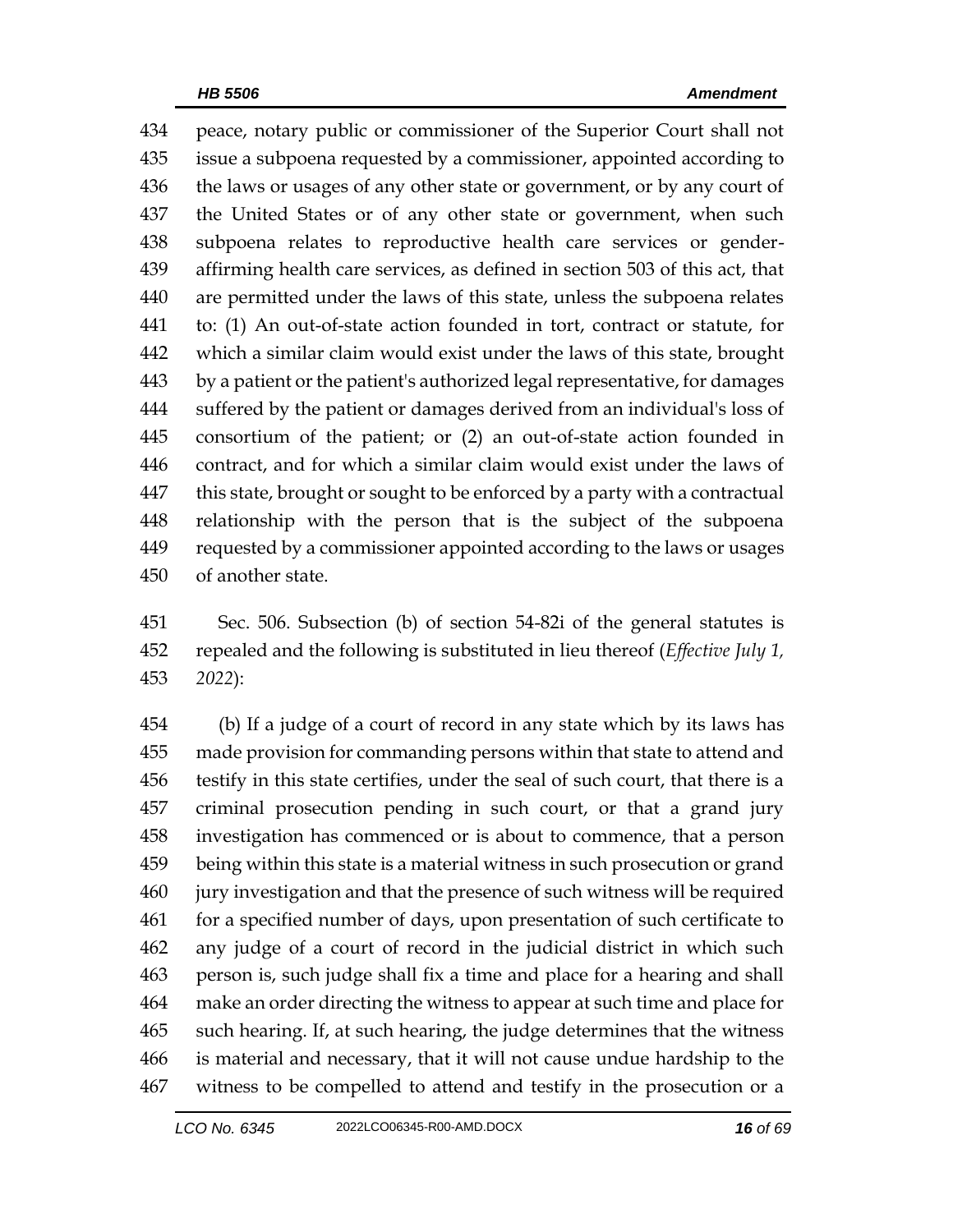grand jury investigation in the other state and that the laws of such other state and the laws of any other state through which the witness may be required to pass by ordinary course of travel will give to such witness protection from arrest and from the service of civil or criminal process, 472 the judge shall issue a summons, with a copy of the certificate attached, directing the witness to attend and testify in the court where the prosecution is pending, or where a grand jury investigation has commenced or is about to commence at a time and place specified in the summons, except that no judge shall issue a summons in a case where prosecution is pending, or where a grand jury investigation has commenced or is about to commence for a criminal violation of a law of such other state involving the provision or receipt of or assistance with reproductive health care services or gender-affirming health care services, as defined in section 503 of this act, that are legal in this state, unless the acts forming the basis of the prosecution or investigation would also constitute an offense in this state. At any such hearing, the certificate shall be prima facie evidence of all the facts stated therein. If such certificate recommends that the witness be taken into immediate custody and delivered to an officer of the requesting state to assure the attendance of the witness in such state, such judge may, in lieu of notification of the hearing, direct that such witness be forthwith brought before such judge for such hearing, and, being satisfied, at such hearing, of the desirability of such custody and delivery, of which desirability such certificate shall be prima facie proof, may, in lieu of issuing a subpoena or summons, order that such witness be forthwith taken into custody and delivered to an officer of the requesting state. If such witness, after being paid or tendered by an authorized person the same amount per mile as provided for state employees pursuant to section 5- 141c for each mile by the ordinary traveled route to and from the court where the prosecution is pending and five dollars each day that such witness is required to travel and attend as a witness, fails, without good cause, to attend and testify as directed in the summons, the witness shall be punished in the manner provided for the punishment of any witness who disobeys a summons issued from a court of record in this state.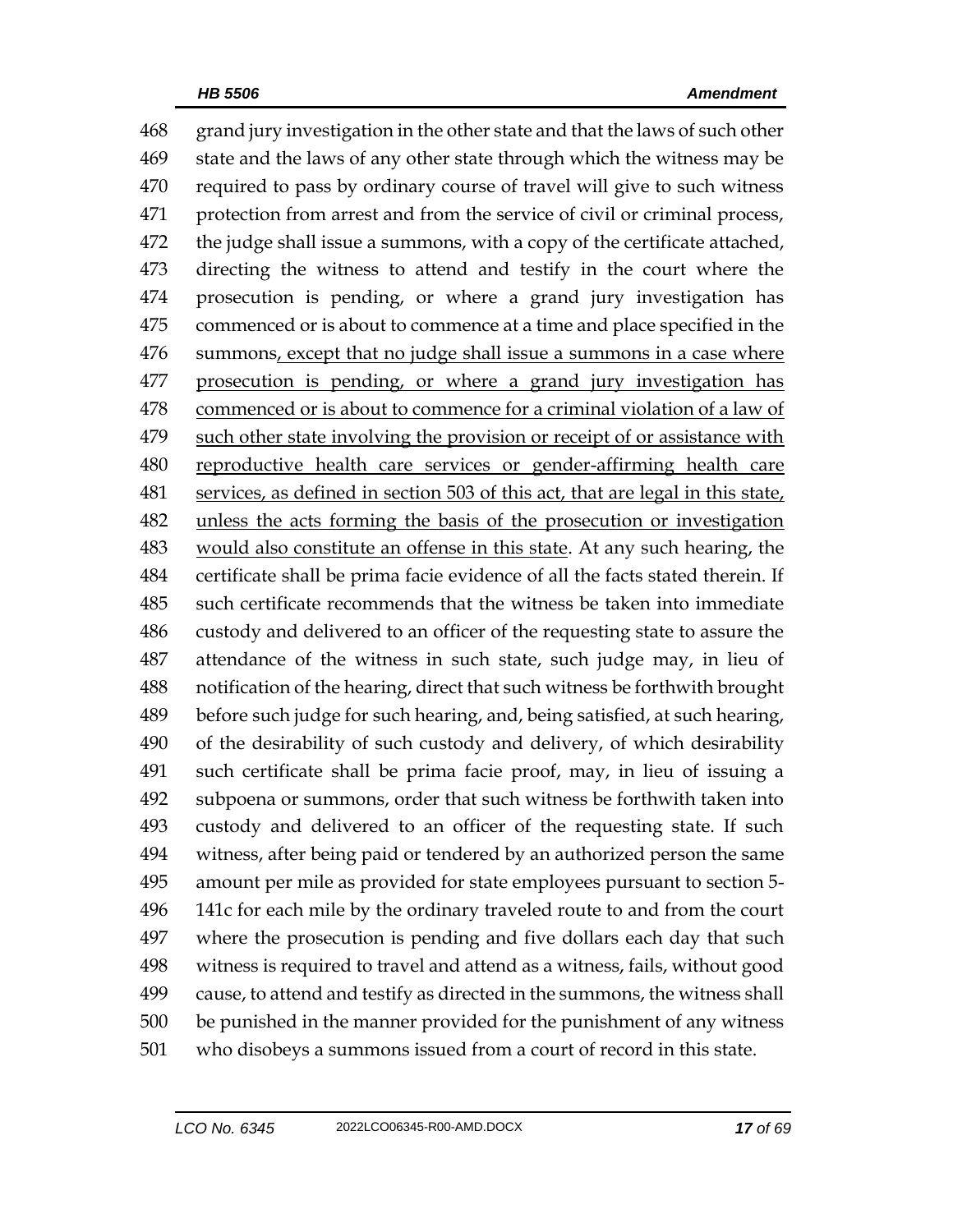| 502 | Sec. 507. (NEW) ( <i>Effective July 1, 2022</i> ) No public agency, as defined   |
|-----|----------------------------------------------------------------------------------|
| 503 | in section 1-200 of the general statutes, or employee, appointee, officer        |
| 504 | or official or any other person acting on behalf of a public agency may          |
| 505 | provide any information or expend or use time, money, facilities,                |
| 506 | property, equipment, personnel or other resources in furtherance of any          |
| 507 | interstate investigation or proceeding seeking to impose civil or criminal       |
| 508 | liability upon a person or entity for (1) the provision, seeking or receipt      |
| 509 | of or inquiring about reproductive health care services or gender-               |
| 510 | affirming health care services, as defined in section 503 of this act, that      |
| 511 | are legal in this state, or (2) assisting any person or entity providing,        |
| 512 | seeking, receiving or responding to an inquiry about reproductive                |
| 513 | health care services or gender-affirming health care services, as defined        |
| 514 | in section 503 of this act, that are legal in this state. This section shall not |
| 515 | apply to any investigation or proceeding where the conduct subject to            |
| 516 | potential liability under the investigation or proceeding would be               |
| 517 | subject to liability under the laws of this state if committed in this state.    |
| 518 | Sec. 508. Section 19a-602 of the general statutes is repealed and the            |
| 519 | following is substituted in lieu thereof (Effective July 1, 2022):               |
|     |                                                                                  |
| 520 | (a) The decision to terminate a pregnancy prior to the viability of the          |
| 521 | fetus shall be solely that of the [pregnant woman] patient in consultation       |
| 522 | with [her] the patient's physician or, pursuant to the provisions of             |
| 523 | subsection (d) of this section, the patient's advanced practice registered       |
| 524 | nurse, nurse-midwife or physician assistant.                                     |
| 525 | (b) No abortion may be performed upon a [pregnant woman] patient                 |
| 526 | after viability of the fetus except when necessary to preserve the life or       |
| 527 | health of the [pregnant woman] patient.                                          |
| 528 |                                                                                  |
| 529 | (c) A physician licensed pursuant to chapter 370 may perform an                  |
|     | abortion, as defined in section 19a-912.                                         |
| 530 | (d) An advanced practice registered nurse licensed pursuant to                   |
| 531 | chapter 378, a nurse-midwife licensed pursuant to chapter 377 and a              |
| 532 | physician assistant licensed pursuant to chapter 370 may perform                 |
| 533 | medication and aspiration abortions under and in accordance with said            |
|     |                                                                                  |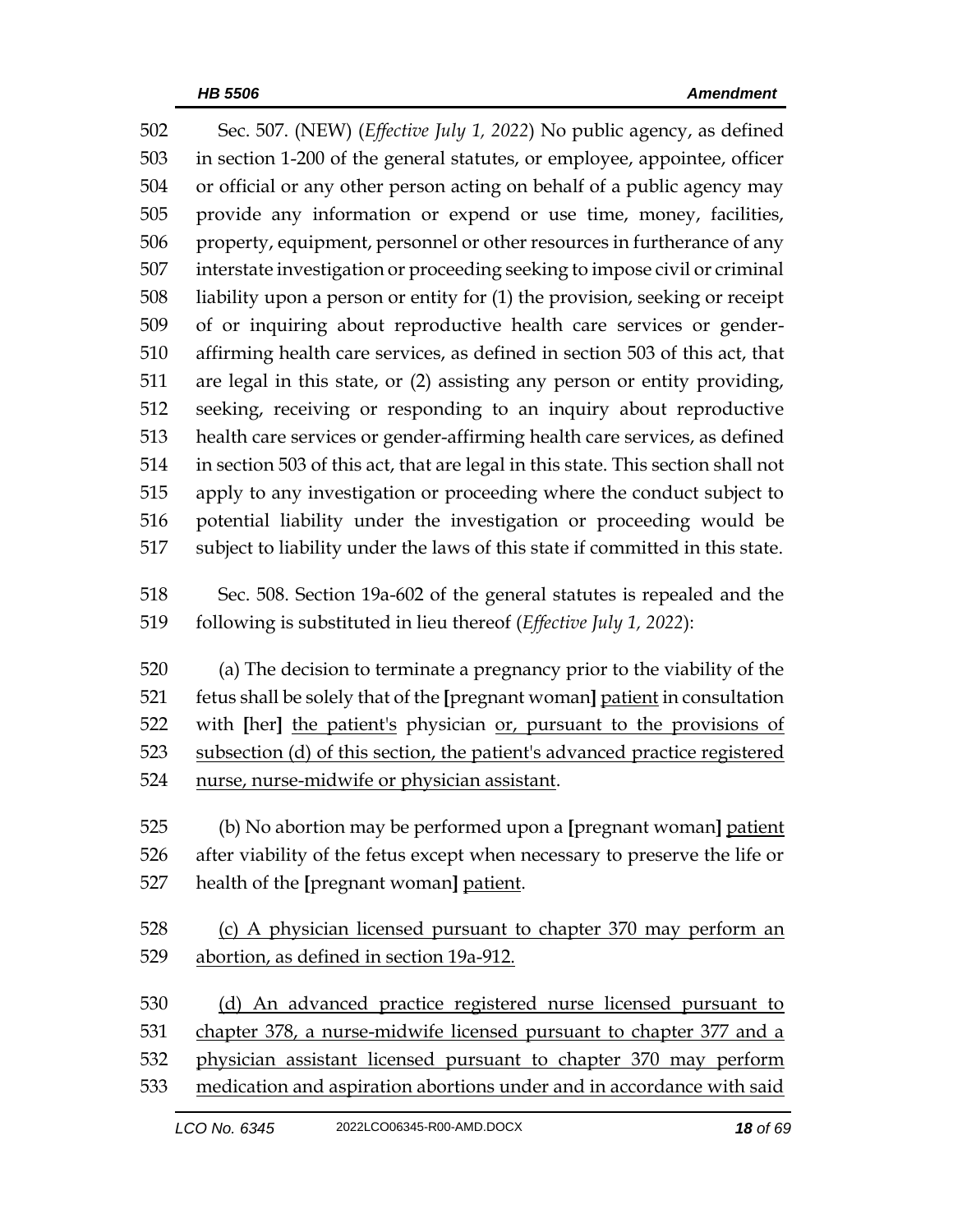chapters.

 Sec. 509. (*Effective July 1, 2022*) The amount allocated pursuant to section 41 of special act 21-15, as amended by section 306 of public act 21-2 of the June special session, section 3 of special act 22-2 and section 10 of this act, to the Department of Public Health for ICHC School Based Health Centers shall be distributed as follows: (1) As a grant-in-aid to the operator of the school-based health center at Synergy Alternative High School in East Hartford for the expansion of hours for the provision of primary care and behavioral health services, (2) as a grant- in-aid to the operator of the school-based health center at Langford Elementary School in East Hartford for the expansion of hours for the provision of primary care and behavioral health services, (3) as a grant- in-aid for the establishment of a new school-based health center at Woodland School in East Hartford that will provide primary care and behavioral health services, and (4) as a grant-in-aid for the establishment of a new school-based health center at Sunset Ridge Middle School in East Hartford that will provide primary care and behavioral health services.

 Sec. 510. (*Effective from passage*) Notwithstanding the provisions of section 10-262j of the general statutes, for the fiscal year ending June 30, 2023, the provisions of said section 10-262j shall not apply to the local board of education for the town of Stratford.

 Sec. 511. Subsection (a) of section 10-285a of the general statutes is repealed and the following is substituted in lieu thereof (*Effective June 1, 2022*):

 (a) (1) The percentage of school building project grant money a local board of education may be eligible to receive, under the provisions of section 10-286, shall be assigned by the Commissioner of Administrative Services in accordance with the percentage calculated by the Commissioner of Education as follows: **[**(1)**]** (A) For grants approved pursuant to subsection (b) of section 10-283 for which application is made on and after July 1, 1991, and before July 1, 2011, **[**(A)**]** (i) each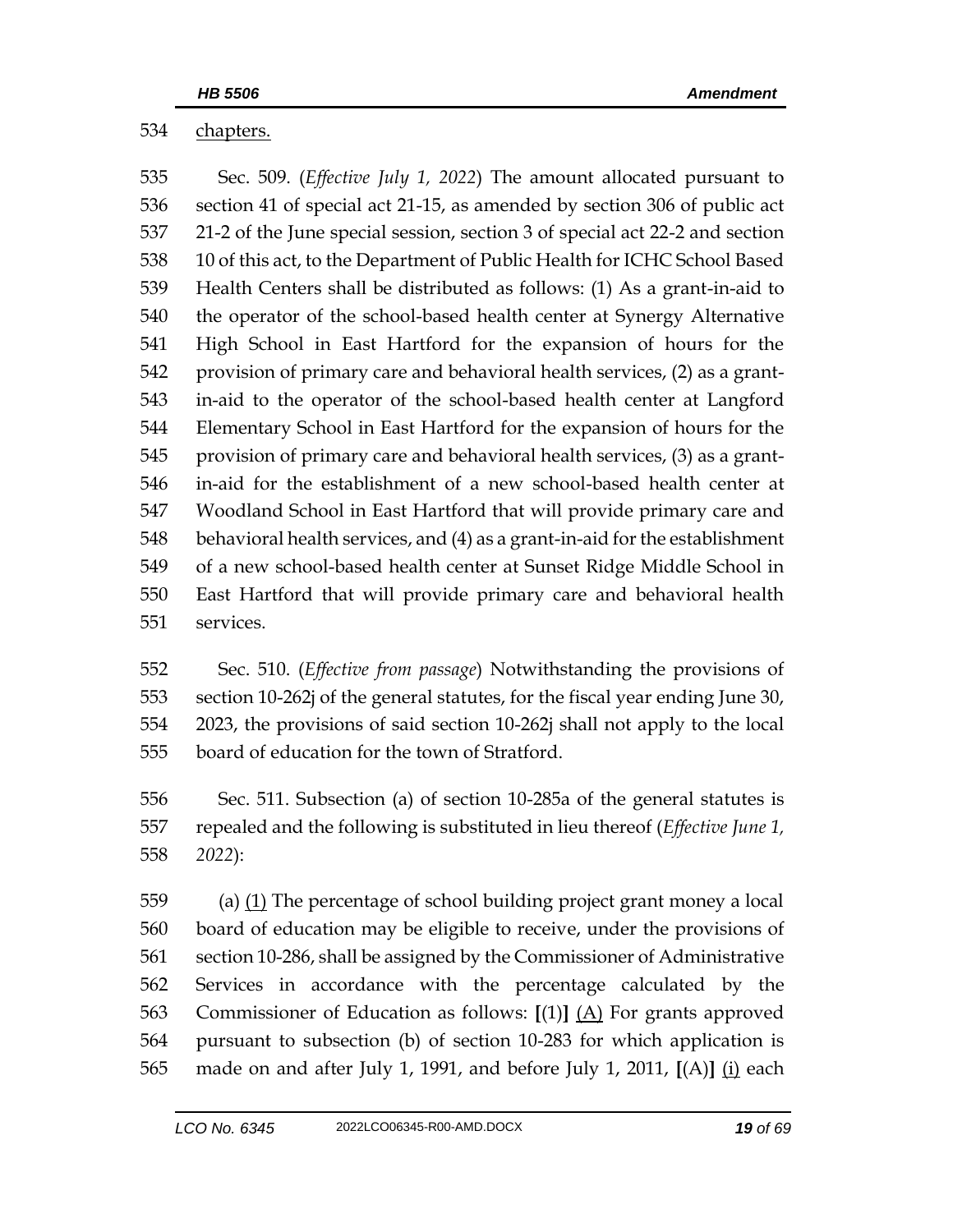town shall be ranked in descending order from one to one hundred sixty-nine according to such town's adjusted equalized net grand list per capita, as defined in section 10-261; and **[**(B)**]** (ii) based upon such ranking, a percentage of not less than twenty nor more than eighty shall be determined for each town on a continuous scale; **[**(2)**]** (B) for grants approved pursuant to subsection (b) of section 10-283 for which application is made on and after July 1, 2011, and before July 1, 2017, **[**(A)**]** (i) each town shall be ranked in descending order from one to one hundred sixty-nine according to such town's adjusted equalized net grand list per capita, as defined in section 10-261, and **[**(B)**]** (ii) based upon such ranking, **[**(i)**]** (I) a percentage of not less than ten nor more than seventy shall be determined for new construction or replacement of a school building for each town on a continuous scale, and **[**(ii)**]** (II) a percentage of not less than twenty nor more than eighty shall be determined for renovations, extensions, code violations, roof replacements and major alterations of an existing school building and the new construction or replacement of a school building when a town or regional school district can demonstrate that a new construction or replacement is less expensive than a renovation, extension or major alteration of an existing school building for each town on a continuous scale; **[**and (3)**]** (C) for grants approved pursuant to subsection (b) of section 10-283 for which application is made on and after July 1, 2017, **[**(A)**]** and before June 1, 2022, (i) each town shall be ranked in descending order from one to one hundred sixty-nine according to the adjusted equalized net grand list per capita, as defined in section 10-261, of the town two, three and four years prior to the fiscal year in which application is made, **[**and (B)**]** (ii) based upon such ranking, **[**(i)**]** (I) a percentage of not less than ten nor more than seventy shall be determined for new construction or replacement of a school building for each town on a continuous scale, and **[**(ii)**]** (II) a percentage of not less than twenty nor more than eighty shall be determined for renovations, extensions, code violations, roof replacements and major alterations of an existing school building and the new construction or replacement of a school building when a town or regional school district can demonstrate that a new construction or replacement is less expensive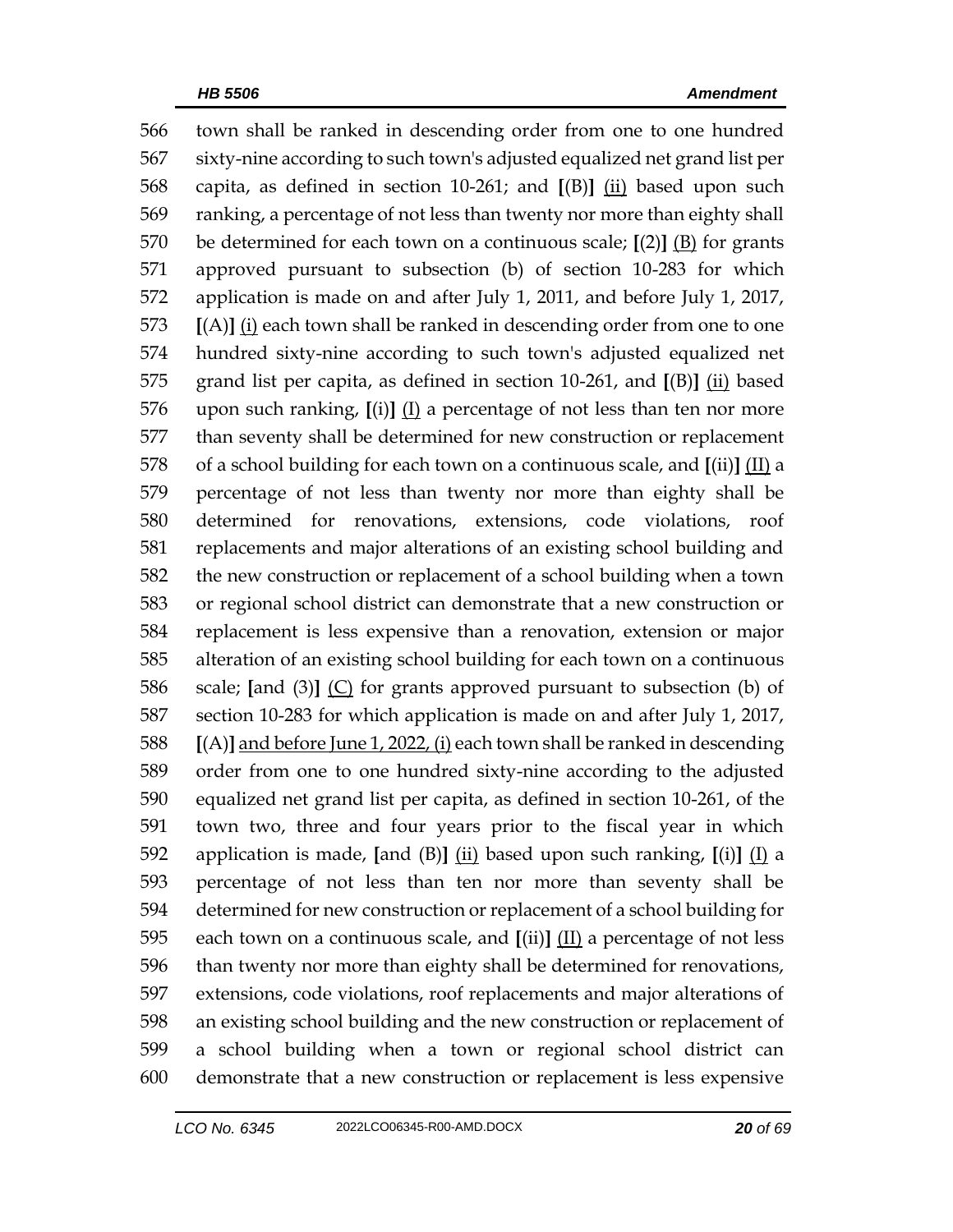than a renovation, extension or major alteration of an existing school building for each town on a continuous scale; and (D) except as otherwise provided in subdivision (2) of this subsection, for grants approved pursuant to subsection (b) of section 10-283 for which application is made on and after June 1, 2022, (i) each town shall be ranked in descending order from one to one hundred sixty-nine according to the adjusted equalized net grand list per capita, as defined in section 10-261, of the town two, three and four years prior to the fiscal 609 year in which application is made, and (ii) based upon such ranking,  $(I)$  a percentage of not less than ten nor more than seventy shall be determined for new construction or replacement of a school building for each town on a continuous scale, and (II) a percentage of not less than twenty nor more than eighty shall be determined for renovations, extensions, code violations, roof replacements and major alterations of an existing school building and the new construction or replacement of a school building when a town or regional school district can demonstrate that a new construction or replacement is less expensive than a renovation, extension or major alteration of an existing school building for each town on a continuous scale.

 (2) For grants approved pursuant to subsection (b) of section 10-283 for which application is made prior to July 1, 2047, the percentage of school building project grant money a local board of education for (A) any town with a total population of eighty thousand or greater may be eligible to receive shall be the greater of the percentage calculated pursuant to subdivision (1) of this subsection or sixty per cent, and (B) the town of Cheshire shall be the greater of the percentage calculated pursuant to subdivision (1) of this subsection or fifty per cent.

Sec. 512. Section 19a-7h of the general statutes is repealed and the

following is substituted in lieu thereof (*Effective July 1, 2022*):

 (a) As used in this section, "health care provider" means a person who has direct or supervisory responsibility for the administration of a

vaccine or assessment of immunization status, including a physician or

physician assistant licensed pursuant to chapter 370, a nurse-midwife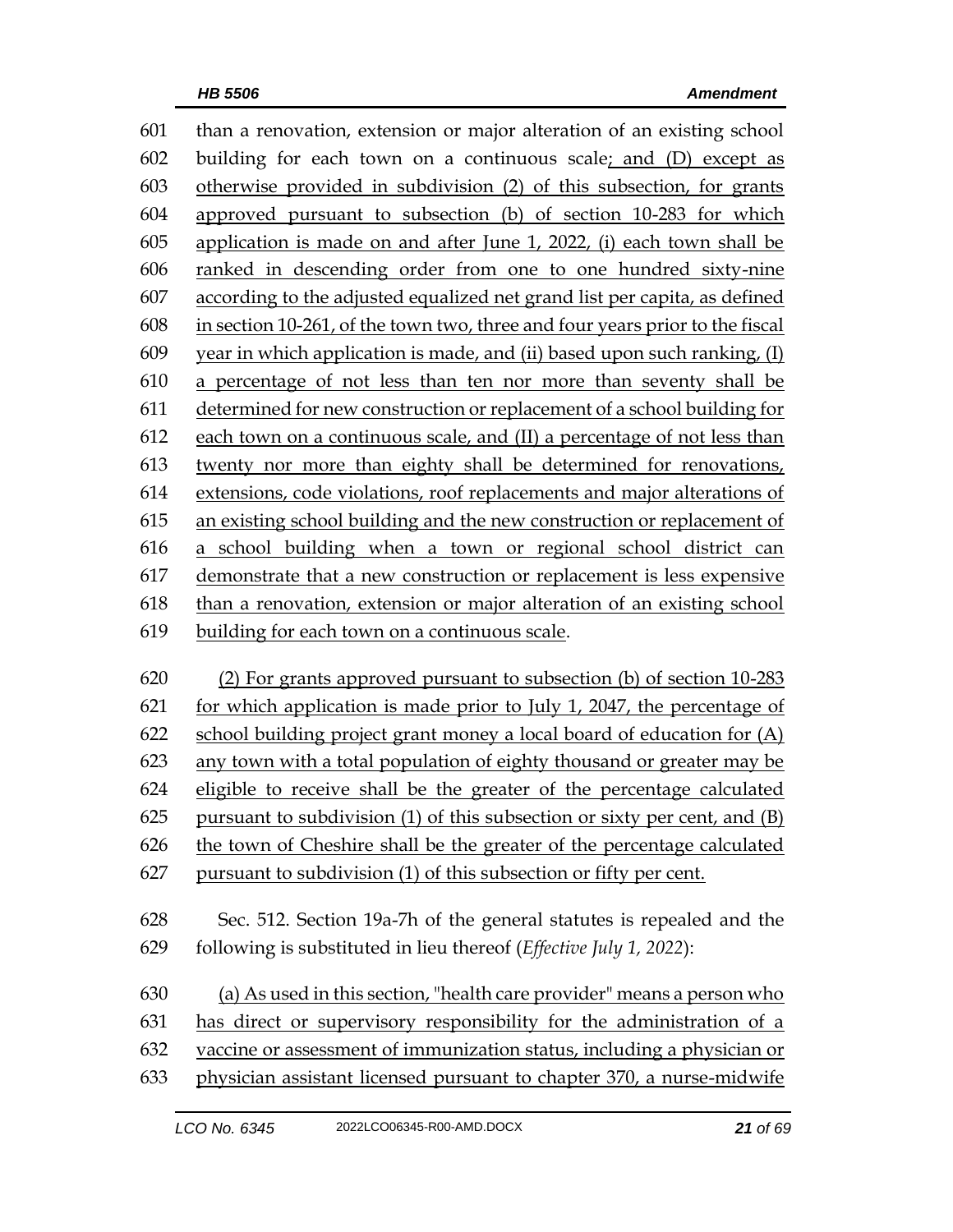licensed pursuant to chapter 377, an advanced practice registered nurse or registered nurse licensed pursuant to chapter 378, a pharmacist licensed pursuant to chapter 400j, or an individual authorized under the general statutes or federal law to administer a vaccine.

 **[**(a)**]** (b) The Commissioner of Public Health or **[**his**]** the commissioner's designee **[**may, within the limitations of available resources,**]** shall establish and maintain an immunization information system for the purpose of assuring **[**timely childhood**]** vaccine recipient's access to their immunization **[**an ongoing registry of all children who have not begun the first grade of school including all newborns**]** records. The **[**registry**]** immunization information system shall include such information as is necessary to accurately identify a **[**child**]** vaccine recipient and to assess such recipient's current immunization status.

 **[**(b)**]** (c) **[**For purposes of this section, "health care provider" means a person who has direct or supervisory responsibility for the delivery of immunization including licensed physicians, nurse practitioners, nurse midwives, physician assistants and nurses.**]** Each health care provider who has **[**provided health care**]** administered a vaccine to a **[**child listed in the registry**]** person in the state shall report, **[**to**]** in a form and manner prescribed by the commissioner, or the commissioner's designee, **[**sufficient information to identify the child and**]** information, which shall include, but need not be limited to, (1) the name and date of birth 657 of the vaccine recipient,  $(2)$  the name and date of each vaccine dose given to **[**that child or**]** the vaccine recipient, (3) any other information deemed necessary by the commissioner, and (4) when appropriate, contraindications or exemptions to administration of each vaccine dose. **[**Reports shall be made by such means determined by the commissioner to result in timely reporting.**]** Each health care provider shall provide to a vaccine recipient, a vaccine recipient's court-appointed guardian or conservator, if applicable, or, in the case of a child who received a vaccine, such child's parent or guardian information regarding how such vaccine recipient or such child may decline enrollment in the immunization information system.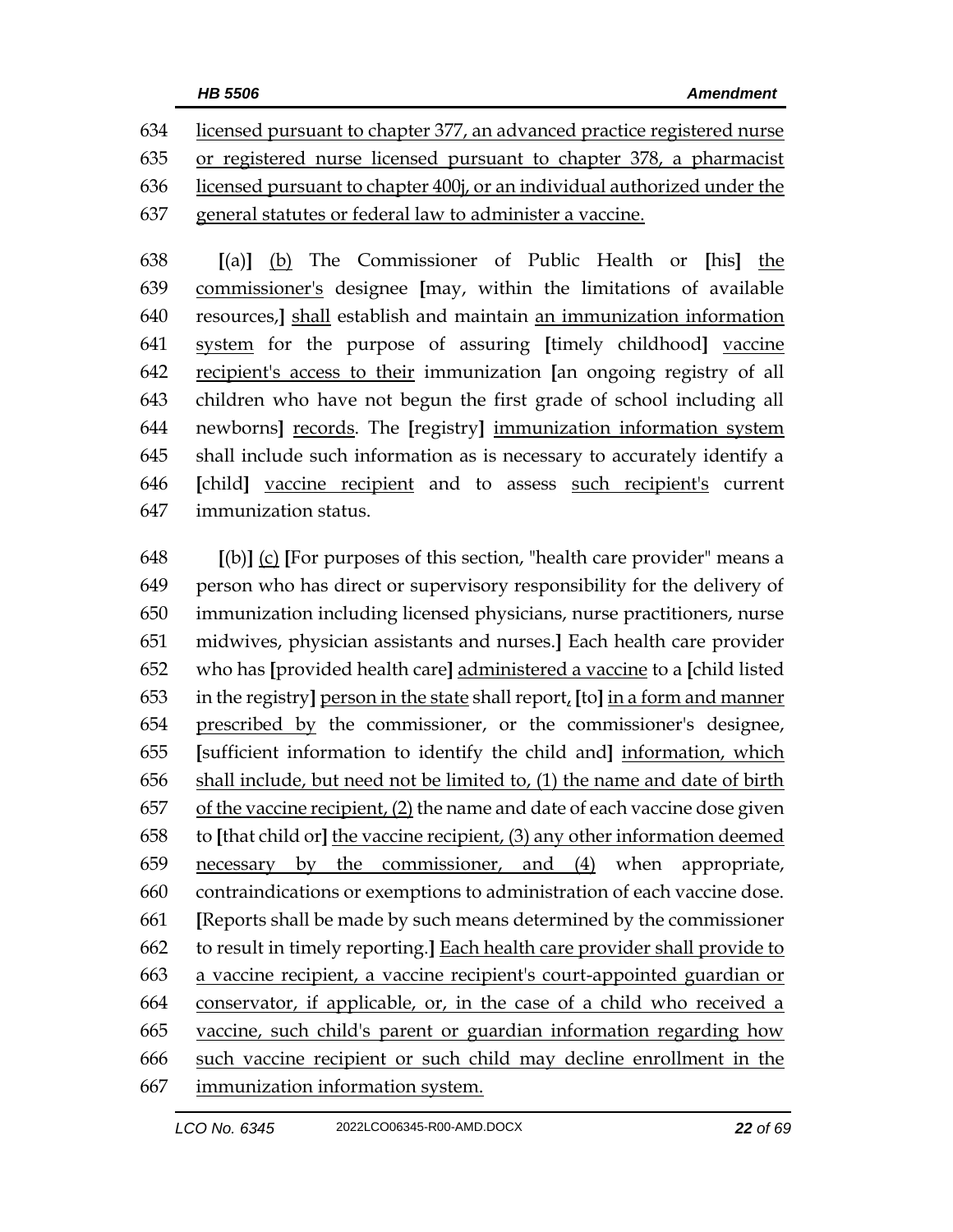(d) Each health care provider intending to administer vaccines to any **[**child listed on the registry and each parent or guardian of such child shall be provided**]** person may use the immunization information system to determine current information **[**as contained in the registry**]** on the immunization status of **[**the child**]** such person for the purposes of determining whether **[**additional doses of recommended routine childhood immunizations are needed**]** such person requires immunizations, or to officially document immunization status to meet state **[**day**]** child care, **[**or**]** school or higher education immunization entry requirements pursuant to sections 10-204a, 10a-155, 19a-79 and 19a-87b and regulations adopted thereunder.

 (e) Each **[**director of health of any town, city or health district and each**]** school nurse who is required to verify the immunization status for children enrolled in prekindergarten to grade twelve, inclusive, at a public or private school in any town, city or school district pursuant to section 10-204a shall be provided with sufficient information on the children who live in **[**his or her**]** the school nurse's jurisdiction and who are listed on the **[**registry**]** immunization information system to enable determination of which children are overdue for scheduled immunizations and to enable provision of outreach to assist in getting each such child vaccinated.

 (f) The commissioner, or the commissioner's designee, shall provide the director of health of any municipality or health district with sufficient information on the persons who live in such director's jurisdiction and who are listed on the immunization information system in order to address undervaccinated communities and improve health equity.

 (g) The commissioner may use the information in the immunization information system for the purposes set forth in sections 19a-25 and 19a- 215 and the regulations promulgated pursuant to said sections. The commissioner, or the commissioner's designee, may exchange information in the immunization information system with federal agencies providing health care services and other states' immunization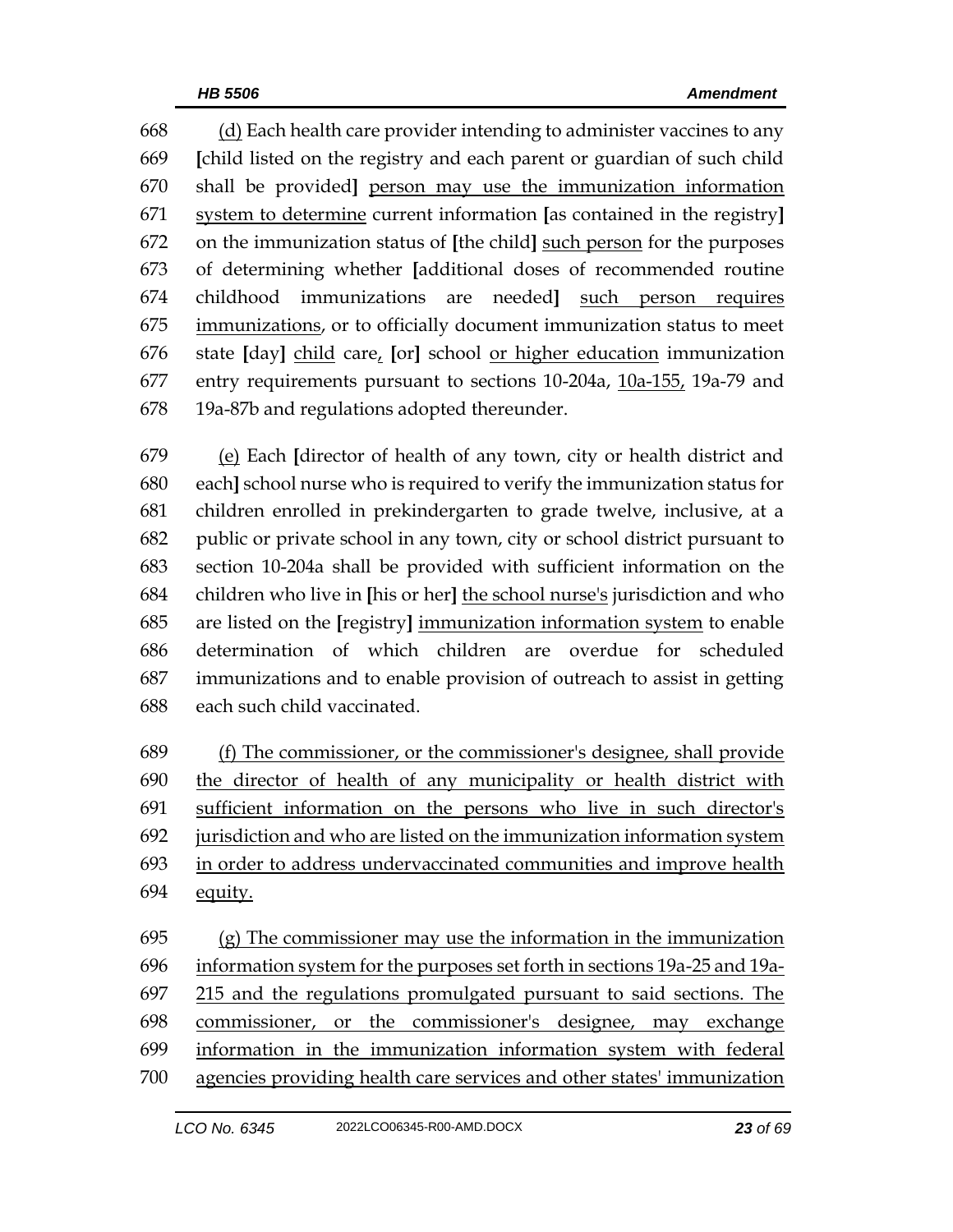| 701 | information systems for the purposes described in this section.                                 |
|-----|-------------------------------------------------------------------------------------------------|
| 702 | (h) The commissioner shall provide to a vaccine recipient, a vaccine                            |
| 703 | recipient's court-appointed guardian or conservator, if applicable, or, in                      |
| 704 | the case of a child who received a vaccine, such child's parent or                              |
| 705 | guardian access to any information that was provided by a health care                           |
| 706 | provider to the Department of Public Health through the immunization                            |
| 707 | information system regarding such person's vaccination status upon                              |
| 708 | request by such recipient, guardian, conservator, parent or guardian.                           |
| 709 | $[(c)]$ (i) Except as specified in subsections $[(a)$ and] (b) to (h), inclusive,               |
| 710 | of this section, all personal information including vaccination status and                      |
| 711 | dates of vaccination of [individuals] persons shall be confidential                             |
| 712 | pursuant to section 19a-25 and shall not be further disclosed without the                       |
| 713 | authorization of the [child or the child's legal guardian] vaccine                              |
| 714 | recipient, the vaccine recipient's court-appointed guardian<br>or                               |
| 715 | conservator, if applicable, or, in the case of a child who received a                           |
| 716 | vaccine, such child's parent or guardian.                                                       |
| 717 | (j) The immunization information system shall comply with the                                   |
| 718 | National Centers for Disease Control and Prevention's Immunization                              |
| 719 | Information System Functional Standards, as amended from time to                                |
| 720 | time.                                                                                           |
| 721 | $\left[\right(\text{ii})\right]$ (k) The commissioner shall adopt regulations, [pursuant to] in |
| 722 | accordance with the provisions of chapter 54, [to specify] to implement                         |
| 723 | the provisions of this section, including, but not limited to, regulations                      |
| 724 | specifying (1) how information on vaccinations [or exemptions from                              |
| 725 | vaccination] and, when appropriate, contraindications or exemptions to                          |
| 726 | administration of each vaccine dose, is reported in a timely manner to                          |
| 727 | the [registry,] immunization information system, (2) how information                            |
| 728 | on the [registry] immunization information system is made available to                          |
| 729 | [health care providers, parents or guardians, directors of health and                           |
| 730 | school nurses, ] persons authorized to receive such information pursuant                        |
| 731 | to subsections (b) to (h), inclusive, of this section, and (3) how [parents                     |
| 732 | or guardians] a vaccine recipient, a vaccine recipient's court-appointed                        |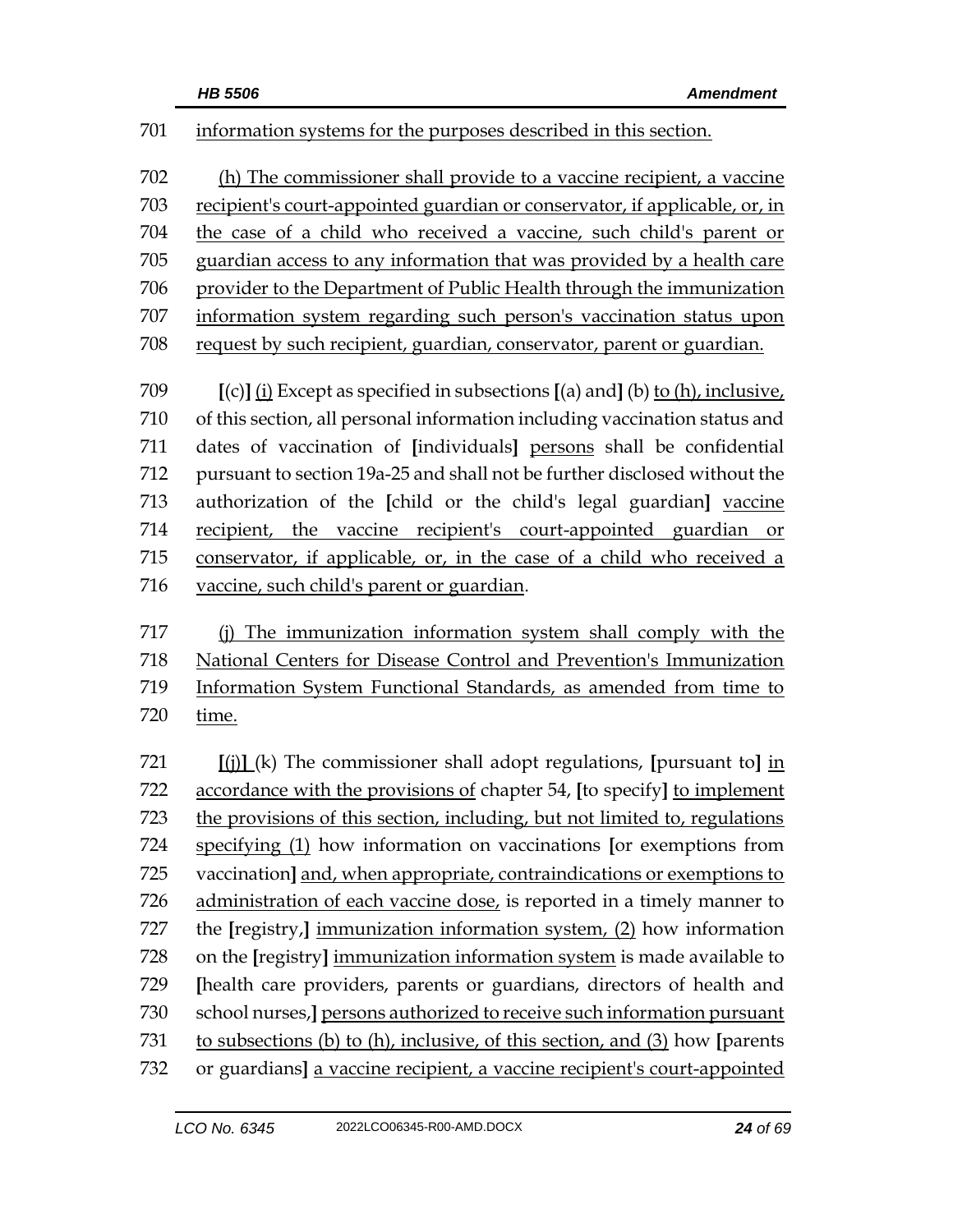| 733 | guardian or conservator, if applicable, or, in the case of a child who    |
|-----|---------------------------------------------------------------------------|
| 734 | received a vaccine, such child's parent or guardian may decline [their    |
| 735 | child's] enrollment in the [registry, and to otherwise implement the      |
| 736 | provisions of this section] immunization information system.              |
| 737 | $[(k)]$ (1) The commissioner shall, in consultation with the Office of    |
| 738 | Health Strategy, adopt regulations, in accordance with the provisions of  |
| 739 | chapter 54, to facilitate interoperability between the immunization       |
| 740 | information system and the State-wide Health Information Exchange         |
| 741 | established pursuant to section 17b-59d. The commissioner may             |
| 742 | implement policies and procedures necessary to administer the             |
| 743 | provisions of this section while in the process of adopting such policies |
| 744 | and procedures as regulations, provided the department posts such         |
| 745 | policies and procedures on the eRegulations System prior to adopting      |
| 746 | them. Policies and procedures implemented pursuant to this section        |
| 747 | shall be valid until regulations are adopted in accordance with the       |
| 748 | provisions of chapter 54.                                                 |

 Sec. 513. Subsection (b) of section 19a-7f of the general statutes is repealed and the following is substituted in lieu thereof (*Effective July 1, 2022*):

 (b) (1) Commencing October 1, 2011, one group health care provider located in Bridgeport and one group health care provider located in New Haven, as identified by the Commissioner of Public Health, and any health care provider located in Hartford who administers vaccines to children under the federal Vaccines For Children immunization program that is operated by the Department of Public Health under authority of 42 USC 1396s may select under said federal program, and the department shall provide, any vaccine licensed by the federal Food and Drug Administration, including any combination vaccine and dosage form, that is (A) recommended by the National Centers for Disease Control and Prevention Advisory Committee on Immunization Practices, and (B) made available to the department by the National Centers for Disease Control and Prevention.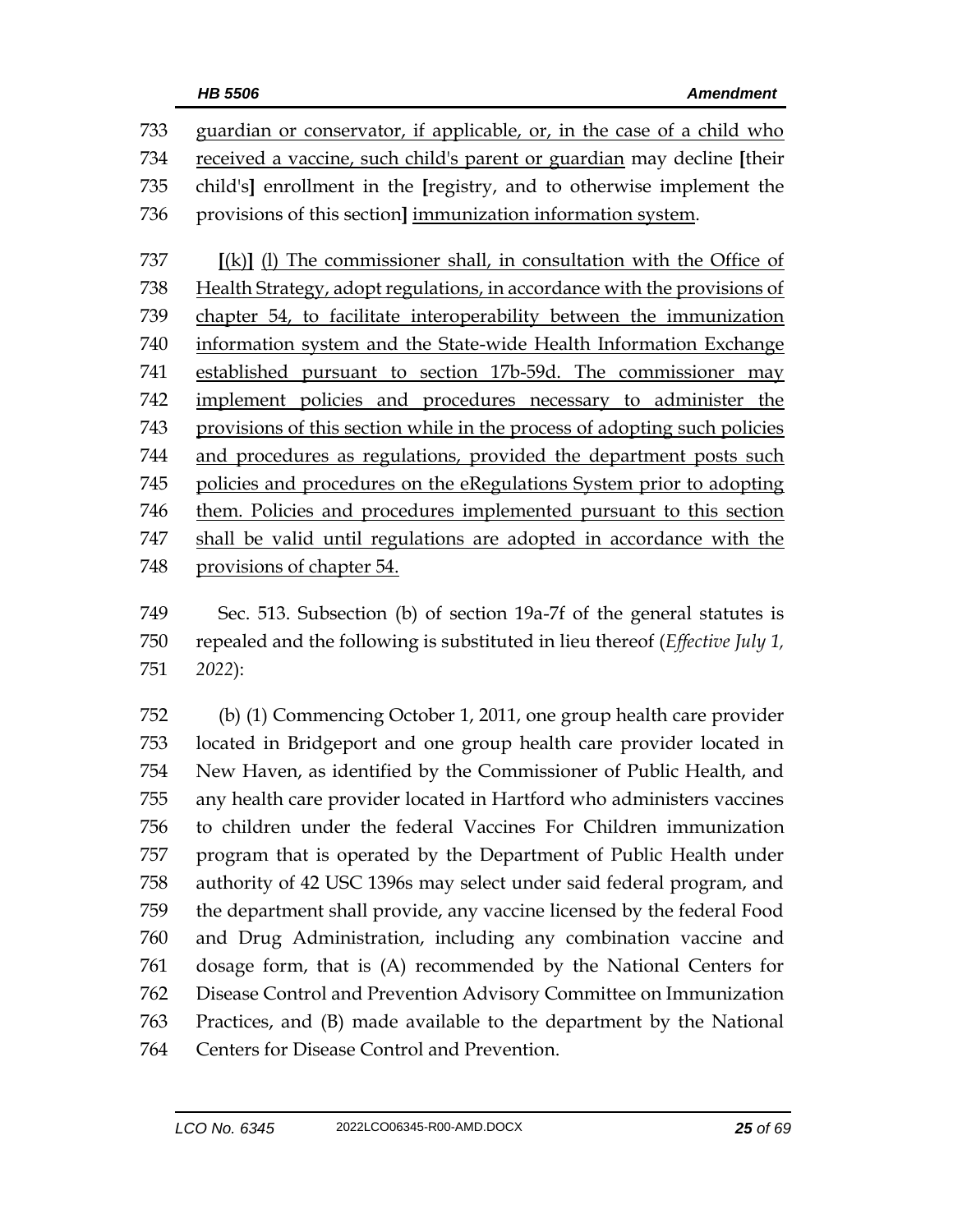(2) Not later than June 1, 2012, the Commissioner of Public Health shall provide an evaluation of the vaccine program established in subdivision (1) of this subsection to the joint standing committee of the General Assembly having cognizance of matters relating to public health. Such evaluation shall include, but not be limited to, an assessment of the program's impact on child immunization rates, an assessment of any health or safety risks posed by the program, and recommendations regarding future expansion of the program.

 (3) (A) Provided the evaluation submitted pursuant to subdivision (2) of this subsection does not indicate a significant reduction in child immunization rates or an increased risk to the health and safety of children, commencing October 1, 2012, (i) any health care provider who administers vaccines to children under the federal Vaccines For Children immunization program that is operated by the Department of Public Health under authority of 42 USC 1396s may select, and the department shall provide, any vaccine licensed by the federal Food and Drug Administration, including any combination vaccine and dosage form, that is (I) recommended by the National Centers for Disease Control and Prevention Advisory Committee on Immunization Practices, and (II) made available to the department by the National Centers for Disease Control and Prevention, and (ii) any health care provider who administers vaccines to children may select, and the department shall provide, subject to inclusion in such program due to available appropriations, any vaccine licensed by the federal Food and Drug Administration, including any combination vaccine and dosage form, that is (I) recommended by the National Centers for Disease Control and Prevention Advisory Committee on Immunization Practices, (II) made available to the department by the National Centers for Disease Control and Prevention, and (III) equivalent, as determined by the commissioner, to the cost for vaccine series completion of comparable available licensed vaccines.

 (B) Commencing January 1, 2013, (i) any health care provider who administers vaccines to children under the federal Vaccines For Children immunization program that is operated by the Department of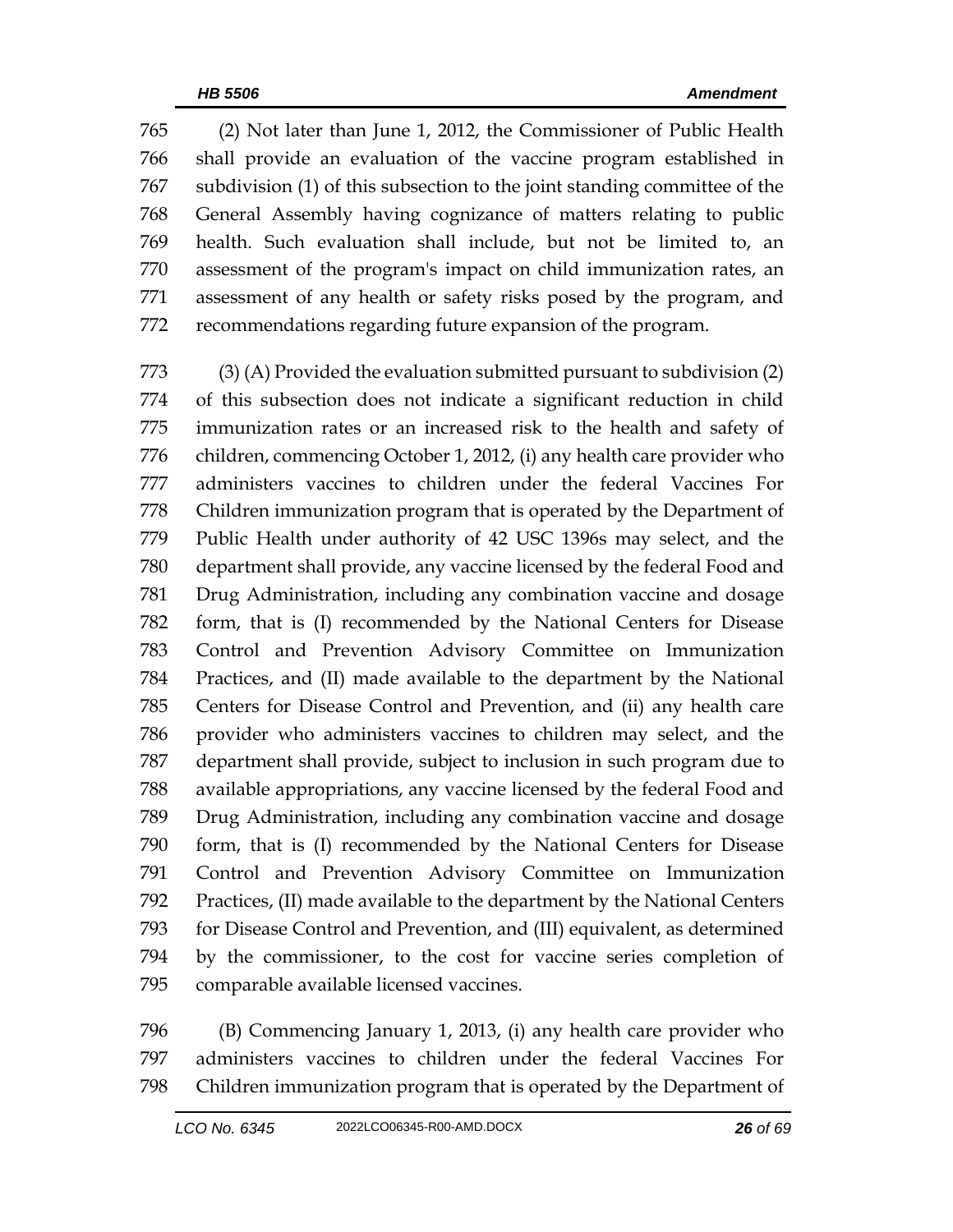Public Health under authority of 42 USC 1396s shall utilize, and the department shall provide, any vaccine licensed by the federal Food and Drug Administration, including any combination vaccine and dosage form, that is (I) recommended by the National Centers for Disease Control and Prevention Advisory Committee on Immunization Practices, and (II) made available to the department by the National Centers for Disease Control and Prevention, and (ii) any health care provider who administers vaccines to children shall utilize, and the department shall provide, subject to inclusion in such program due to available appropriations, any vaccine licensed by the federal Food and Drug Administration, including any combination vaccine and dosage form, that is (I) recommended by the National Centers for Disease Control and Prevention Advisory Committee on Immunization Practices, (II) made available to the department by the National Centers for Disease Control and Prevention, and (III) equivalent, as determined by the commissioner, to the cost for vaccine series completion of comparable available licensed vaccines.

 (C) For purposes of subparagraphs (A)(ii) and (B)(ii) of this subdivision, "comparable" means a vaccine (i) protects a recipient against the same infection or infections, (ii) has similar safety and efficacy profiles, (iii) requires the same number of doses, and (iv) is recommended for similar populations by the National Centers for Disease Control and Prevention.

822 (D) On and after July 1, 2022, any health care provider that administers vaccines to children under the immunization program described in subparagraph (B) of this subdivision shall order such vaccines using the immunization information system in a form and manner prescribed by the Commissioner of Public Health.

 (4) (A) The provisions of this subsection shall not apply in the event of a public health emergency, as defined in section 19a-131, or an attack, major disaster, emergency or disaster emergency, as those terms are defined in section 28-1.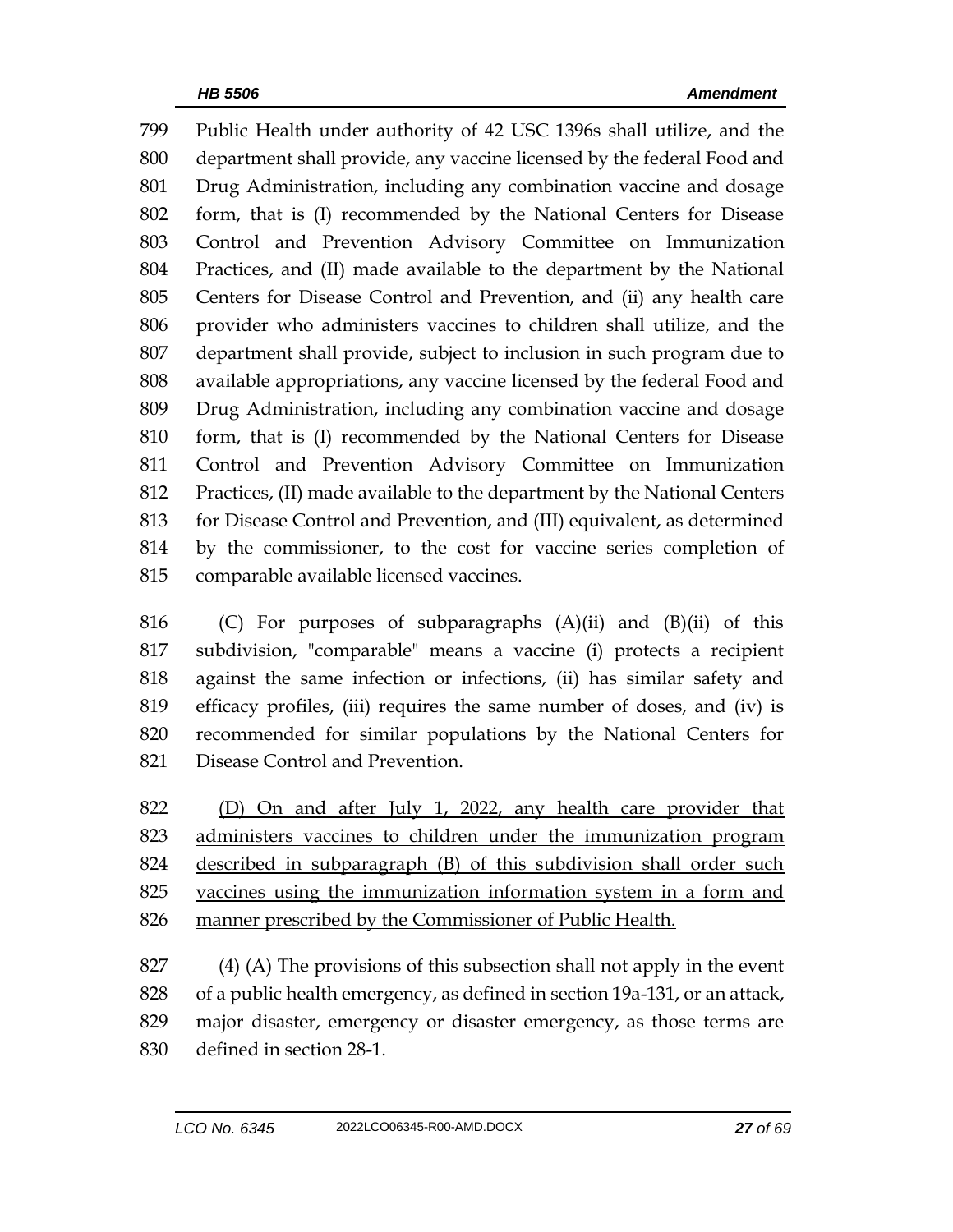(B) Nothing in this subsection shall require a health care provider to procure a vaccine from the Department of Public Health when such provider is directed by said department to procure such vaccine from another source, including, but not limited to, during a declared national or state vaccine shortage.

 (C) Nothing in this subsection shall require a health care provider to utilize or administer a vaccine provided by said department if, based upon such provider's medical judgment, (i) administration of such vaccine is not medically appropriate, or (ii) the administration of another vaccine that said department is not authorized to supply under subdivision (3) of this subsection is more medically appropriate.

 (5) No health care provider shall seek or receive remuneration for or sell any vaccine serum provided by said department under this section. Nothing in this section shall prohibit a health care provider from charging or billing for administering a vaccine.

 (6) Not later than January 1, 2014, said department shall submit a report to the General Assembly, in accordance with section 11-4a, evaluating the effectiveness of implementing expanded vaccine choice and universal health care provider participation.

 Sec. 514. Subsection (a) of section 19a-7j of the general statutes is repealed and the following is substituted in lieu thereof (*Effective July 1, 2022*):

 (a) Not later than September first, annually, the Secretary of the Office of Policy and Management, in consultation with the Commissioner of Public Health, shall (1) determine the amount appropriated for the following purposes: (A) To purchase, store and distribute vaccines for routine immunizations included in the schedule for active immunization required by section 19a-7f; (B) to purchase, store and distribute (i) vaccines to prevent hepatitis A and B in persons of all ages, as recommended by the schedule for immunizations published by the National Advisory Committee for Immunization Practices, (ii) antibiotics necessary for the treatment of tuberculosis and biologics and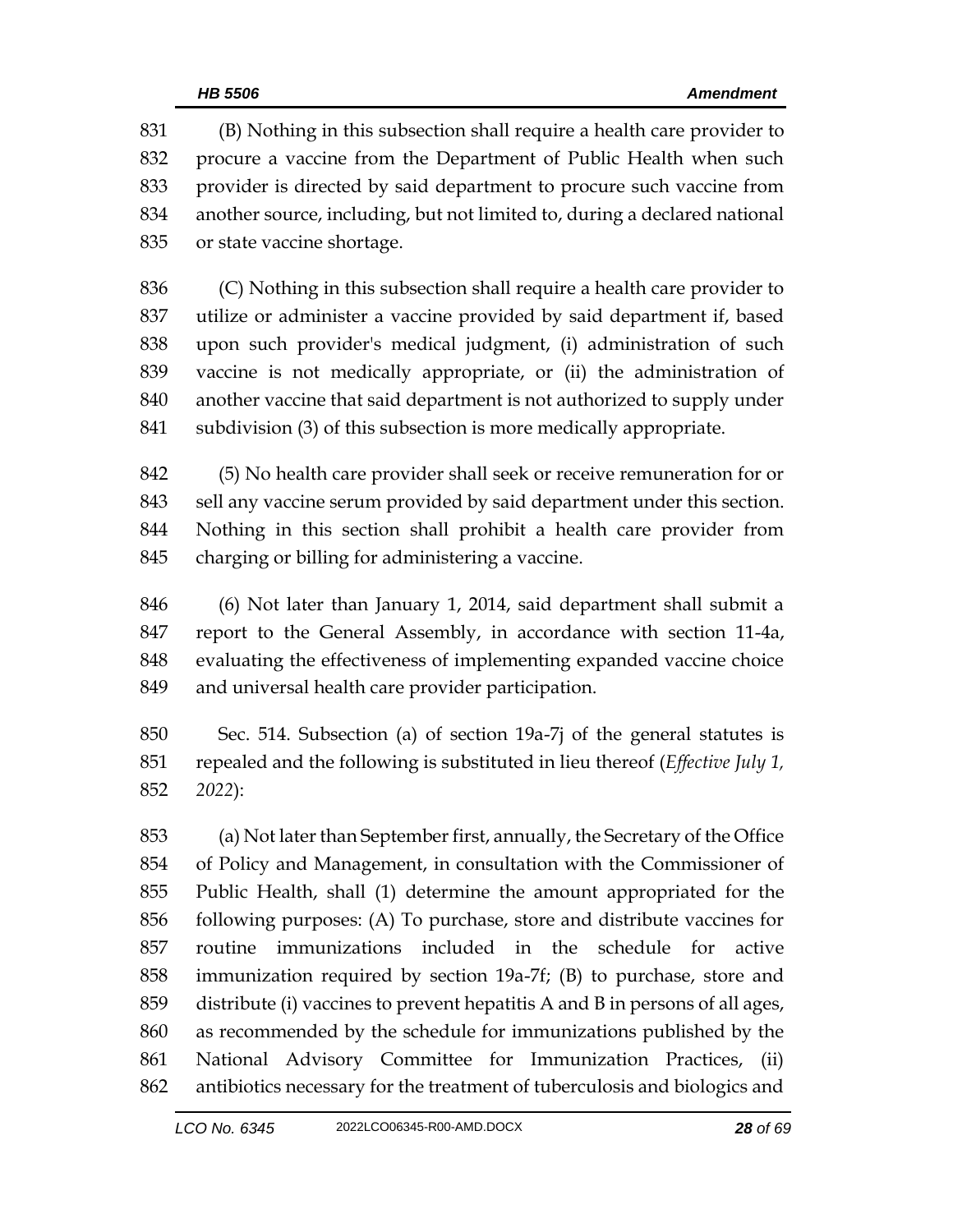antibiotics necessary for the detection and treatment of tuberculosis infections, and (iii) antibiotics to support treatment of patients in communicable disease control clinics, as defined in section 19a-216a; (C) to administer the immunization program described in section 19a-7f; and (D) to provide services needed to collect up-to-date information on childhood immunizations for all children enrolled in Medicaid who reach two years of age during the year preceding the current fiscal year, to incorporate such information into the **[**childhood immunization registry, as defined**]** immunization information system, established pursuant to section 19a-7h, (2) calculate the difference between the amount expended in the prior fiscal year for the purposes set forth in subdivision (1) of this subsection and the amount of the appropriation used for the purpose of the health and welfare fee established in subparagraph (A) of subdivision (2) of subsection (b) of this section in that same year, and (3) inform the Insurance Commissioner of such amounts.

 Sec. 515. Subsection (a) of section 19a-7r of the 2022 supplement to the general statutes is repealed and the following is substituted in lieu thereof (*Effective July 1, 2022*):

 (a) There is established an Advisory Committee on Medically Contraindicated Vaccinations within the Department of Public Health for the purpose of advising the Commissioner of Public Health on issues concerning exemptions from state or federal requirements for vaccinations that result from a physician, physician assistant or advanced practice registered nurse stating that a vaccination is medically contraindicated for a person due to the medical condition of such person. Said advisory committee shall not be responsible for confirming or denying any determination by a physician, physician assistant or advanced practice registered nurse that a vaccination is medically contraindicated for a specific individual. In order to carry out its duties, the advisory committee shall (1) have access to the **[**childhood immunization registry**]** immunization information system established by the department pursuant to section 19a-7h, (2) evaluate the process used by the department in collecting data concerning exemptions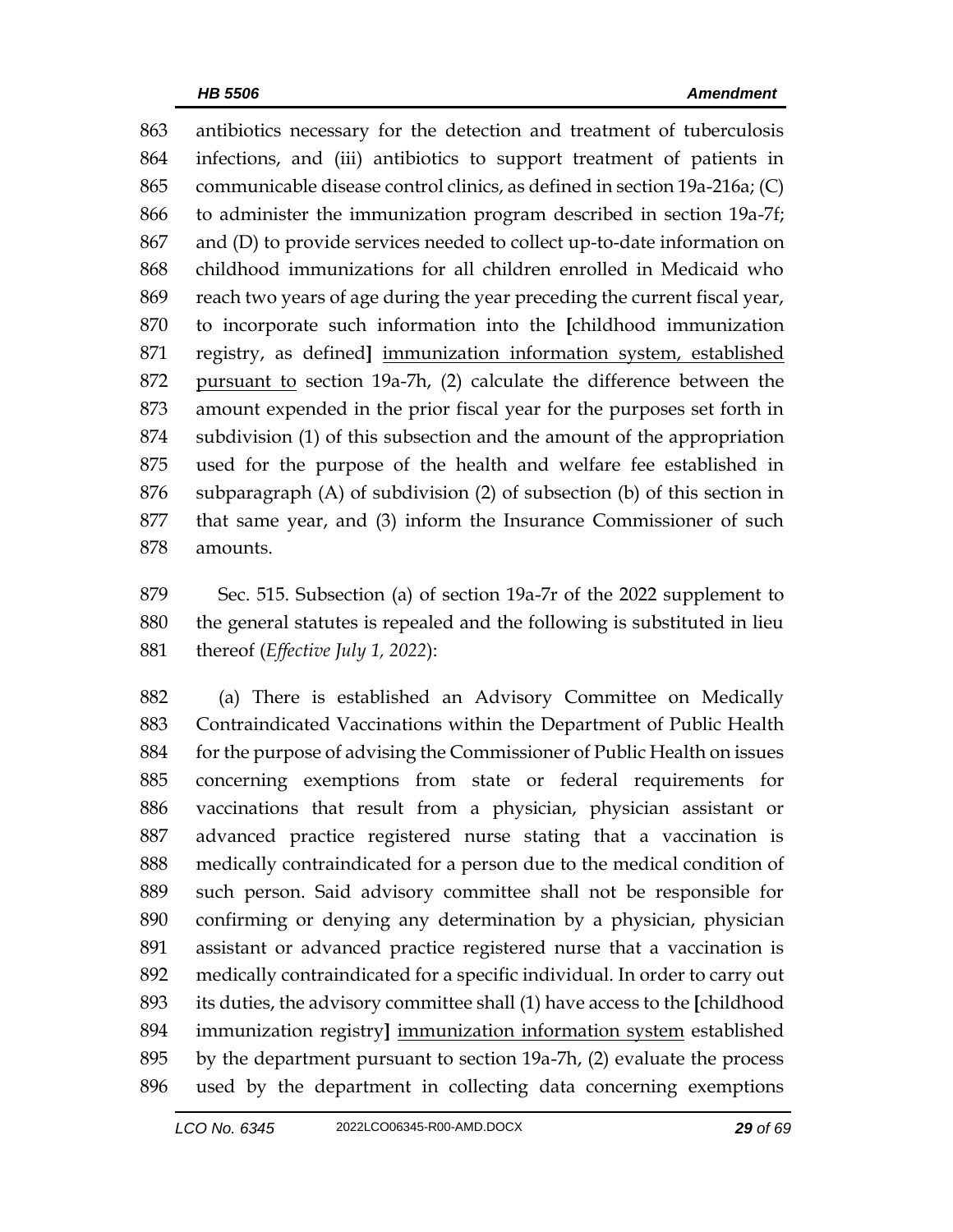resulting from a vaccination being medically contraindicated and whether the department should have any oversight over such exemptions, (3) examine whether enrollment of an unvaccinated child into a program operated by a public or nonpublic school, institution of higher education, child care center or group child care home should be conditioned upon the child meeting certain criteria, (4) calculate the ratio of school nurses to students in each public and nonpublic school in the state and the funding issues surrounding such ratio, (5) assess whether immunizations should be required more frequently than prior to enrollment into a program operated by a public or nonpublic school and prior to entering seventh grade, and (6) determine whether (A) there are any discrepancies in the issuance of certificates stating that a vaccine is medically contraindicated, and (B) to recommend continuing education of physicians, physician assistants or advanced practice registered nurses in vaccine contraindications and precautions. All information obtained by the advisory committee from such registry shall be confidential pursuant to section 19a-25.

 Sec. 516. Subsections (a) and (b) of section 14-33 of the general statutes are repealed and the following is substituted in lieu thereof (*Effective July 1, 2022, and applicable to assessment years commencing on or after October 1, 2023*):

 (a) **[**If**]** (1) For assessment years commencing prior to October 1, 2023, if any property tax, or any installment thereof, laid by any city, town, borough or other taxing district upon a registered motor vehicle or snowmobile remains unpaid, the tax collector of such city, town, borough or other taxing district shall notify the Commissioner of Motor Vehicles of such delinquency in accordance with subsection (e) of this section and guidelines and procedures established by the commissioner. The commissioner shall not issue registration for such motor vehicle or snowmobile for the next registration period if, according to the commissioner's records, it is then owned by the person against whom such tax has been assessed or by any person to whom such vehicle has not been transferred by bona fide sale. Unless notice has been received by the commissioner under the provisions of section 14-33a, no such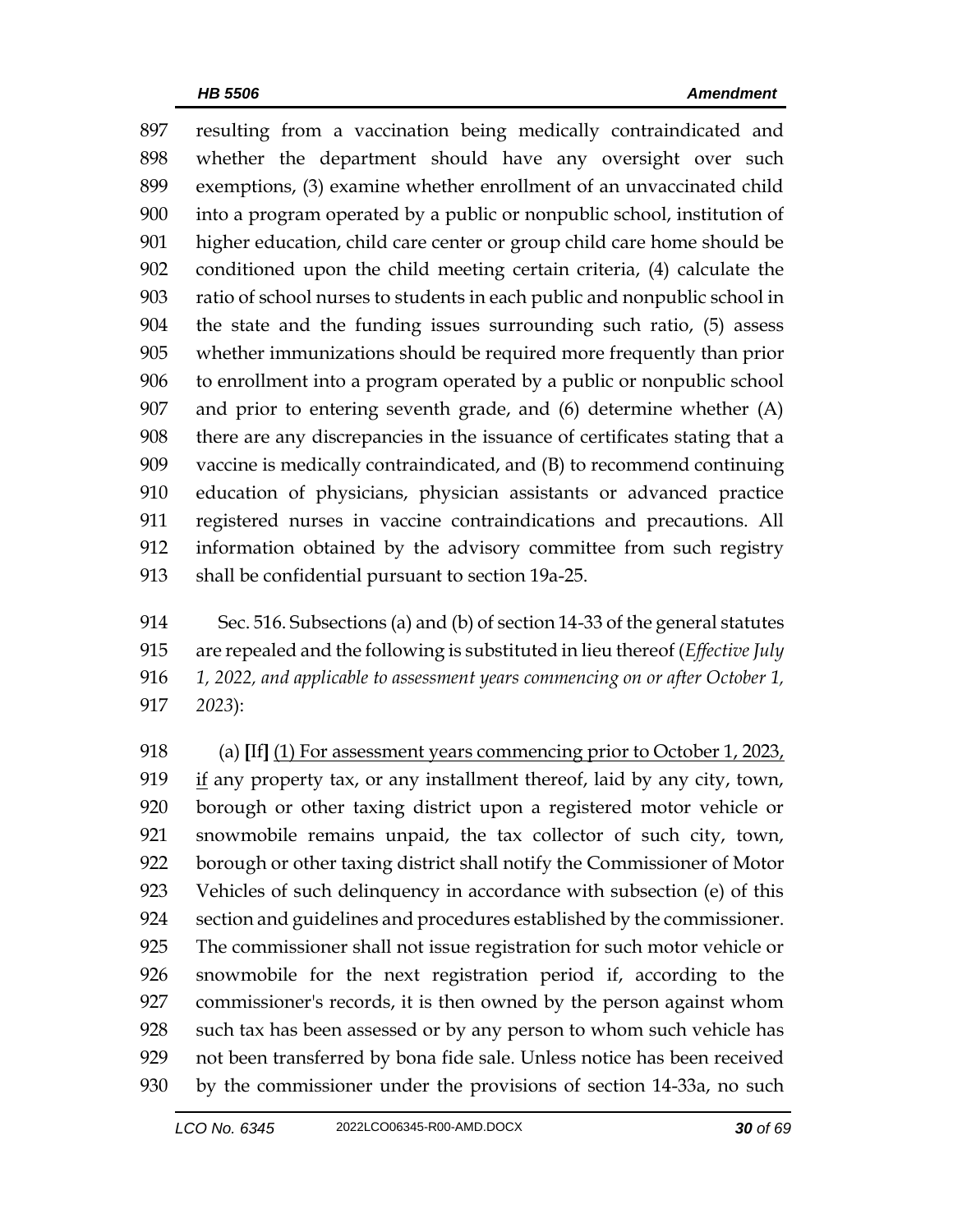registration shall be issued until the commissioner receives notification that the tax obligation has been legally discharged; nor shall the commissioner register any other motor vehicle, snowmobile, all-terrain vehicle or vessel in the name of such person, except that the commissioner may continue to register other vehicles owned by a leasing or rental firm licensed pursuant to section 14-15, and may issue such registration to any private owner of three or more paratransit vehicles in direct proportion to the percentage of total tax due on such vehicles which has been paid and notice of payment on which has been received. The Commissioner of Motor Vehicles may immediately suspend or cancel all motor vehicle, snowmobile, all-terrain vehicle or vessel registrations issued in the name of any person **[**(1)**]** (A) who has been reported as delinquent and whose registration was renewed through an error or through the production of false evidence that the delinquent tax on any motor vehicle or snowmobile had been paid, or **[**(2)**]** (B) who has been reported by a tax collector as having paid a property tax on a motor vehicle or snowmobile with a check which was dishonored by a bank and such tax remains unpaid. Any person aggrieved by any action of the commissioner under this section may appeal therefrom in the manner provided in section 14-134. For the purposes of this subsection, "paratransit vehicle" means a motor bus, taxicab or motor vehicle in livery service operated under a certificate of convenience and necessity issued by the Department of Transportation or by a transit district and which is on call or demand or used for the transportation of passengers for hire.

956 (2) For assessment years commencing on or after October 1, 2023, if any property tax, or any installment thereof, laid by any city, town, 958 borough or other taxing district upon a motor vehicle remains unpaid, regardless of whether such motor vehicle is classified on the grand list as a registered motor vehicle or personal property pursuant to section 12-41, the tax collector of such city, town, borough or other taxing district shall notify the Commissioner of Motor Vehicles of such delinquency in accordance with subsection (e) of this section and guidelines and procedures established by the commissioner. The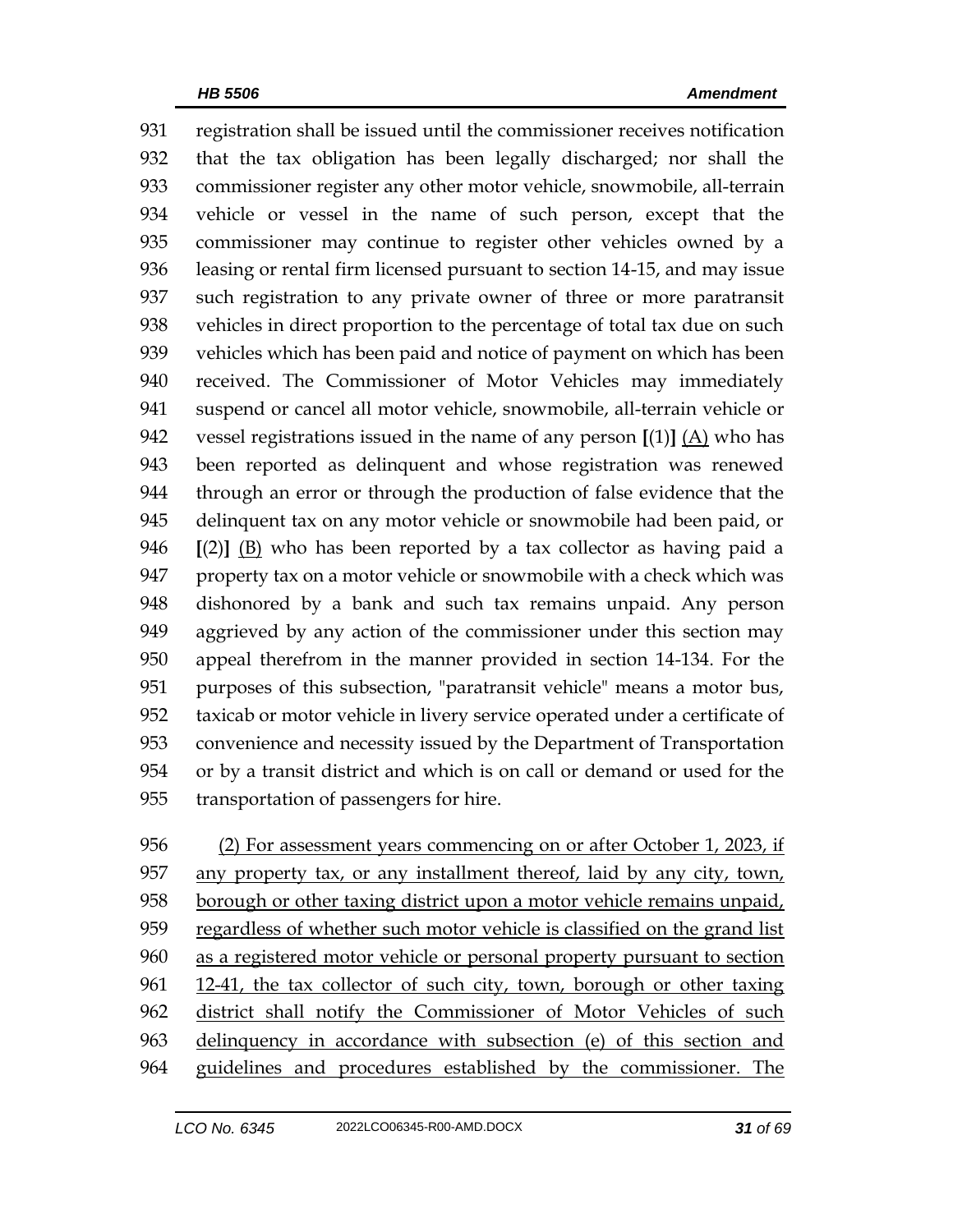commissioner shall not issue registration for such motor vehicle for the next registration period if, according to the commissioner's records, it is then owned by the person against whom such tax has been assessed or by any person to whom such vehicle has not been transferred by bona fide sale. Unless notice has been received by the commissioner under the provisions of section 14-33a, no such registration shall be issued until the commissioner receives notification that the tax obligation has been legally discharged; nor shall the commissioner register any other motor vehicle, snowmobile, all-terrain vehicle or vessel in the name of 974 such person, except that the commissioner may continue to register other vehicles owned by a leasing or rental firm licensed pursuant to section 14-15, and may issue such registration to any private owner of three or more paratransit vehicles in direct proportion to the percentage of total tax due on such vehicles which has been paid and notice of payment on which has been received. The Commissioner of Motor Vehicles may immediately suspend or cancel all motor vehicle, snowmobile, all-terrain vehicle or vessel registrations issued in the name of any person (A) who has been reported as delinquent and whose registration was renewed through an error or through the production of false evidence that the delinquent tax on any motor vehicle had been paid, or (B) who has been reported by a tax collector as having paid a property tax on a motor vehicle with a check which was dishonored by a bank and such tax remains unpaid.

 (b) **[**Notwithstanding**]** (1) For assessment years commencing prior to 989 October 1, 2023, notwithstanding the provisions of subsection (a) of this section, the Commissioner of Motor Vehicles, in consultation with the Treasurer and the Secretary of the Office of Policy and Management, may enter into an agreement with the tax collector of any city, town, borough or other taxing district whereby the commissioner shall collect any property tax or any installment thereof on a registered motor vehicle which remains unpaid from any person against whom such tax has been assessed who makes application for registration for such motor vehicle. **[**Each such**]**

(2) For assessment years commencing on and after October 1, 2023,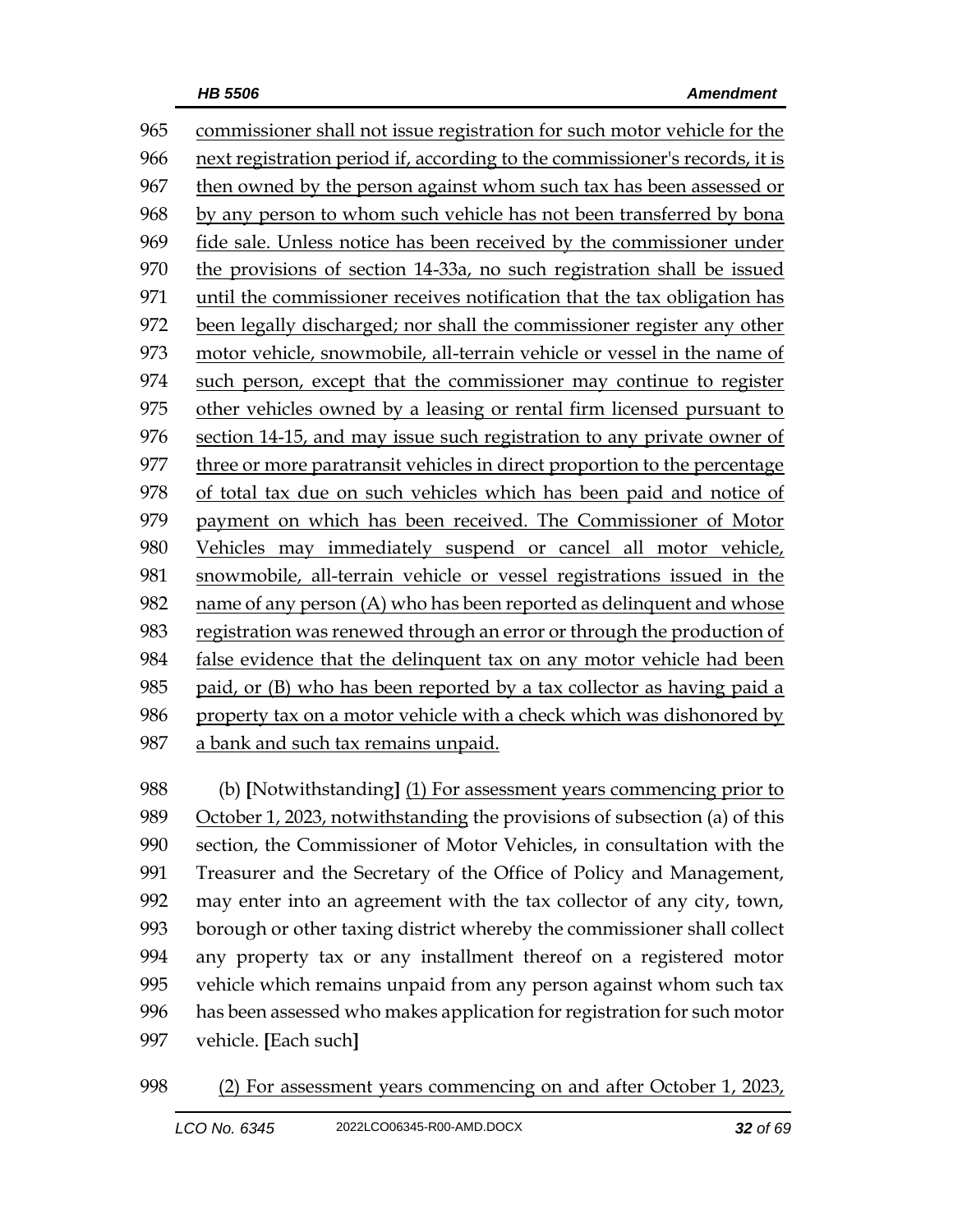notwithstanding the provisions of subsection (a) of this section, the Commissioner of Motor Vehicles, in consultation with the Treasurer and the Secretary of the Office of Policy and Management, may enter into an agreement with the tax collector of any city, town, borough or other taxing district whereby the commissioner shall collect any property tax or any installment thereof on any motor vehicle which remains unpaid from any person against whom such tax has been assessed who makes application for registration for such motor vehicle.

 (3) Any agreement entered into pursuant to subdivision (1) or (2) of this subsection shall include a procedure for the remission of taxes collected to the city, town, borough or other taxing district, on a regular basis, and may provide that a fee be paid by the city, town, borough or other taxing district to the commissioner to cover any costs associated with the administration of the agreement. In the event an agreement is in effect, the commissioner shall immediately issue a registration for a motor vehicle owned by a person against whom such tax has been assessed upon receipt of payment of such tax and a service fee of two dollars, in addition to the fee prescribed for the renewal of the registration.

 Sec. 517. Section 14-163 of the general statutes is repealed and the following is substituted in lieu thereof (*Effective July 1, 2022, and applicable to assessment years commencing on or after October 1, 2023*):

 (a) **[**The**]** (1) For assessment years commencing prior to October 1, 2023, the commissioner shall compile information concerning motor vehicles and snowmobiles subject to property taxation pursuant to section 12-71 using the records of the Department of Motor Vehicles and information reported by owners of motor vehicles and snowmobiles. In addition to any other information the owner of a motor vehicle or snowmobile is required to file with the commissioner by law, such owner shall provide the commissioner with the name of the town in which such owner's motor vehicle or snowmobile is to be set in the list for property tax purposes, pursuant to section 12-71. On or before December 1, 2004, and annually thereafter until and including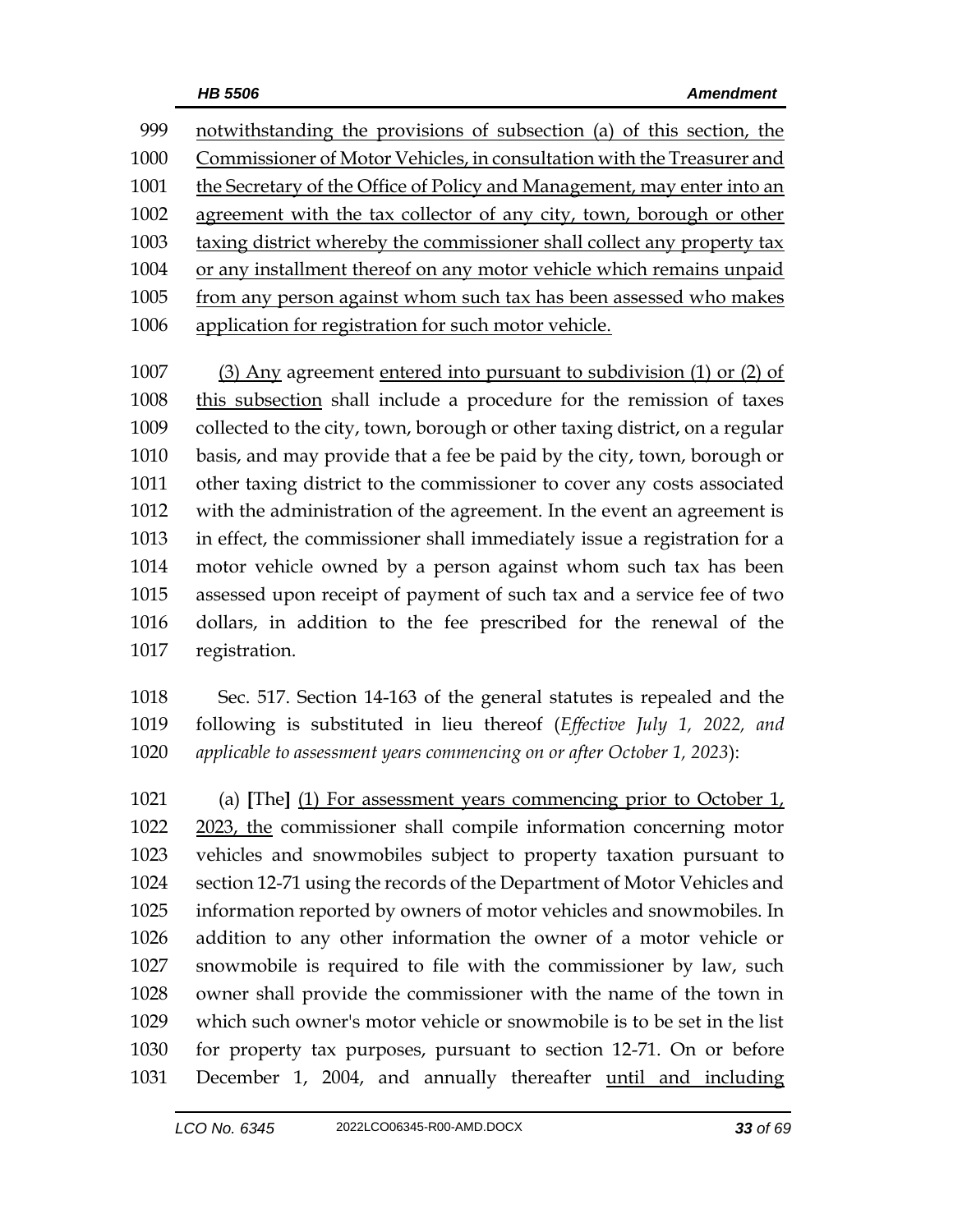| 1032 | December 1, 2022, the commissioner shall provide to each assessor in           |
|------|--------------------------------------------------------------------------------|
| 1033 | this state a list identifying motor vehicles and snowmobiles that are          |
| 1034 | subject to property taxation in each such assessor's town. Said list shall     |
| 1035 | include the names and addresses of the owners of such motor vehicles           |
| 1036 | and snowmobiles, and the vehicle identification numbers for all such           |
| 1037 | vehicles for which such numbers are available.                                 |
|      |                                                                                |
| 1038 | (2) For assessment years commencing on or after October 1, 2023, the           |
| 1039 | commissioner shall compile information concerning motor vehicles               |
| 1040 | subject to property taxation pursuant to section 12-71, using the records      |
| 1041 | of the Department of Motor Vehicles and information reported by                |
| 1042 | owners of motor vehicles. In addition to any other information the             |
| 1043 | owner of a motor vehicle is required to file with the commissioner by          |
| 1044 | <u>law, such owner shall provide the commissioner with the name of the law</u> |
| 1045 | town in which such owner's motor vehicle is to be set in the list for          |
| 1046 | property tax purposes, pursuant to section 12-71. On or before                 |
| 1047 | November 1, 2023, and annually thereafter, the commissioner shall              |
| 1048 | provide to each assessor in this state a list identifying motor vehicles       |
| 1049 | that are subject to property taxation in each such assessor's town. Such       |
| 1050 | list shall include the names and addresses of the owners of such motor         |
| 1051 | vehicles and the vehicle identification numbers and manufacturer's             |
| 1052 | suggested retail price for all such vehicles for which such information is     |
| 1053 | available.                                                                     |
|      |                                                                                |

1054 (b) (1) On or before October 1, 2004, and annually thereafter until and including October 1, 2023, the commissioner shall provide to each assessor in this state a list identifying motor vehicles and snowmobiles in each such assessor's town that were registered subsequent to the first day of October of the assessment year immediately preceding, but prior to the first day of August in such assessment year, and that are subject to property taxation on a supplemental list pursuant to section 12-71b. In addition to the information for each such vehicle and snowmobile specified under subdivision (1) of subsection (a) of this section that is available to the commissioner, the list provided under this subsection shall include a code related to the date of registration of each such vehicle or snowmobile.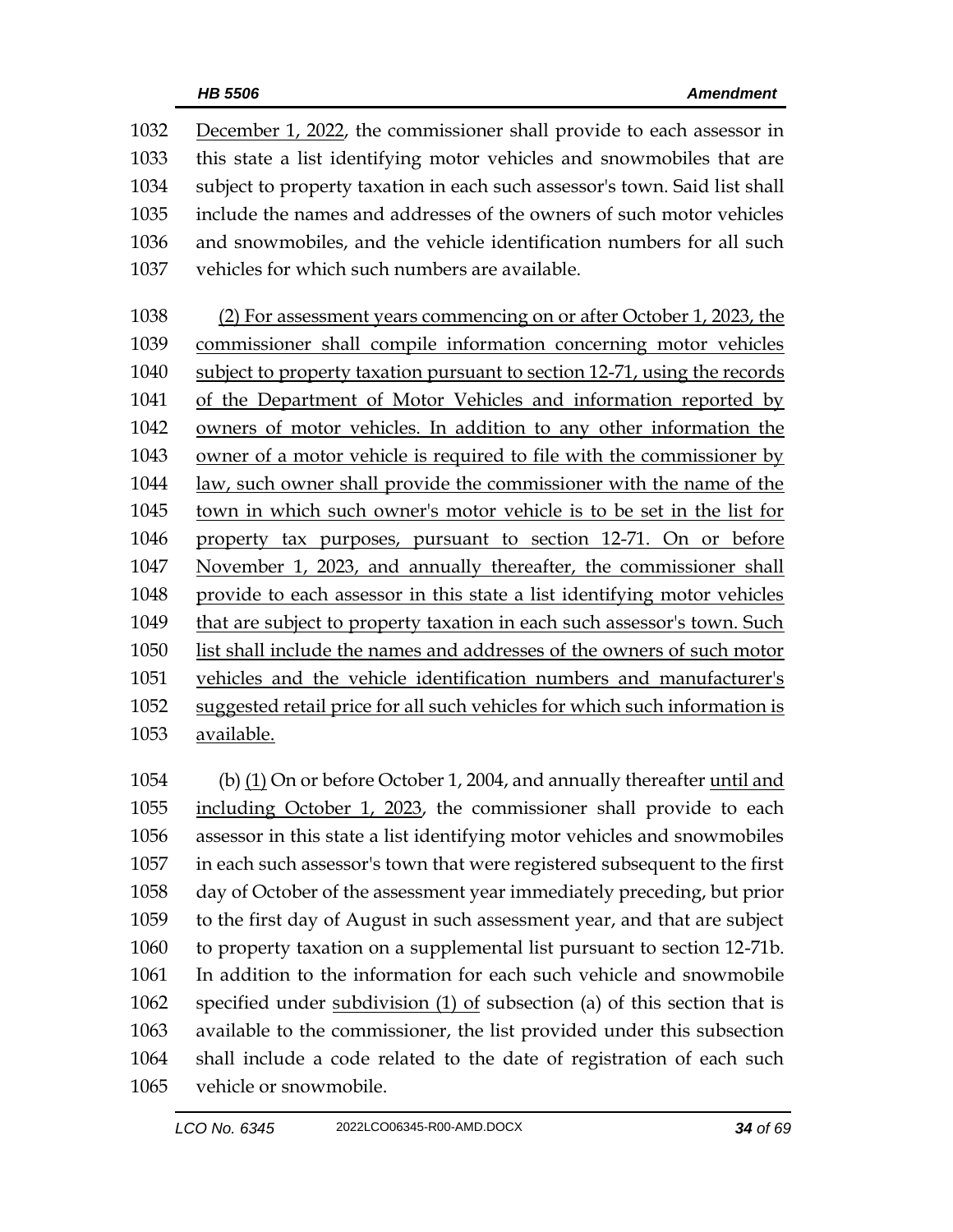(2) Not later than November 15, 2023, and monthly thereafter, the commissioner shall provide to each assessor in this state a list identifying motor vehicles in each such assessor's town that were registered during the immediately preceding month and that are subject 1070 to property taxation on a supplemental list pursuant to section 12-71b. In addition to the information for such vehicle specified under subdivision (2) of subsection (a) of this section that is available to the commissioner, the list provided under this subsection shall include a code related to the date of registration of each such vehicle.

 (c) No assessor or tax collector shall disclose any information contained in any list provided by the commissioner pursuant to subsections (a) and (b) of this section if the commissioner is not required to provide such information or if such information is protected from disclosure under state or federal law.

 Sec. 518. Section 12-71d of the general statutes is repealed and the following is substituted in lieu thereof (*Effective July 1, 2022, and applicable to assessment years commencing on or after October 1, 2023*):

 **[**On**]** (a) Prior to and including October 1, 2022, on or before the first day of October each year, the Secretary of the Office of Policy and Management shall recommend a schedule of motor vehicle values which shall be used by assessors in each municipality in determining the assessed value of motor vehicles for purposes of property taxation. For every vehicle not listed in the schedule the determination of the assessed value of any motor vehicle for purposes of the property tax assessment list in any municipality shall continue to be the responsibility of the assessor in such municipality, provided the legislative body of the municipality may, by resolution, approve any change in the assessor's method of valuing motor vehicles. Any appeal from the findings of assessors concerning motor vehicle values shall be made in accordance with provisions related to such appeals under this chapter. Such schedule of values shall include, to the extent that information for such purpose is available, the value for assessment purposes of any motor vehicle currently in use. The value for each motor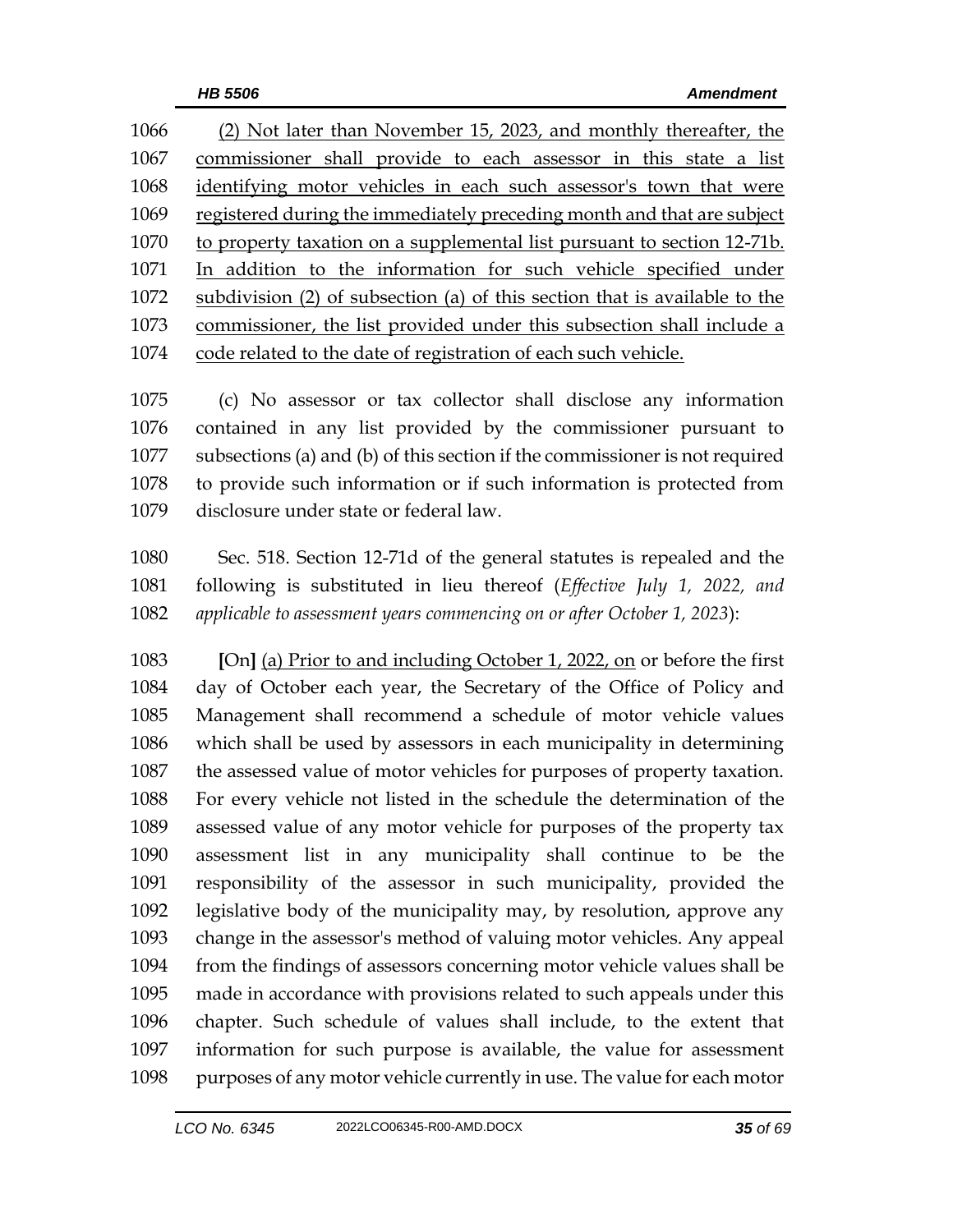vehicle as listed shall represent one hundred per cent of the average retail price applicable to such motor vehicle in this state as of the first day of October in such year as determined by said secretary in cooperation with the Connecticut Association of Assessing Officers. (b) Not later than October 1, 2023, and annually thereafter, the Secretary of the Office of Policy and Management shall, in consultation with the Connecticut Association of Assessing Officers, recommend a schedule of motor vehicle plate classes, which shall be used by assessors in each municipality in determining the classification of motor vehicles 1108 for purposes of property taxation. The value for each motor vehicle shall be determined by the schedule of depreciation described in subdivision (7) of subsection (b) of section 12-63. The determination of the assessed 1111 value of any vehicle for which a manufacturer's suggested retail price cannot be obtained for purposes of the property tax assessment list in any municipality shall be the responsibility of the assessor in such municipality, in consultation with the Connecticut Association of Assessing Officers. Any appeal from the findings of assessors concerning motor vehicle values shall be made in accordance with provisions related to such appeals under this chapter.

 Sec. 519. Section 12-63 of the general statutes is repealed and the following is substituted in lieu thereof (*Effective July 1, 2022*):

 (a) The present true and actual value of land classified as farm land pursuant to section 12-107c, as forest land pursuant to section 12-107d, as open space land pursuant to section 12-107e, or as maritime heritage land pursuant to section 12-107g shall be based upon its current use without regard to neighborhood land use of a more intensive nature, provided in no event shall the present true and actual value of open space land be less than it would be if such open space land comprised a part of a tract or tracts of land classified as farm land pursuant to section 12-107c. The present true and actual value of all other property shall be deemed by all assessors and boards of assessment appeals to be the fair market value thereof and not its value at a forced or auction sale.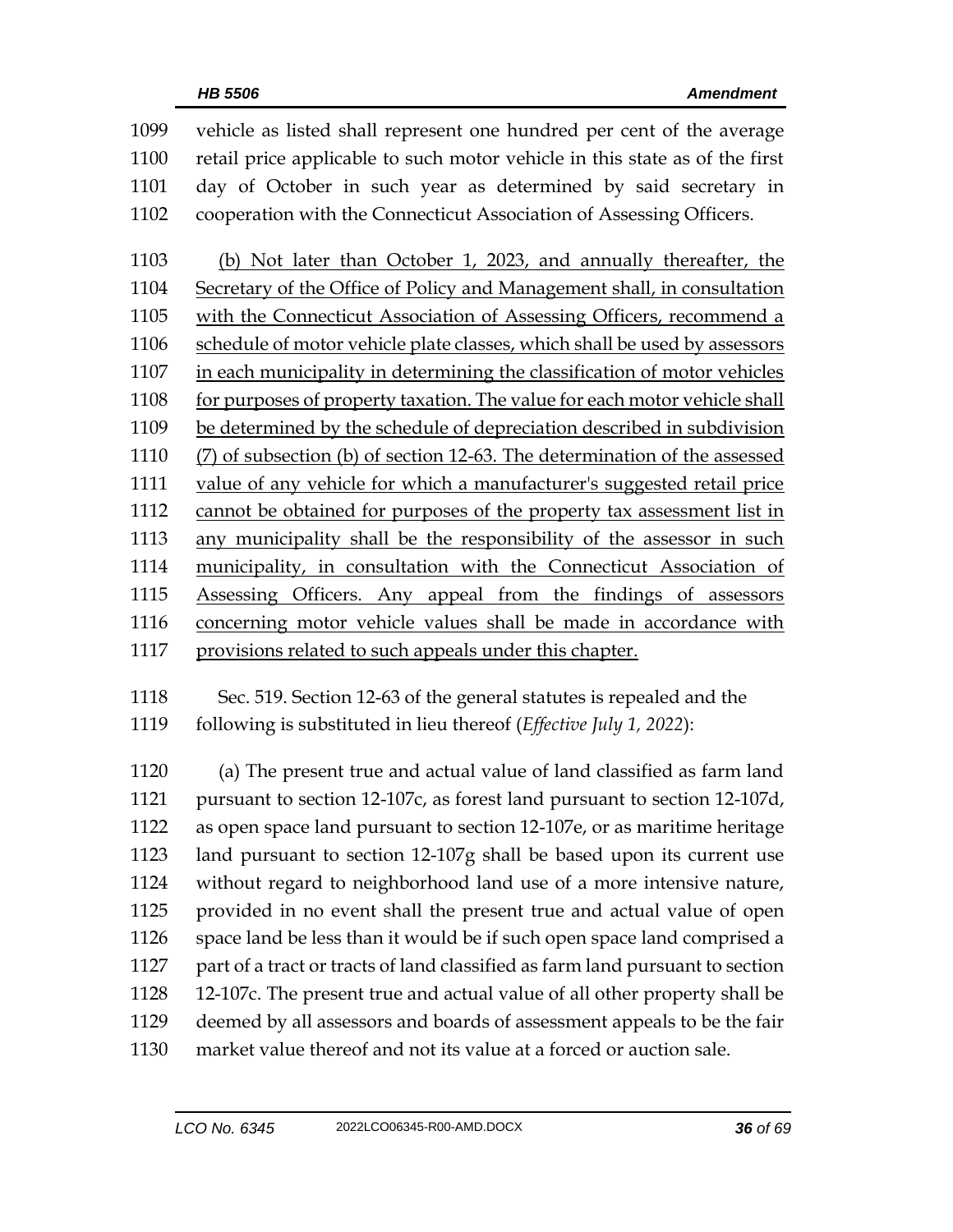(b) (1) For the purposes of this subsection, (A) "electronic data processing equipment" means computers, printers, peripheral computer equipment, bundled software and any computer-based equipment acting as a computer, as defined in Section 168 of the Internal Revenue Code of 1986, or any subsequent corresponding internal revenue code of the United States, as from time to time amended; (B) "leased personal property" means tangible personal property which is the subject of a written or oral lease or loan on the assessment date, or any such property which has been so leased or loaned by the then current owner 1140 of such property for three or more of the twelve months preceding such assessment date; and (C) "original selling price" means the price at which tangible personal property is most frequently sold in the year that it was manufactured.

 (2) Any municipality may, by ordinance, adopt the provisions of this subsection to be applicable for the assessment year commencing October first of the assessment year in which a revaluation of all real property required pursuant to section 12-62 is performed in such municipality, and for each assessment year thereafter. If so adopted, the present true and actual value of tangible personal property, other than motor vehicles, shall be determined in accordance with the provisions of this subsection. If such property is purchased, its true and actual value shall be established in relation to the cost of its acquisition, including transportation and installation, and shall reflect depreciation in accordance with the schedules set forth in subdivisions (3) to (6), inclusive, of this subsection. If such property is developed and produced by the owner of such property for a purpose other than wholesale or retail sale or lease, its true and actual value shall be established in relation to its cost of development, production and installation and shall reflect depreciation in accordance with the schedules provided in subdivisions (3) to (6), inclusive, of this subsection. The provisions of this subsection shall not apply to property owned by a public service company, as defined in section 16-1.

 (3) The following schedule of depreciation shall be applicable with respect to electronic data processing equipment: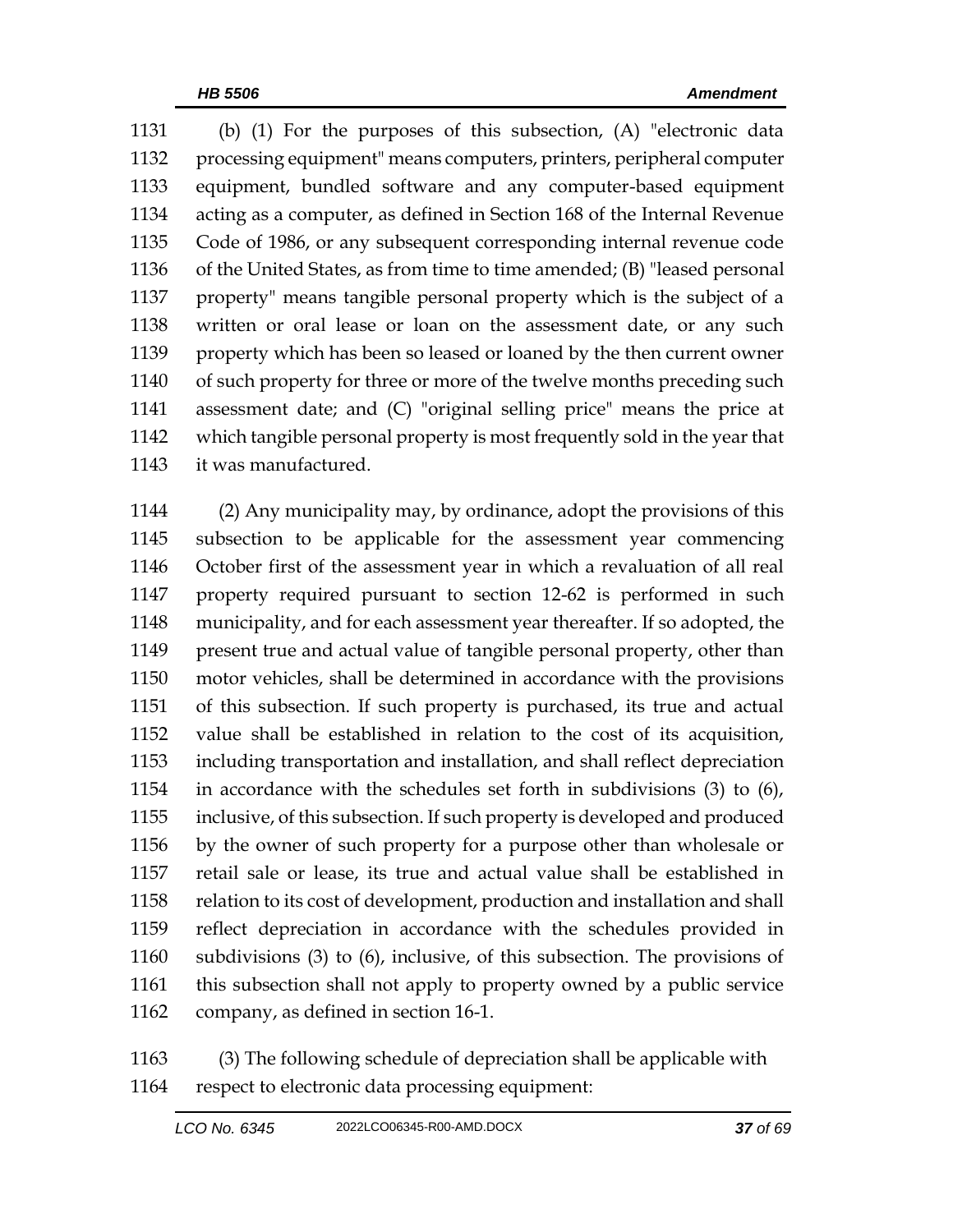|                 | <b>HB 5506</b>                                                    | <b>Amendment</b>                                                        |
|-----------------|-------------------------------------------------------------------|-------------------------------------------------------------------------|
| 1165            |                                                                   | (A) Group I: Computer and peripheral hardware, including, but not       |
| 1166            | limited to, personal computers, workstations, terminals, storage  |                                                                         |
| 1167            | devices, printers, scanners, computer peripherals and networking  |                                                                         |
| 1168            | equipment:                                                        |                                                                         |
| T <sub>6</sub>  |                                                                   | Depreciated Value                                                       |
| T7              |                                                                   | As Percentage                                                           |
| T <sub>8</sub>  | <b>Assessment Year</b>                                            | Of Acquisition                                                          |
| T <sub>9</sub>  | <b>Following Acquisition</b>                                      | <b>Cost Basis</b>                                                       |
| T10             | First year                                                        | Seventy per cent                                                        |
| <b>T11</b>      | Second year                                                       | Forty per cent                                                          |
| T <sub>12</sub> | Third year                                                        | Twenty per cent                                                         |
| <b>T13</b>      | Fourth year and thereafter                                        | Ten per cent                                                            |
| 1169            |                                                                   | (B) Group II: Other hardware, including, but not limited to, mini-      |
| 1170            |                                                                   | frame and main-frame systems with an acquisition cost of more than      |
| 1171            | twenty-five thousand dollars:                                     |                                                                         |
| <b>T14</b>      |                                                                   | Depreciated Value                                                       |
| <b>T15</b>      |                                                                   | As Percentage                                                           |
| T <sub>16</sub> | <b>Assessment Year</b>                                            | Of Acquisition                                                          |
| <b>T17</b>      | <b>Following Acquisition</b>                                      | <b>Cost Basis</b>                                                       |
| <b>T18</b>      | First year                                                        | Ninety per cent                                                         |
| T19             | Second year                                                       | Sixty per cent                                                          |
| <b>T20</b>      | Third year                                                        | Forty per cent                                                          |
| T <sub>21</sub> | Fourth year                                                       | Twenty per cent                                                         |
| T <sub>22</sub> | Fifth year and thereafter                                         | Ten per cent                                                            |
| 1172            |                                                                   | (4) The following schedule of depreciation shall be applicable with     |
| 1173            |                                                                   | respect to copiers, facsimile machines, medical testing equipment, and  |
| 1174            | any similar type of equipment that is not specifically defined as |                                                                         |
| 1175            |                                                                   | electronic data processing equipment, but is considered by the assessor |

1176 to be technologically advanced:

T23 Depreciated Value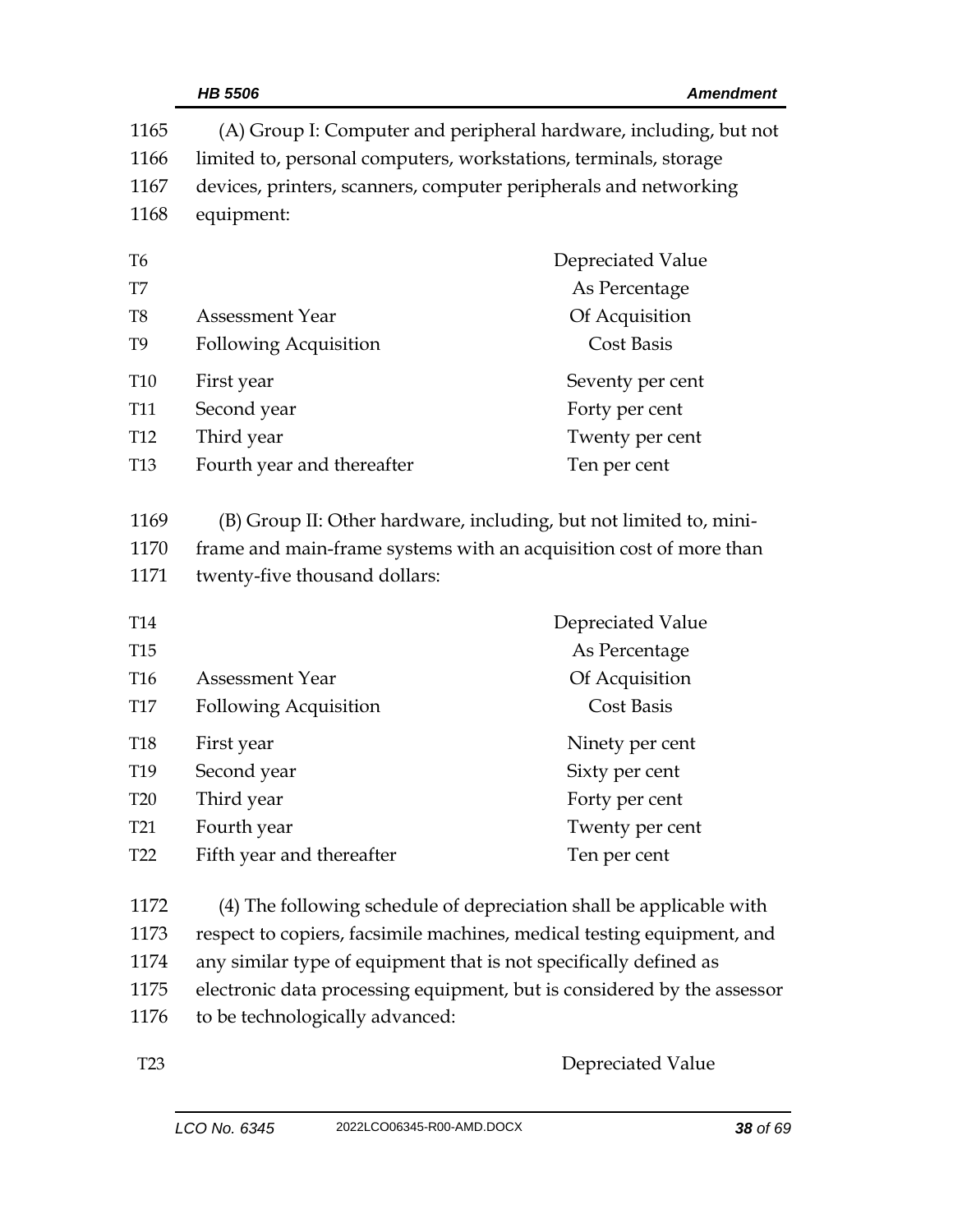| T24             |                                                              | As Percentage                                                               |
|-----------------|--------------------------------------------------------------|-----------------------------------------------------------------------------|
| T <sub>25</sub> | <b>Assessment Year</b>                                       | Of Acquisition                                                              |
| T <sub>26</sub> | <b>Following Acquisition</b>                                 | <b>Cost Basis</b>                                                           |
| T <sub>27</sub> | First year                                                   | Ninety-five per cent                                                        |
| <b>T28</b>      | Second year                                                  | Eighty per cent                                                             |
| T <sub>29</sub> | Third year                                                   | Sixty per cent                                                              |
| <b>T30</b>      | Fourth year                                                  | Forty per cent                                                              |
| T31             | Fifth year and thereafter                                    | Twenty per cent                                                             |
| 1177            |                                                              | (5) The following schedule of depreciation shall be applicable with         |
| 1178            | respect to machinery and equipment used in the manufacturing |                                                                             |
| 1179            | process:                                                     |                                                                             |
| T32             |                                                              | Depreciated Value                                                           |
| <b>T33</b>      |                                                              | As Percentage                                                               |
| T34             | <b>Assessment Year</b>                                       | Of Acquisition                                                              |
| T <sub>35</sub> | <b>Following Acquisition</b>                                 | <b>Cost Basis</b>                                                           |
| T <sub>36</sub> | First year                                                   | Ninety per cent                                                             |
| <b>T37</b>      | Second year                                                  | Eighty per cent                                                             |
| <b>T38</b>      | Third year                                                   | Seventy per cent                                                            |
| T <sub>39</sub> | Fourth year                                                  | Sixty per cent                                                              |
| <b>T40</b>      | Fifth year                                                   | Fifty per cent                                                              |
| T41             | Sixth year                                                   | Forty per cent                                                              |
| T42             | Seventh year                                                 | Thirty per cent                                                             |
| T43             | Eighth year and thereafter                                   | Twenty per cent                                                             |
| 1180            |                                                              | (6) The following schedule of depreciation shall be applicable with         |
| 1181            |                                                              | respect to all tangible personal property other than that described in      |
| 1182            |                                                              | subdivisions (3) to (5), inclusive, and subdivision (7) of this subsection: |
| T44             |                                                              | Depreciated Value                                                           |
| T45             |                                                              | As Percentage                                                               |
| T46             | <b>Assessment Year</b>                                       | Of Acquisition                                                              |
| T47             | <b>Following Acquisition</b>                                 | Cost Basis                                                                  |
| <b>T48</b>      | First year                                                   | Ninety-five per cent                                                        |

 *HB 5506 Amendment*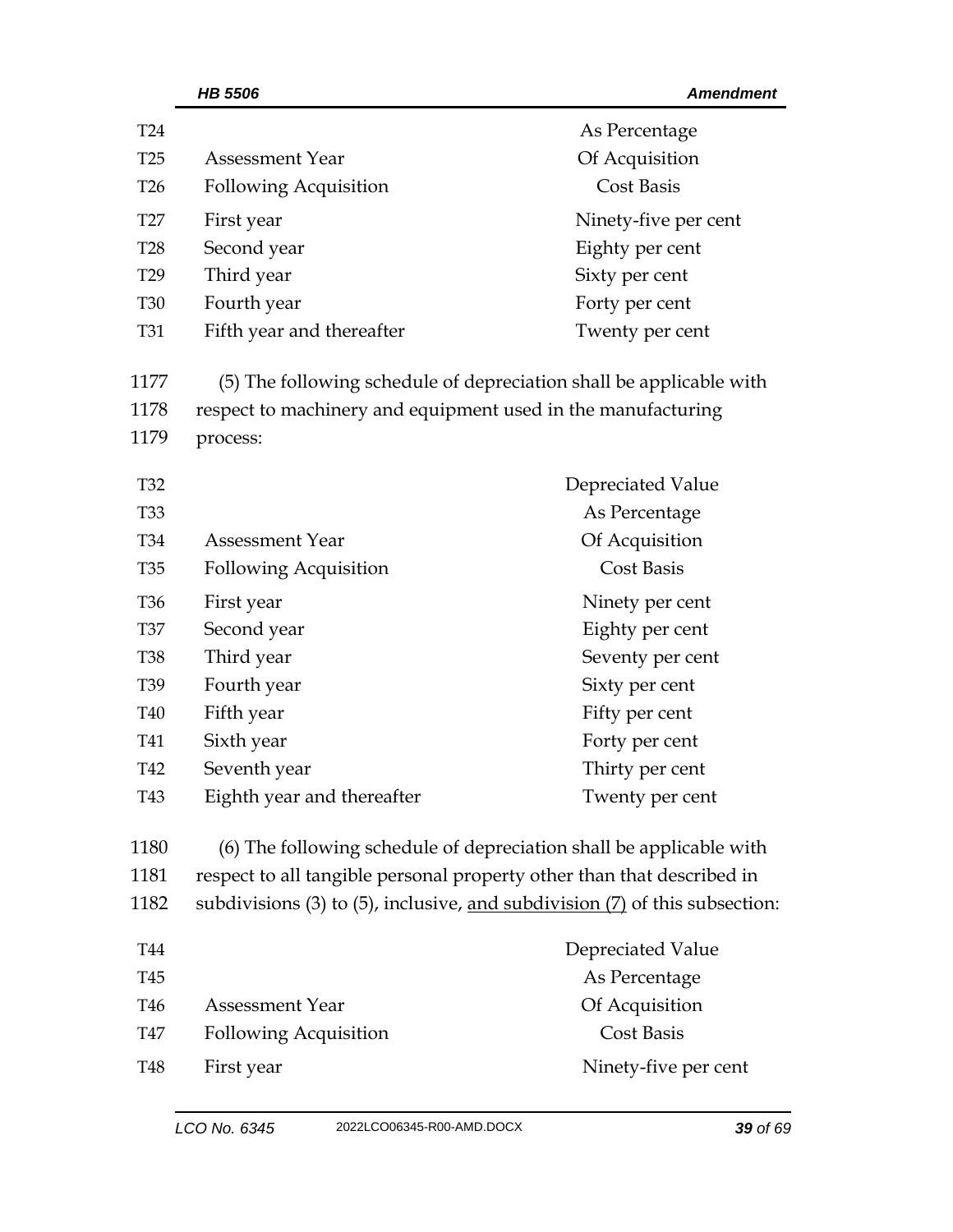|                 | <b>HB 5506</b>                         | <b>Amendment</b>                                                        |
|-----------------|----------------------------------------|-------------------------------------------------------------------------|
| T <sub>49</sub> | Second year                            | Ninety per cent                                                         |
| <b>T50</b>      | Third year                             | Eighty per cent                                                         |
| <b>T51</b>      | Fourth year                            | Seventy per cent                                                        |
| <b>T52</b>      | Fifth year                             | Sixty per cent                                                          |
| <b>T53</b>      | Sixth year                             | Fifty per cent                                                          |
| <b>T54</b>      | Seventh year                           | Forty per cent                                                          |
| <b>T55</b>      | Eighth year and thereafter             | Thirty per cent                                                         |
| 1183            |                                        | (7) For assessment years commencing on or after October 1, 2023,        |
| 1184            |                                        | the following schedule of depreciation shall be applicable with respect |
| 1185            |                                        | to motor vehicles based on the manufacturer's suggested retail price of |
| 1186            |                                        | such motor vehicles, provided no motor vehicle shall be valued at an    |
| 1187            | amount less than five hundred dollars: |                                                                         |
| <b>T56</b>      |                                        | Percentage of                                                           |
| <b>T57</b>      |                                        | Manufacturer's Suggested                                                |
| <b>T58</b>      | <b>Age of Vehicle</b>                  | <b>Retail Price</b>                                                     |
| T <sub>59</sub> | <u>Up to year one</u>                  | Eighty per cent                                                         |
| <b>T60</b>      | Year two                               | Seventy-five per cent                                                   |
| T61             | Year three                             | Seventy per cent                                                        |
| T <sub>62</sub> | Year four                              | Sixty-five per cent                                                     |
| T63             | Year five                              | <b>Sixty per cent</b>                                                   |
| <b>T64</b>      | <u>Year six</u>                        | Fifty-five per cent                                                     |
| T <sub>65</sub> | Year seven                             | <b>Fifty per cent</b>                                                   |
| T66             | Year eight                             | Forty-five per cent                                                     |
| <b>T67</b>      | Year nine                              | Forty per cent                                                          |
| <b>T68</b>      | Year ten                               | Thirty-five per cent                                                    |
| T <sub>69</sub> | Year eleven                            | Thirty per cent                                                         |
| <b>T70</b>      | Year twelve                            | Twenty-five per cent                                                    |
| <b>T71</b>      | Year thirteen                          | <b>Twenty per cent</b>                                                  |
| <b>T72</b>      | Year fourteen                          | Fifteen per cent                                                        |
| <b>T73</b>      | Years fifteen to nineteen              | Ten per cent                                                            |
| <b>T74</b>      | Years twenty and beyond                | Not less than                                                           |
| <b>T75</b>      |                                        | five hundred dollars                                                    |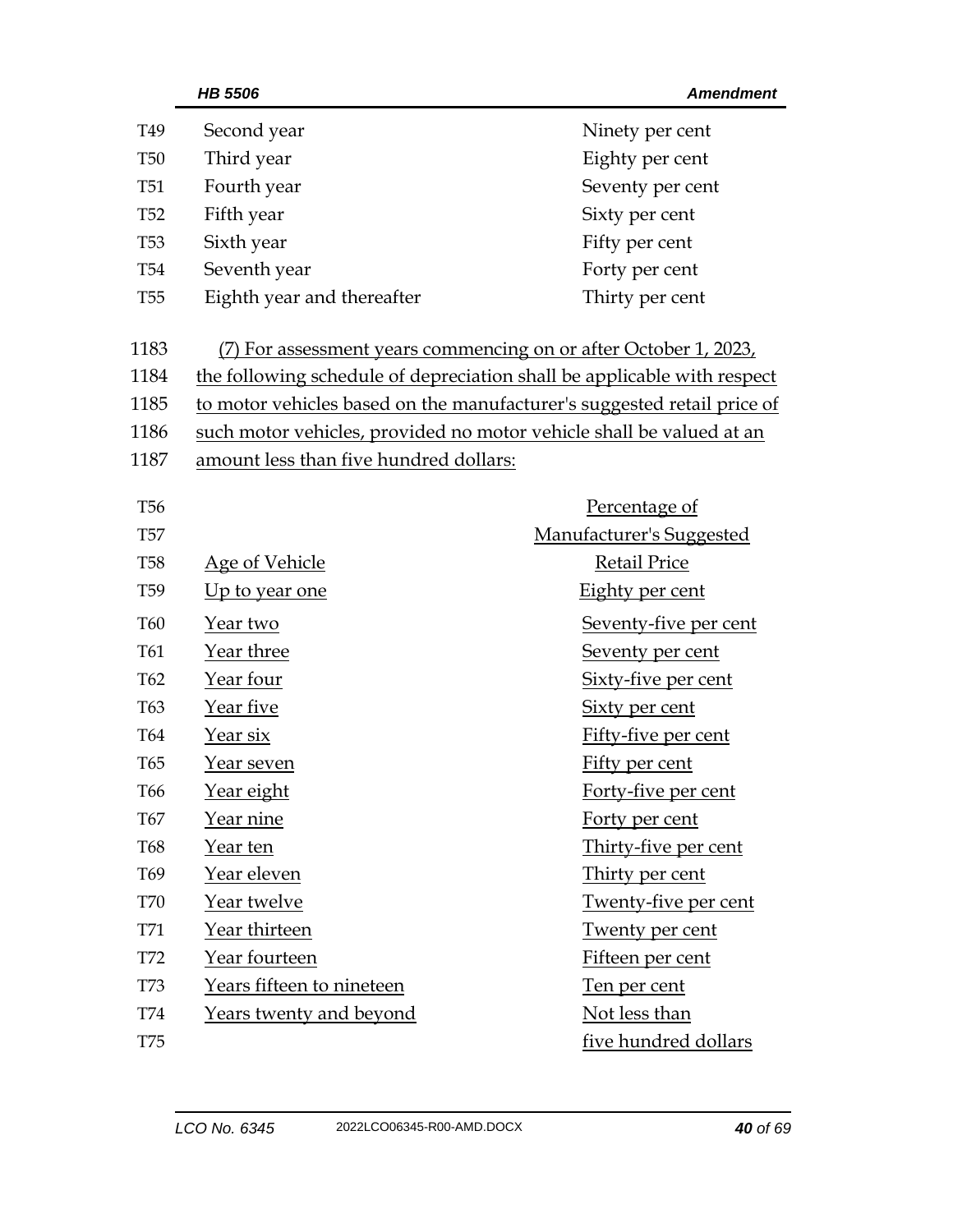**[**(7)**]** (8) The present true and actual value of leased personal property other than motor vehicles shall be determined in accordance with the provisions of this subdivision. Such value for any assessment year shall be established in relation to the original selling price for self- manufactured property or acquisition cost for acquired property and shall reflect depreciation in accordance with the schedules provided in subdivisions (3) to (6), inclusive, of this subsection. If the assessor is unable to determine the original selling price of leased personal property, the present true and actual value thereof shall be its current selling price.

 **[**(8)**]** (9) With respect to any personal property which is prohibited by law from being sold, the present true and actual value of such property shall be established with respect to such property's original manufactured cost increased by a ratio the numerator of which is the total proceeds from the manufacturer's salable equipment sold and the denominator of which is the total cost of the manufacturer's salable equipment sold. Such value shall then be depreciated in accordance with the appropriate schedule in this subsection.

 **[**(9)**]** (10) The schedules of depreciation set forth in subdivisions (3) to (6), inclusive, of this subsection shall not be used with respect to videotapes, horses or other taxable livestock or electric cogenerating equipment.

 **[**(10)**]** (11) If the assessor determines that the value of any item of 1211 personal property, other than a motor vehicle, produced by the application of the schedules set forth in this subsection does not accurately reflect the present true and actual value of such item, the assessor shall adjust such value to reflect the present true and actual value of such item.

 **[**(11)**]** (12) Nothing in this subsection shall prevent any taxpayer from appealing any assessment made pursuant to this subsection if such assessment does not accurately reflect the present true and actual value of any item of such taxpayer's personal property.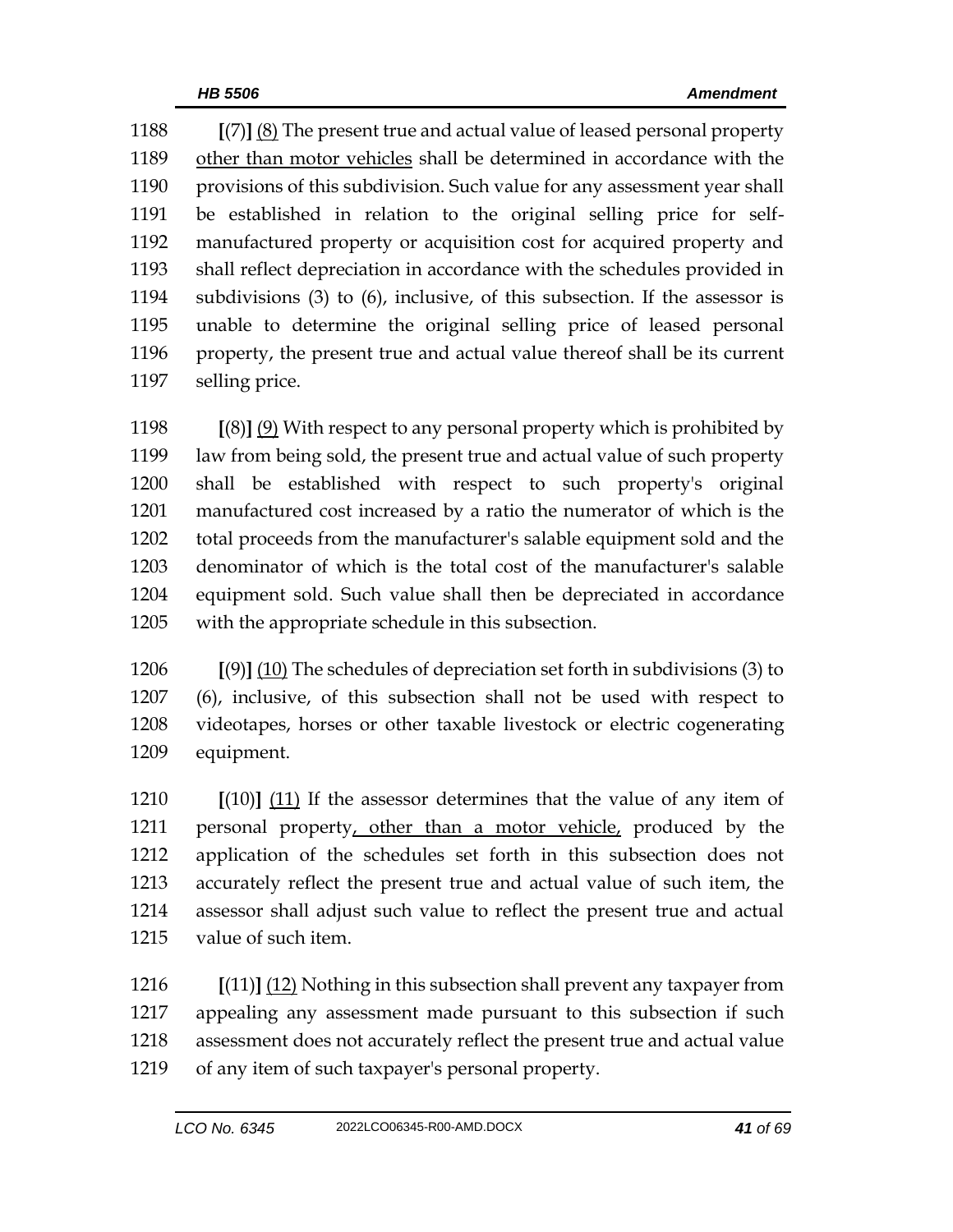| 1220 | Sec. 520. Section 12-41 of the general statutes is repealed and the       |
|------|---------------------------------------------------------------------------|
| 1221 | following is substituted in lieu thereof (Effective July 1, 2022, and     |
| 1222 | applicable to assessment years commencing on or after October 1, 2023):   |
| 1223 | (a) "Municipality", whenever used in this section, includes each town,    |
| 1224 | consolidated town and city, and consolidated town and borough.            |
| 1225 | (b) [No] (1) For assessment years commencing prior to October 1,          |
| 1226 | 2023, no person required by law to file an annual declaration of personal |
| 1227 | property shall include in such declaration motor vehicles that are        |
| 1228 | registered in the office of the state Commissioner of Motor Vehicles.     |
| 1229 | With respect to any vehicle subject to taxation in a town other than the  |
| 1230 | town in which such vehicle is registered, pursuant to section 12-71,      |
| 1231 | information concerning such vehicle may be included in a declaration      |
| 1232 | filed pursuant to this section or section 12-43, or on a report filed     |
| 1233 | pursuant to section 12-57a.                                               |
|      |                                                                           |
| 1234 | (2) For assessment years commencing on or after October 1, 2023, any      |
| 1235 | person required to file an annual declaration of tangible personal        |
| 1236 | property shall include in such declaration the motor vehicle listing,     |
| 1237 | pursuant to subdivision (2) of subsection (f) of section 12-71, of any    |
| 1238 | motor vehicle owned by such person. If, after the annual deadline for     |
| 1239 | filing a declaration, a motor vehicle is deemed personal property by the  |
| 1240 | assessor, such motor vehicle shall be added to the declaration of the     |
| 1241 | owner of such vehicle or included on a new declaration if no declaration  |
| 1242 | was submitted in the prior year. The value of the motor vehicle shall be  |
| 1243 | determined pursuant to section 12-63. If applicable, the value of the     |
| 1244 | motor vehicle for the current assessment year shall be prorated pursuant  |
| 1245 | to section 12-71b, and shall not be considered omitted property, as       |
| 1246 | defined in section 12-53, or subject to a penalty pursuant to subsection  |
| 1247 | (f) of this section.                                                      |
| 1248 | (c) The annual declaration of the tangible personal property owned        |
| 1249 | by such person on the assessment date, shall include, but is not limited  |

- to, the following property: Machinery used in mills and factories, cables,
- wires, poles, underground mains, conduits, pipes and other fixtures of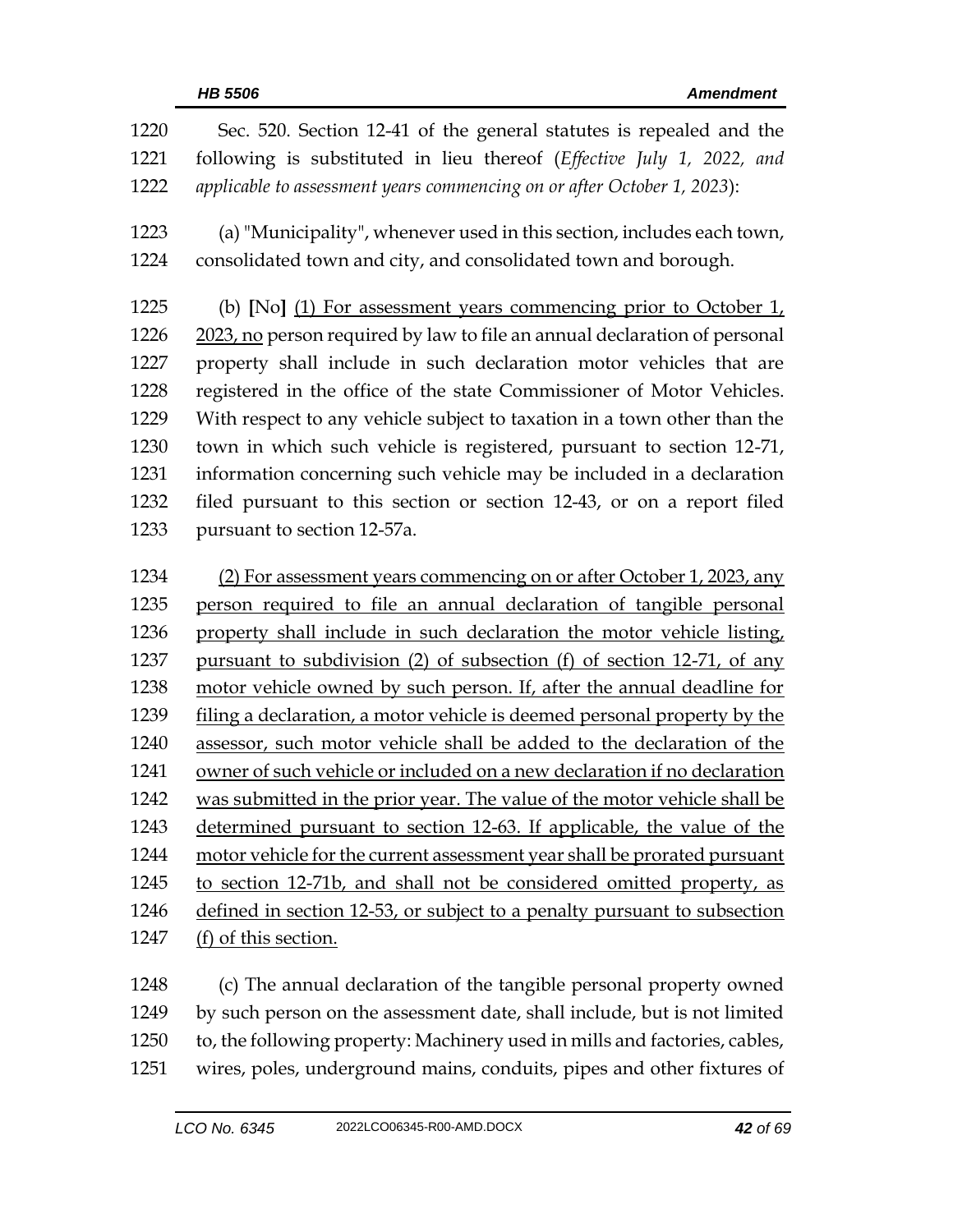| 1252 | water, gas, electric and heating companies, leasehold improvements           |
|------|------------------------------------------------------------------------------|
| 1253 | classified as other than real property and furniture and fixtures of stores, |
| 1254 | offices, hotels, restaurants, taverns, halls, factories and manufacturers.   |
| 1255 | Tangible personal property does not include a sign placed on a property      |
| 1256 | indicating that the property is for sale or lease. On and after October 1,   |
| 1257 | 2023, tangible personal property shall include motor vehicles listed on      |
| 1258 | the schedule of motor vehicle plate classes recommended pursuant to          |
| 1259 | section 12-71d. Commercial or financial information in any declaration       |
| 1260 | filed under this section, except for commercial or financial information     |
| 1261 | which concerns motor vehicles, shall not be open for public inspection       |
| 1262 | but may be disclosed to municipal officers for tax collection purposes.      |
|      |                                                                              |
| 1263 | (d) For assessment years commencing on or after October 1, 2023, the         |
| 1264 | Office of Policy and Management shall, in consultation with the              |

Connecticut Association of Assessing Officers, prescribe a form for the

annual declaration of personal property.

 **[**(d)**]** (e) Any person required by law to file an annual declaration of personal property may sign and file such declaration electronically, **[**on a form provided by the assessor of a municipality,**]** provided **[**such**]** the municipality in which such declaration is to be filed (1) has the technological ability to accept electronic signatures, and (2) agrees to accept electronic signatures for annual declarations of personal property.

 **[**(e)**]** (f) (1) Any person who fails to file a declaration of personal property on or before the first day of November, or on or before the extended filing date as granted by the assessor pursuant to section 12- 42 shall be subject to a penalty equal to twenty-five per cent of the assessment of such property; (2) any person who files a declaration of personal property in a timely manner, but has omitted property, as defined in section 12-53, shall be subject to a penalty equal to twenty-1281 five per cent of the assessment of such omitted property. The penalty shall be added to the grand list by the assessor of the town in which such property is taxable; and (3) any declaration received by the municipality to which it is due that is in an envelope bearing a postmark, as defined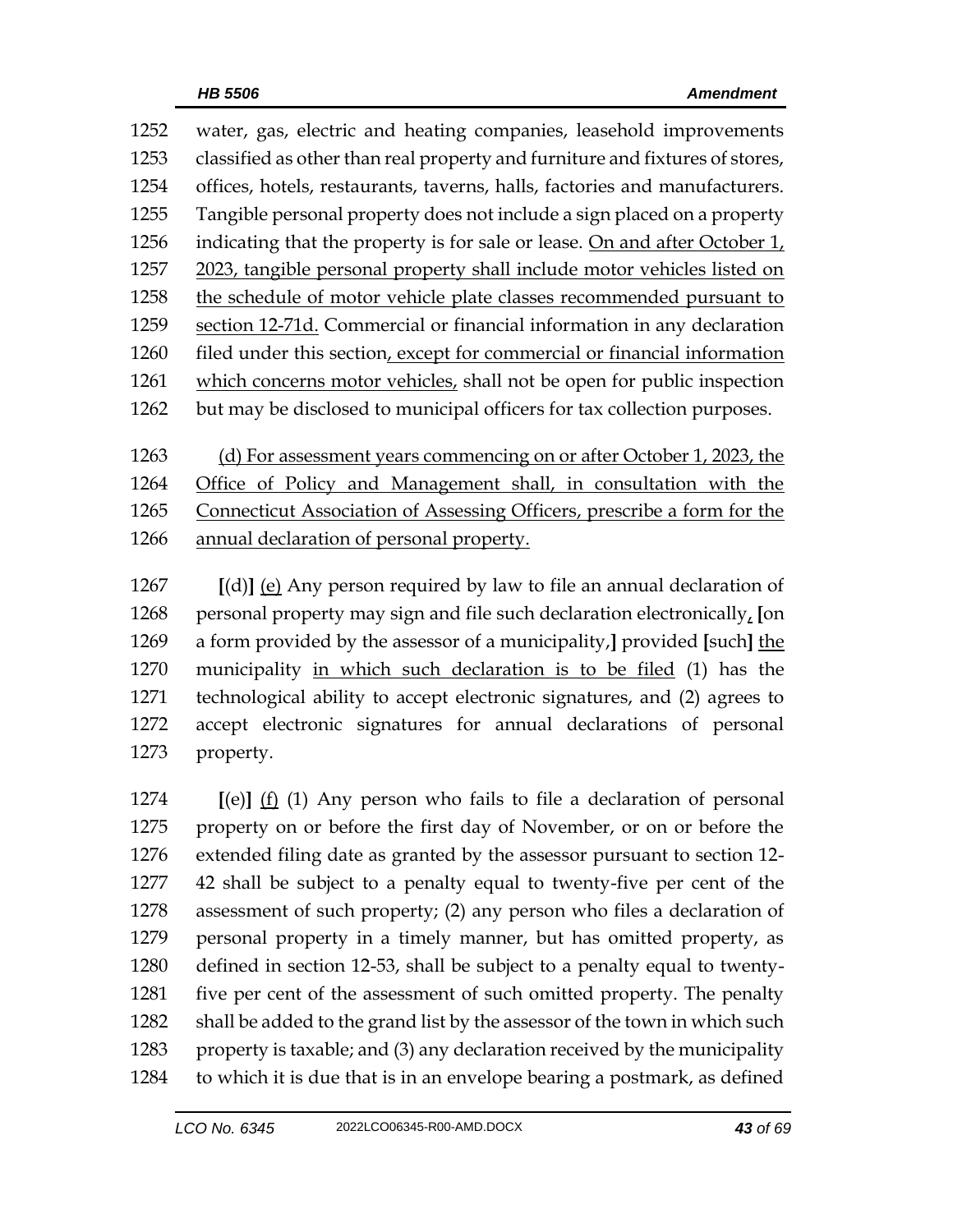| 1285 | in section 1-2a, showing a date within the allowed filing period shall not    |
|------|-------------------------------------------------------------------------------|
| 1286 | be deemed to be delinquent.                                                   |
| 1287 | Sec. 521. Subsection (a) of section 12-53 of the general statutes is          |
| 1288 | repealed and the following is substituted in lieu thereof (Effective July 1,  |
| 1289 | 2022, and applicable to assessment years commencing on or after October 1,    |
| 1290 | 2023):                                                                        |
| 1291 | (a) For purposes of this section: (1) "Omitted property" means                |
| 1292 | property for which complete information is not included in the                |
| 1293 | declaration required to be filed by law with respect to [either] $(A)$ the    |
| 1294 | total number and type of all items subject to taxation, $[or]$ $(B)$ the true |
| 1295 | original cost and year acquired of all such items, or (C) on or after         |
| 1296 | October 1, 2023, the manufacturer's suggested retail price of a motor         |
| 1297 | vehicle plus any applicable after-market alterations to such motor            |
| 1298 | vehicle, (2) "books", "papers", "documents" and "other records" includes,     |
| 1299 | but is not limited to, federal tax forms relating to the acquisition and cost |
| 1300 | of fixed assets, general ledgers, balance sheets, disbursement ledgers,       |
| 1301 | fixed asset and depreciation schedules, financial statements, invoices,       |
| 1302 | operating expense reports, capital and operating leases, conditional          |
| 1303 | sales agreements and building or leasehold ledgers, and (3) "designee of      |
| 1304 | an assessor" means a Connecticut municipal assessor certified in              |
| 1305 | accordance with subsection (b) of section 12-40a, a certified public          |
| 1306 | accountant, a revaluation company certified in accordance with section        |
| 1307 | 12-2c for the valuation of personal property, or an individual certified      |
| 1308 | as a revaluation company employee in accordance with section 12-2b for        |
| 1309 | the valuation of personal property.                                           |
| 1310 | Sec. 522. Section 12-71 of the general statutes is repealed and the           |
| 1311 | following is substituted in lieu thereof (Effective July 1, 2022, and         |
| 1312 | applicable to assessment years commencing on or after October 1, 2023):       |

 (a) **[**All**]** (1) For assessment years commencing prior to October 1, 1314 2023, goods, chattels and effects or any interest therein, including any interest in a leasehold improvement classified as other than real property, belonging to any person who is a resident in this state, shall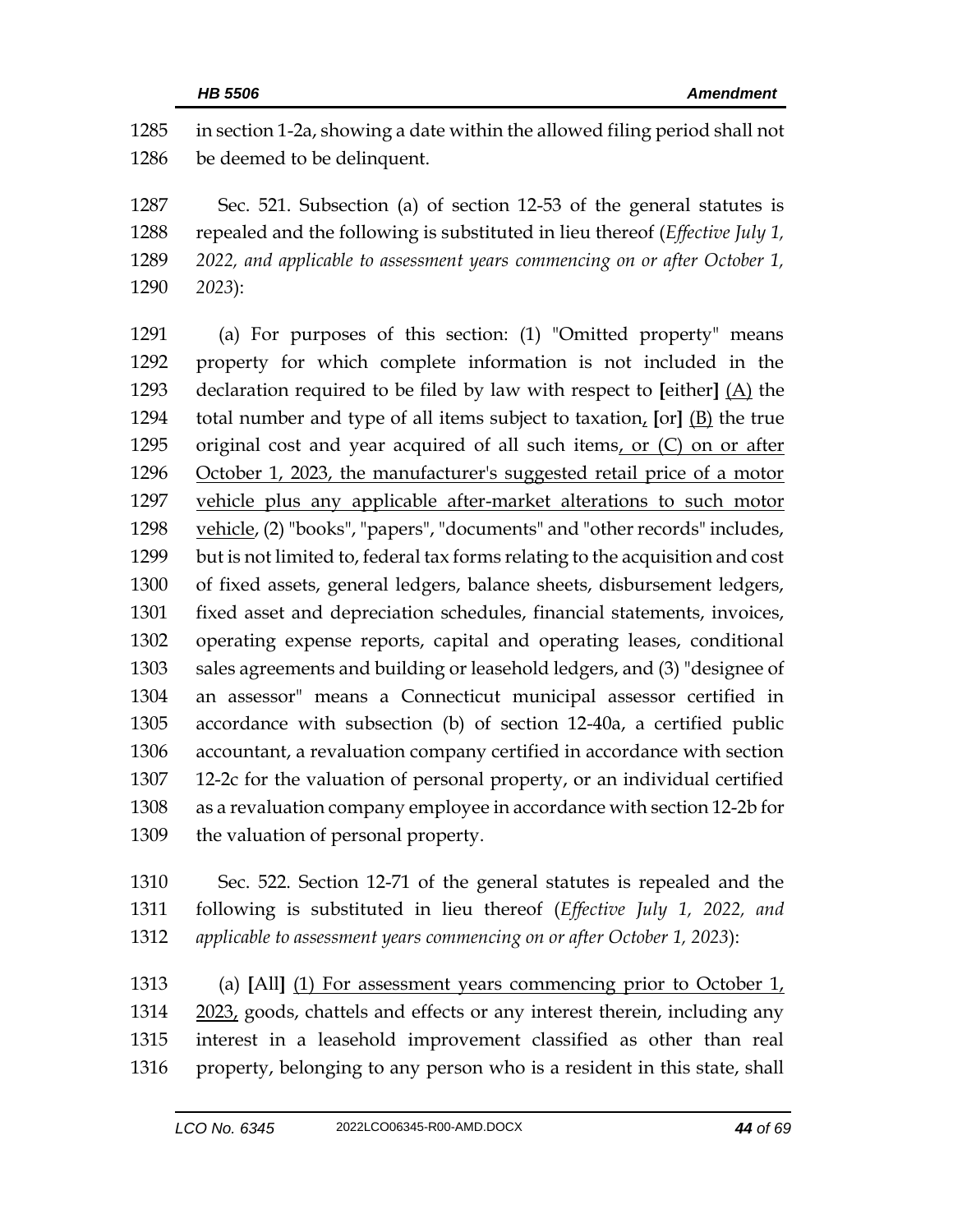be listed for purposes of property tax in the town where such person resides, subject to the provisions of sections 12-41, 12-43 and 12-59. Any such property belonging to any nonresident shall be listed for purposes of property tax as provided in section 12-43. Motor vehicles and snowmobiles shall be listed for purposes of the property tax in accordance with subsection (f) of this section.

 (2) For assessment years commencing on or after October 1, 2023, goods, chattels and effects or any interest therein, including any interest in a leasehold improvement classified as other than real property, belonging to any person who is a resident in this state, shall be listed for purposes of property tax in the town where such person resides, subject to the provisions of sections 12-41, 12-43 and 12-59. Any such property 1329 belonging to any nonresident shall be listed for purposes of property tax as provided in section 12-43.

 (b) Except as otherwise provided by the general statutes, property subject to this section shall be valued at the same percentage of its then actual valuation as the assessors have determined with respect to the listing of real estate for the same year, except that any antique, rare or special interest motor vehicle, as defined in section 14-1, shall be assessed at a value of not more than five hundred dollars. The owner of such antique, rare or special interest motor vehicle may be required by the assessors to provide reasonable documentation that such motor vehicle is an antique, rare or special interest motor vehicle, provided any motor vehicle for which special number plates have been issued pursuant to section 14-20 shall not be required to provide any such documentation. The provisions of this section shall not include money or property actually invested in merchandise or manufacturing carried on out of this state or machinery or equipment which would be eligible for exemption under subdivision (72) of section 12-81 once installed and which cannot begin or which has not begun manufacturing, processing or fabricating; or which is being used for research and development, including experimental or laboratory research and development, design or engineering directly related to manufacturing or being used for the significant servicing, overhauling or rebuilding of machinery and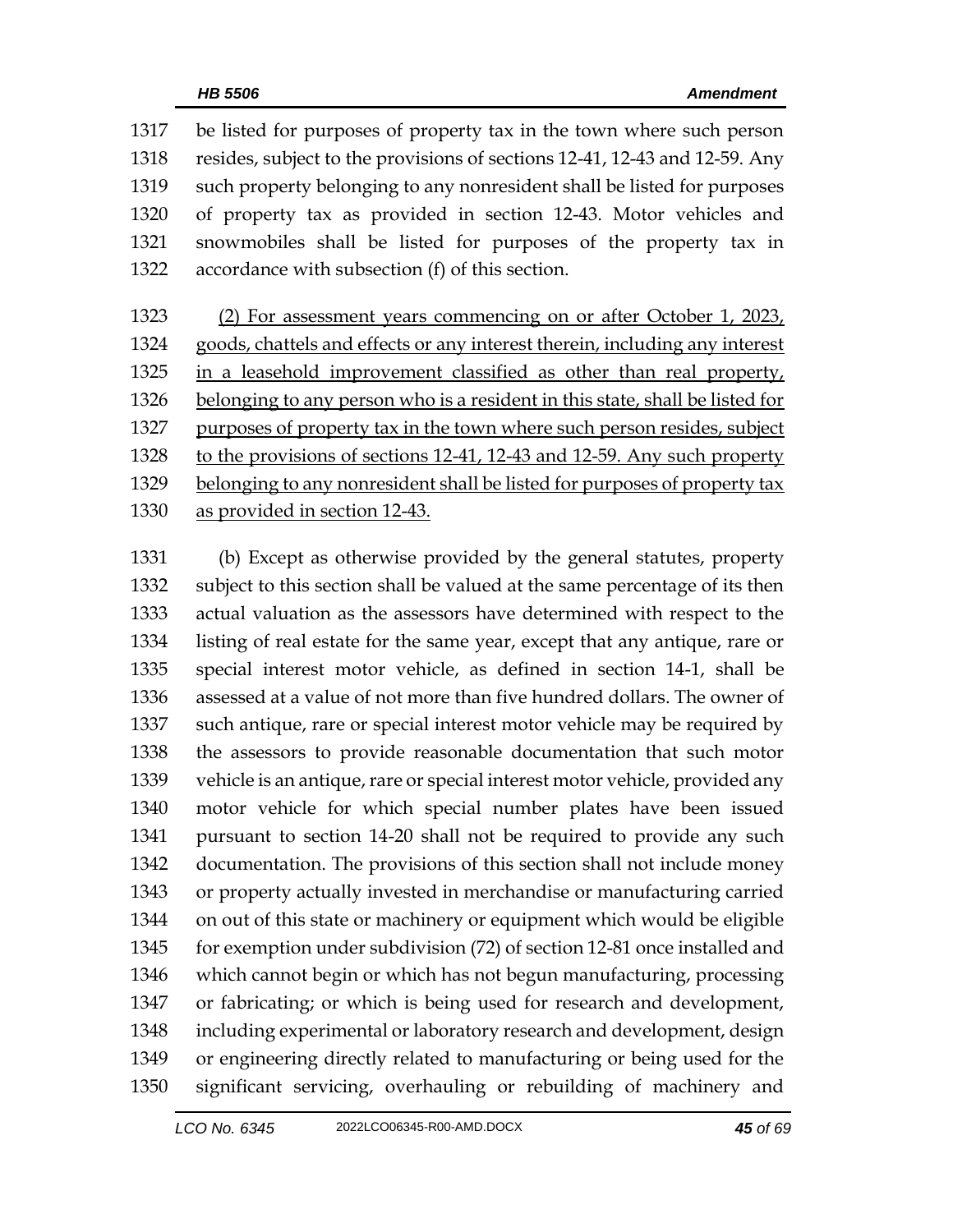equipment for industrial use or the significant overhauling or rebuilding of other products on a factory basis or being used for measuring or testing or metal finishing or in the production of motion pictures, video and sound recordings.

 (c) **[**Upon**]** For assessment years commencing prior to October 1, 2023, 1356 upon payment of the property tax assessed with respect to any property referred to in this section, owned by a resident or nonresident of this state, which is currently used or intended for use in relation to construction, building, grading, paving or similar projects, including, but not limited to, motor vehicles, bulldozers, tractors and any trailer-type vehicle, excluding any such equipment weighing less than five hundred pounds, and excluding any motor vehicle subject to registration pursuant to chapter 246 or exempt from such registration by section 14-34, the town in which such equipment is taxed shall issue, at the time of such payment, for display on a conspicuous surface of each such item of equipment for which such tax has been paid, a validation decal or sticker, identifiable as to the year of issue, which will be presumptive evidence that such tax has been paid in the appropriate town of the state.

 (d) (1) Personal property subject to taxation under this chapter shall not include computer software, except when the cost thereof is included, without being separately stated, in the cost of computer hardware. "Computer software" shall include any program or routine used to cause a computer to perform a specific task or set of tasks, including without limitation, operational and applicational programs and all documentation related thereto.

 (2) The provisions of subdivision (1) of this subsection shall be applicable (A) to the assessment year commencing October 1, 1988, and each assessment year thereafter, and (B) to any assessment of computer software made after September 30, 1988, for any assessment year commencing before October 1, 1988.

(3) Nothing contained in this subsection shall create any implication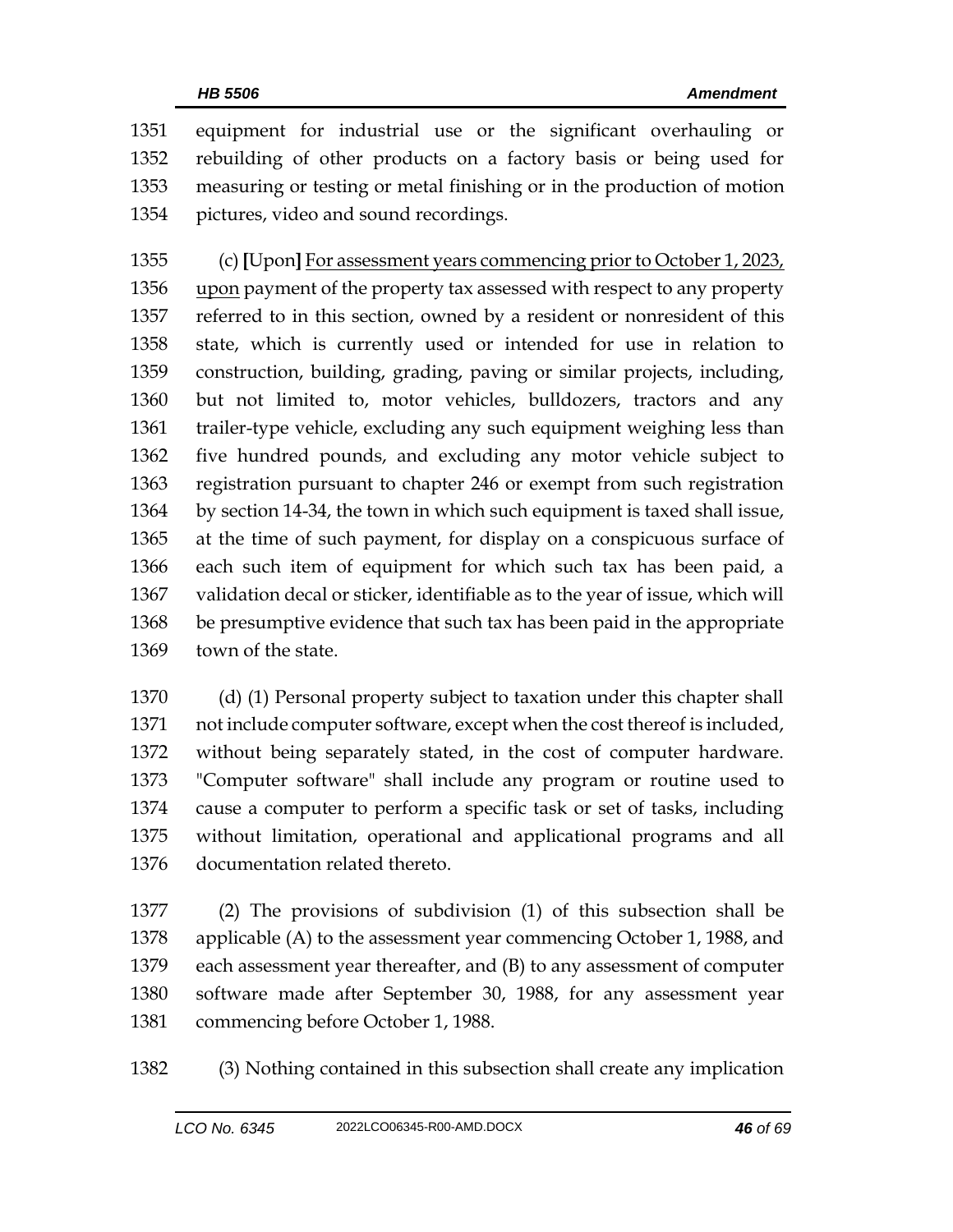| 1383<br>1384 | related to liability for property tax with respect to computer software<br>prior to July 1, 1989. |
|--------------|---------------------------------------------------------------------------------------------------|
| 1385         | (4) A certificate of correction in accordance with section 12-57 shall                            |
| 1386         | not be issued with respect to any property described in subdivision (1)                           |
| 1387         | of this subsection for any assessment year commencing prior to October                            |
| 1388         | 1, 1989.                                                                                          |
|              |                                                                                                   |
| 1389         | (e) For assessment years commencing on or after October 1, 1992,                                  |
| 1390         | each municipality shall exempt aircraft, as defined in section 15-34, from                        |
| 1391         | the provisions of this chapter.                                                                   |
| 1392         | (f) (1) [Property] For assessment years commencing prior to October                               |
| 1393         | 1, 2023, property subject to taxation under this chapter shall include each                       |
| 1394         | registered and unregistered motor vehicle and snowmobile that, in the                             |
| 1395         | normal course of operation, most frequently leaves from and returns to                            |
| 1396         | or remains in a town in this state, and any other motor vehicle or                                |
| 1397         | snowmobile located in a town in this state, which motor vehicle or                                |
| 1398         | snowmobile is not used or is not capable of being used.                                           |
| 1399         | (2) (A) For assessment years commencing on or after October 1, 2023,                              |
| 1400         | each municipality shall list motor vehicles registered and classified in                          |
| 1401         | accordance with section 12-71d, and such motor vehicles shall be valued                           |
| 1402         | in the same manner as motor vehicles valued pursuant to section 12-63.                            |
| 1403         | (B) For assessment years commencing on or after October 1, 2023, any                              |
| 1404         | unregistered motor vehicle or motor vehicle that is not used or capable                           |
| 1405         | of being used that is located in a municipality in this state, shall be listed                    |
| 1406         | and valued in the manner described in subparagraph (A) of this                                    |
| 1407         | subdivision.                                                                                      |
| 1408         | $[(2)$ Any] $(3)$ (A) For assessment years commencing prior to October                            |
| 1409         | 1, 2023, any motor vehicle or snowmobile registered in this state subject                         |
| 1410         | to taxation in accordance with the provisions of this subsection shall be                         |
| 1411         | set in the list of the town where such vehicle in the normal course of                            |
| 1412         | operation most frequently leaves from and returns to or in which it                               |
| 1413         | remains. It shall be presumed that any such motor vehicle or                                      |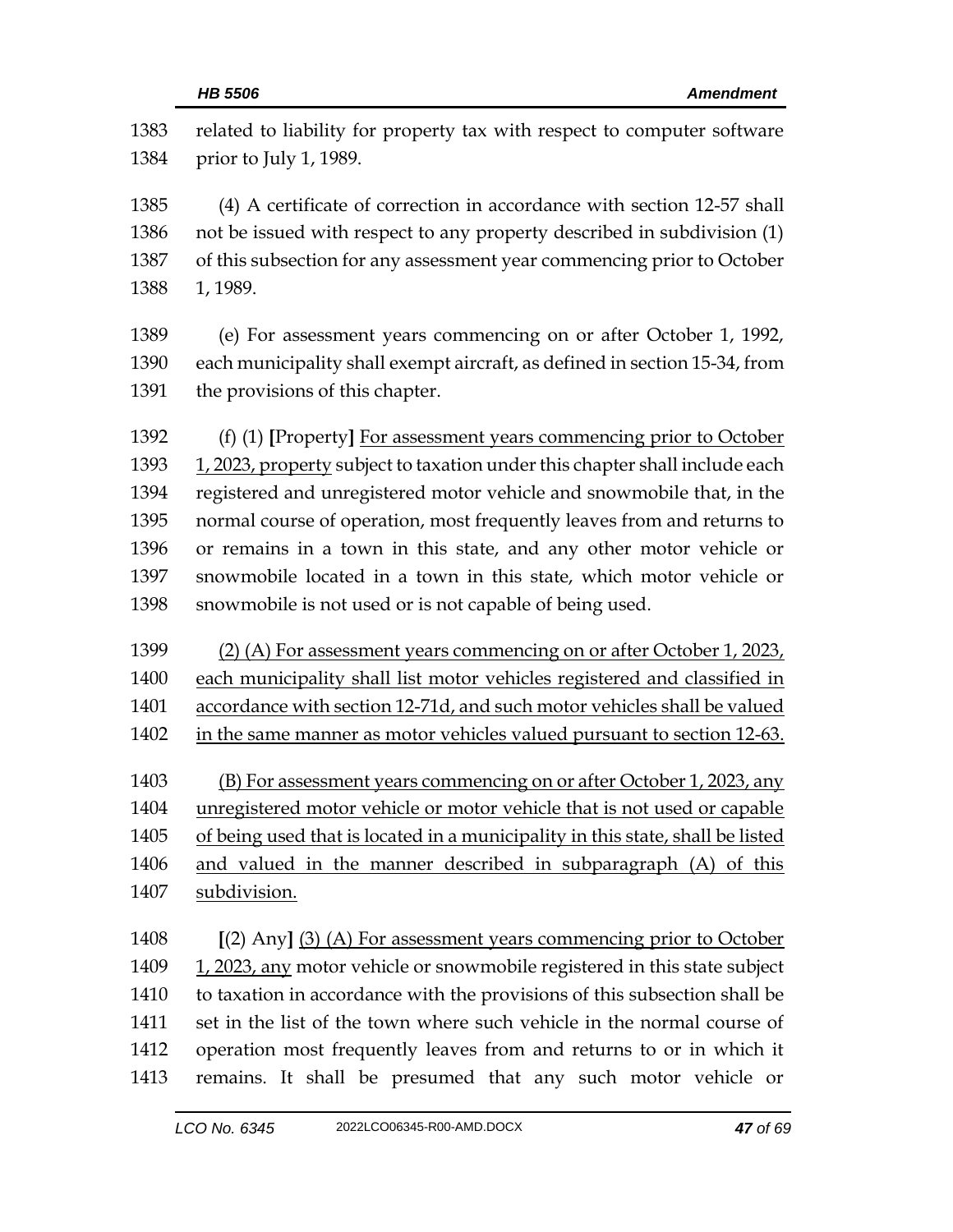snowmobile most frequently leaves from and returns to or remains in the town in which the owner of such vehicle resides, unless a provision of this subsection otherwise expressly provides. As used in this **[**subsection**]** subparagraph, "the town in which the owner of such 1418 vehicle resides" means the town in this state where  $[(A)]$   $(i)$  the owner, if an individual, has established a legal residence consisting of a true, fixed and permanent home to which such individual intends to return after any absence, or **[**(B)**]** (ii) the owner, if a company, corporation, limited liability company, partnership, firm or any other type of public or private organization, association or society, has an established site for conducting the purposes for which it was created. In the event such an entity resides in more than one town in this state, it shall be subject to taxation by each such town with respect to any registered or unregistered motor vehicle or snowmobile that most frequently leaves from and returns to or remains in such town.

 (B) For assessment years commencing on or after October 1, 2023, any motor vehicle subject to taxation in this state in accordance with the provisions of this subsection shall be set in the list of the town where such vehicle in the normal course of operation most frequently leaves 1433 from and returns to or in which it remains. It shall be presumed that any such motor vehicle most frequently leaves from and returns to or remains in the town in which the owner of such vehicle resides, unless a provision of this subsection otherwise expressly provides. As used in this subparagraph, "the town in which the owner of such vehicle resides" means the town in this state where (i) the owner, if an individual, has established a legal residence consisting of a true, fixed and permanent home to which such individual intends to return after 1441 any absence, or (ii) the owner, if a company, corporation, limited liability company, partnership, firm or any other type of public or private organization, association or society, has an established site for conducting the purposes for which it was created. In the event such an entity resides in more than one town in this state, it shall be subject to taxation by each such town with respect to any registered or unregistered motor vehicle that most frequently leaves from and returns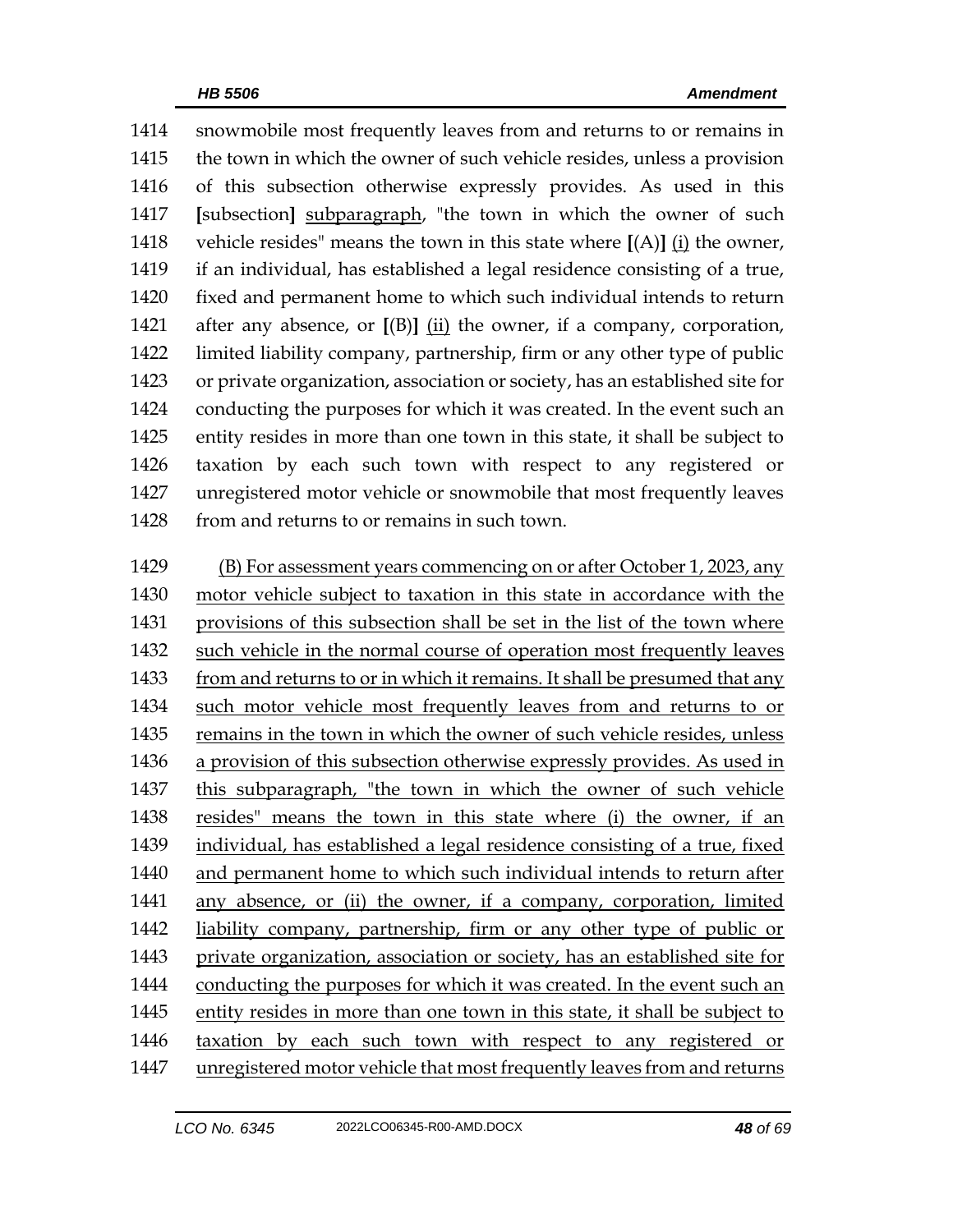## 1448 to or remains in such town.

 **[**(3)**]** (4) Any motor vehicle owned by a nonresident of this state shall be set in the list of the town where such vehicle in the normal course of operation most frequently leaves from and returns to or in which it remains. If such vehicle in the normal course of operation most frequently leaves from and returns to or remains in more than one town, it shall be set in the list of the town in which such vehicle is located for the three or more months preceding the assessment day in any year, except that, if such vehicle is located in more than one town for three or more months preceding the assessment day in any year, it shall be set in the list of the town where it is located for the three months or more in such year nearest to such assessment day. In the event a motor vehicle owned by a nonresident is not located in any town for three or more of 1461 the months preceding the assessment day in any year, such vehicle shall be set in the list of the town where such vehicle is located on such assessment day.

 **[**(4) Notwithstanding**]** (5) (A) For assessment years commencing prior to October 1, 2023, notwithstanding any provision of subdivision **[**(2)**]** (3) of this subsection: **[**(A)**]** (i) Any registered motor vehicle that is assigned to an employee of the owner of such vehicle for the exclusive use of such employee and which, in the normal course of operation most frequently leaves from and returns to or remains in such employee's town of residence, shall be set in the list of the town where such employee resides; **[**(B)**]** (ii) any registered motor vehicle that is being operated, pursuant to a lease, by a person other than the owner of such vehicle, or such owner's employee, shall be set in the list of the town where the person who is operating such vehicle pursuant to said lease resides; **[**(C)**]** (iii) any registered motor vehicle designed or used for recreational purposes, including, but not limited to, a camp trailer, camper or motor home, shall be set in the list of the town such vehicle, in the normal course of its operation for camping, travel or recreational purposes in this state, most frequently leaves from and returns to or the town in which it remains. If such a vehicle is not used in this state in its normal course of operation for camping, travel or recreational purposes,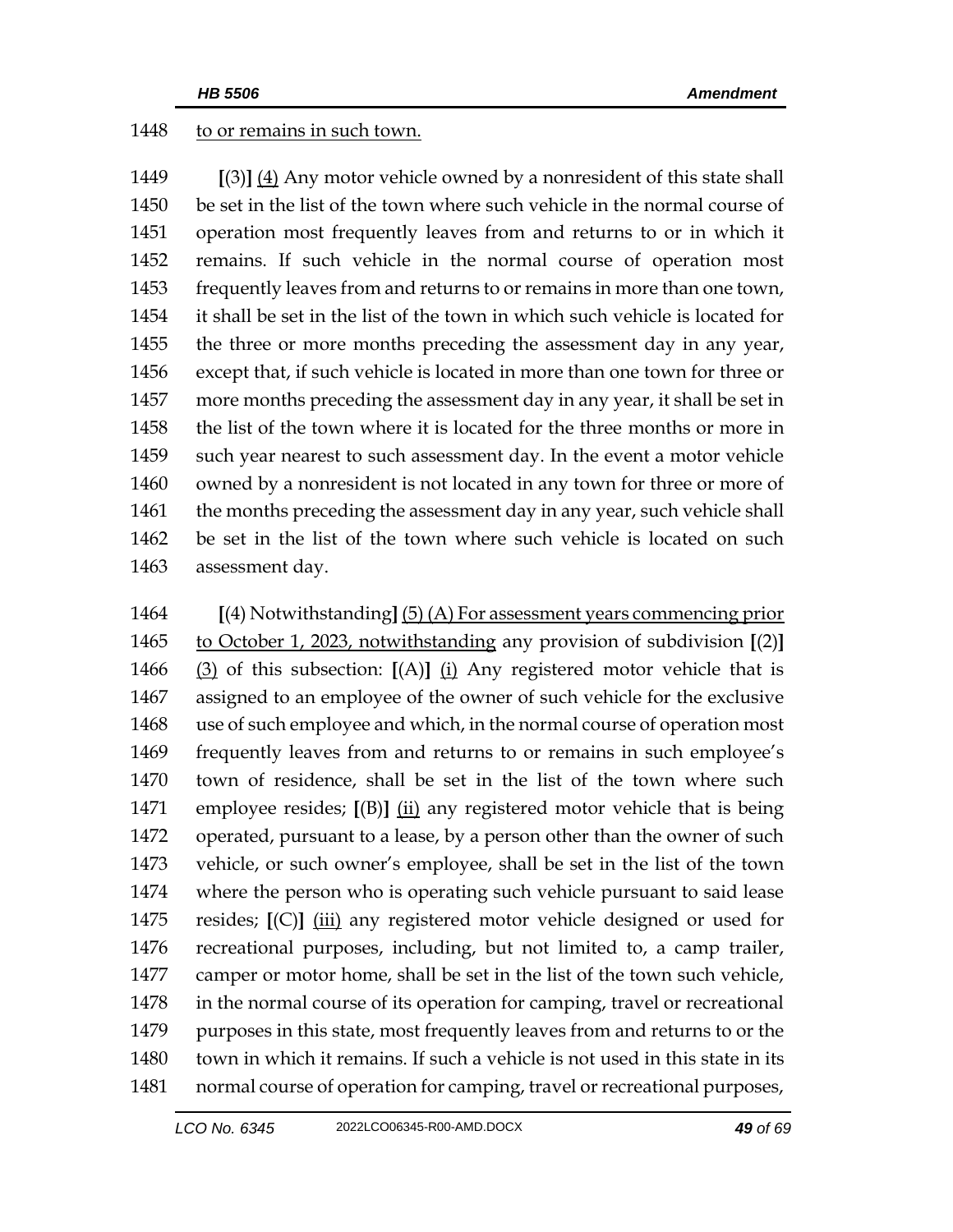such vehicle shall be set in the list of the town in this state in which the owner of such vehicle resides; and **[**(D)**]** (iv) any registered motor vehicle that is used or intended for use for the purposes of construction, building, grading, paving or similar projects, or to facilitate any such project, shall be set in the list of the town in which such project is situated if such vehicle is located in said town for the three or more months preceding the assessment day in any year, provided **[**(i)**]** if such vehicle is located in more than one town in this state for three or more months preceding the assessment day in any year, such vehicle shall be 1491 set in the list of the town where it is located for the three months or more in such year nearest to such assessment day, and **[**(ii)**]** if such vehicle is not located in any town for three or more of the months preceding the assessment day in any year, such vehicle shall be set in the list of the town where such vehicle is located on such assessment day.

 (B) For assessment years commencing on or after October 1, 2023, notwithstanding any provision of subdivision (3) of this subsection: (i) Any motor vehicle that is assigned to an employee of the owner of such vehicle for the exclusive use of such employee and which, in the normal course of operation most frequently leaves from and returns to or remains in such employee's town of residence, shall be set in the list of the town where such employee resides; (ii) any motor vehicle that is being operated, pursuant to a lease, by a person other than the owner of such vehicle, or such owner's employee, shall be set in the list of the town where the person who is operating such vehicle pursuant to said lease resides; (iii) any motor vehicle designed or used for recreational purposes, including, but not limited to, a camper or motor home, shall be set in the list of the town such vehicle, in the normal course of its operation for camping, travel or recreational purposes in this state, most frequently leaves from and returns to or the town in which it remains. If such a vehicle is not used in this state in its normal course of operation for camping, travel or recreational purposes, such vehicle shall be set in the list of the town in this state in which the owner of such vehicle resides; and (iv) any motor vehicle that is used or intended for use for the purposes of construction, building, grading, paving or similar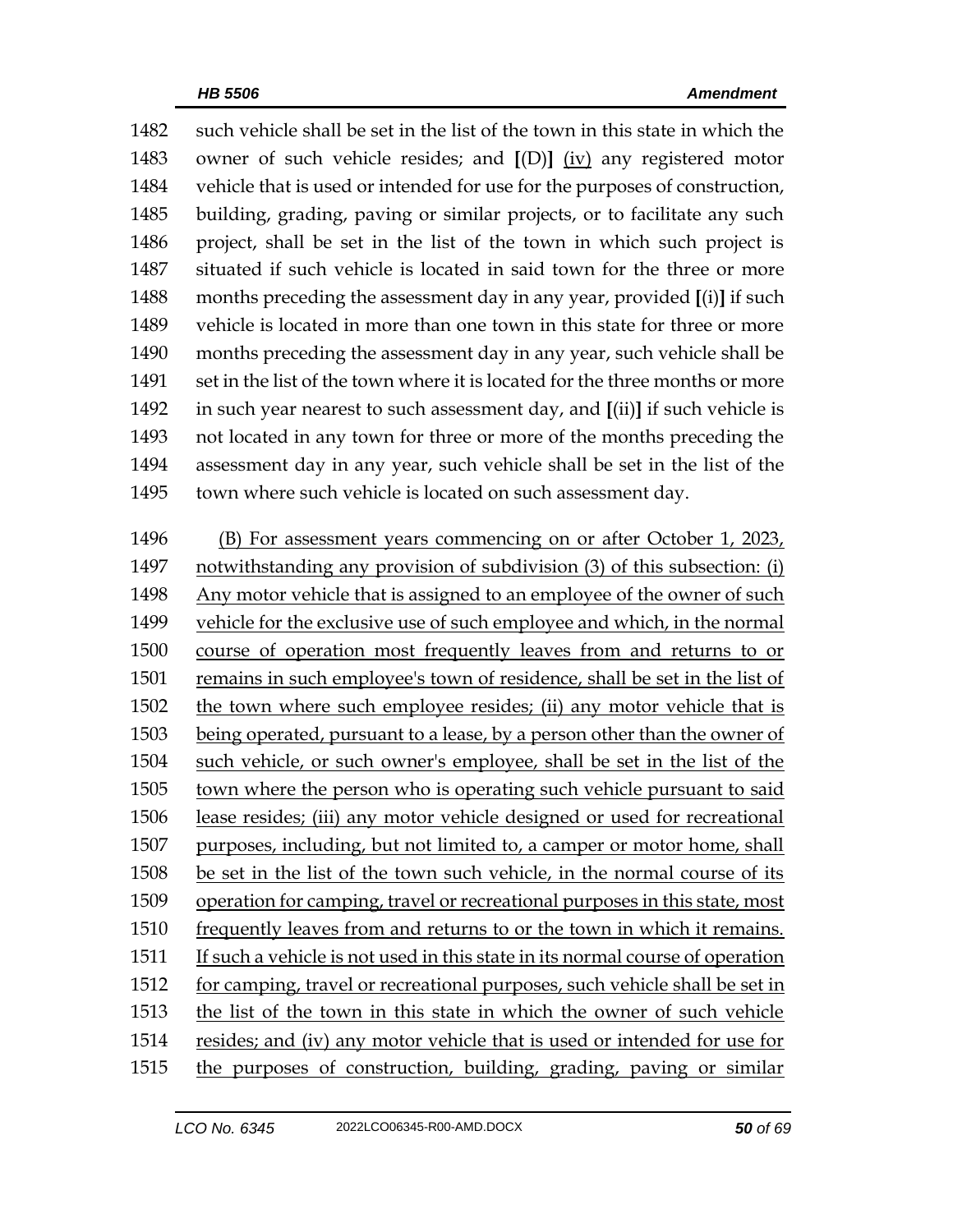| 1516 | projects, or to facilitate any such project, shall be set in the list of the |
|------|------------------------------------------------------------------------------|
| 1517 | town in which such project is situated if such vehicle is located in said    |
| 1518 | town for the three or more months preceding the assessment day in any        |
| 1519 | year, provided if such vehicle is located in more than one town in this      |
| 1520 | state for three or more months preceding the assessment day in any           |
| 1521 | year, such vehicle shall be set in the list of the town where it is located  |
| 1522 | for the three months or more in such year nearest to such assessment         |
| 1523 | day, and if such vehicle is not located in any town for three or more of     |
| 1524 | the months preceding the assessment day in any year, such vehicle shall      |
| 1525 | be set in the list of the town where such vehicle is located on such         |
| 1526 | assessment day.                                                              |

 **[**(5)**]** (6) The owner of a motor vehicle subject to taxation in accordance with the provisions of subdivision **[**(4)**]** (5) of this subsection in a town other than the town in which such owner resides may register such vehicle in the town in which such vehicle is subject to taxation.

 **[**(6) Information**]** (7) (A) For assessment years commencing prior to 1532 October 1, 2023, information concerning any vehicle subject to taxation in a town other than the town in which it is registered may be included on any declaration or report filed pursuant to section 12-41, 12-43 or 12- 57a. If a motor vehicle or snowmobile is registered in a town in which it is not subject to taxation, pursuant to the provisions of subdivision **[**(4)**]** (5) of this **[**section**]** subsection, the assessor of the town in which such vehicle is subject to taxation shall notify the assessor of the town in which such vehicle is registered of the name and address of the owner of such motor vehicle or snowmobile, the vehicle identification number and the town in which such vehicle is subject to taxation. The assessor of the town in which said vehicle is registered and the assessor of the town in which said vehicle is subject to taxation shall cooperate in administering the provisions of this section concerning the listing of such vehicle for property tax purposes.

1546 (B) For assessment years commencing on or after October 1, 2023, information concerning any vehicle subject to taxation in a town other than the town in which it is registered may be included on any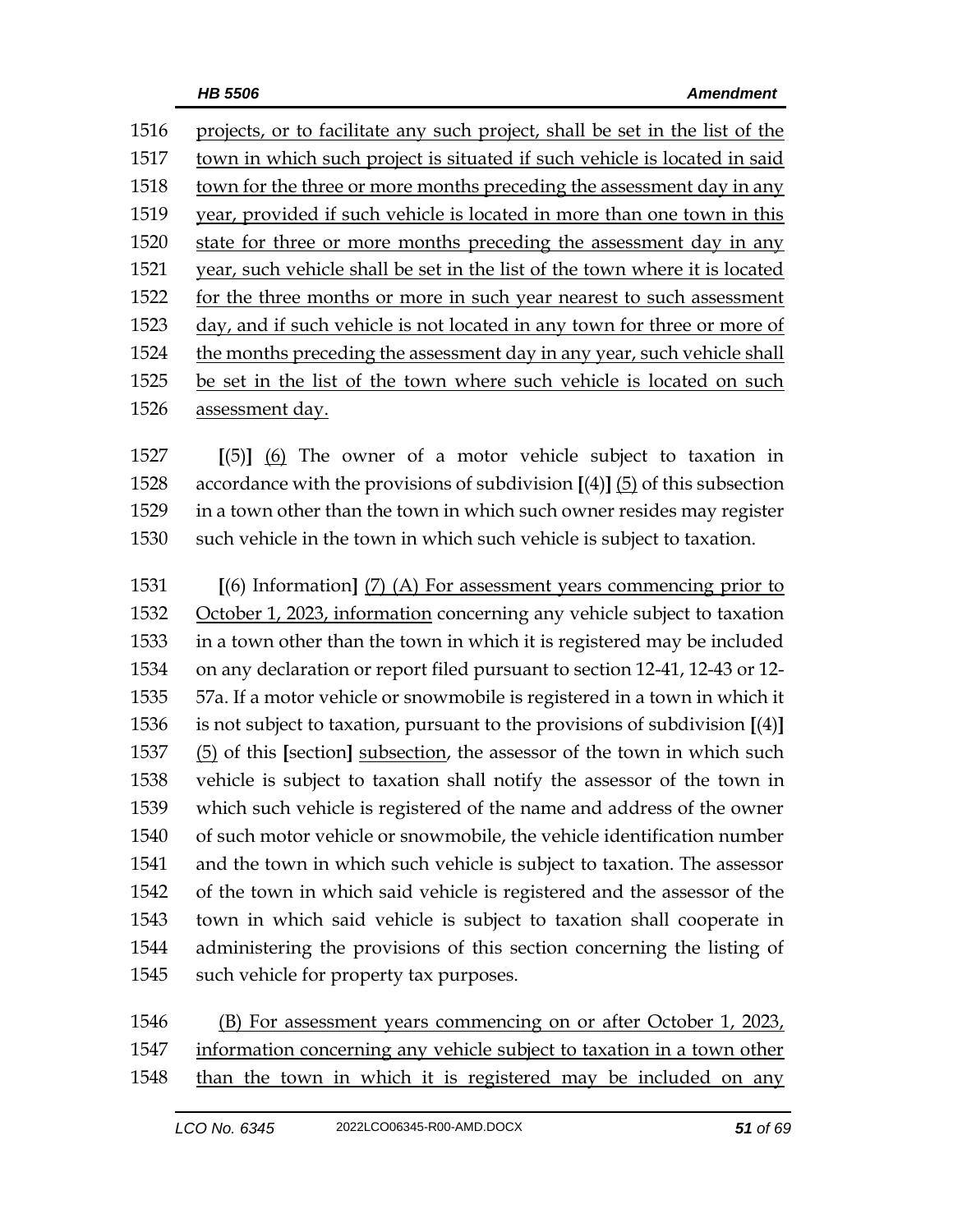declaration or report filed pursuant to section 12-41, 12-43 or 12-57a. If a motor vehicle is listed in a town in which it is not subject to taxation, pursuant to the provisions of subdivision (5) of this subsection, the assessor of the town in which such vehicle is listed shall notify the assessor of the town in which such vehicle is listed of the name and address of the owner of such motor vehicle, the vehicle identification number and the town in which such vehicle is taxed. The assessor of the town in which said vehicle is registered and the assessor of the town in which said vehicle is listed shall cooperate in administering the provisions of this section concerning the listing of such vehicle for property tax purposes.

 Sec. 523. Section 12-71b of the general statutes is repealed and the following is substituted in lieu thereof (*Effective July 1, 2022, and applicable to assessment years commencing on or after October 1, 2023*):

 (a) **[**Any**]** (1) For assessment years commencing prior to October 1, 2023, any person who owns a motor vehicle which is not registered with the Commissioner of Motor Vehicles on the first day of October in any assessment year and which is registered subsequent to said first day of October but prior to the first day of August in such assessment year shall be liable for the payment of property tax with respect to such motor vehicle in the town where such motor vehicle is subject to property tax, in an amount as hereinafter provided, on the first day of January immediately subsequent to the end of such assessment year. The property tax payable with respect to such motor vehicle on said first day of January shall be in the amount which would be payable if such motor vehicle had been entered in the taxable list of the town where such motor vehicle is subject to property tax on the first day of October in such assessment year if such registration occurs prior to the first day of November. If such registration occurs on or after the first day of November but prior to the first day of August in such assessment year, such tax shall be a pro rata portion of the amount of tax payable if such motor vehicle had been entered in the taxable list of such town on October first in such assessment year to be determined **[**(1)**]** (A) by a ratio, the numerator of which shall be the number of months from the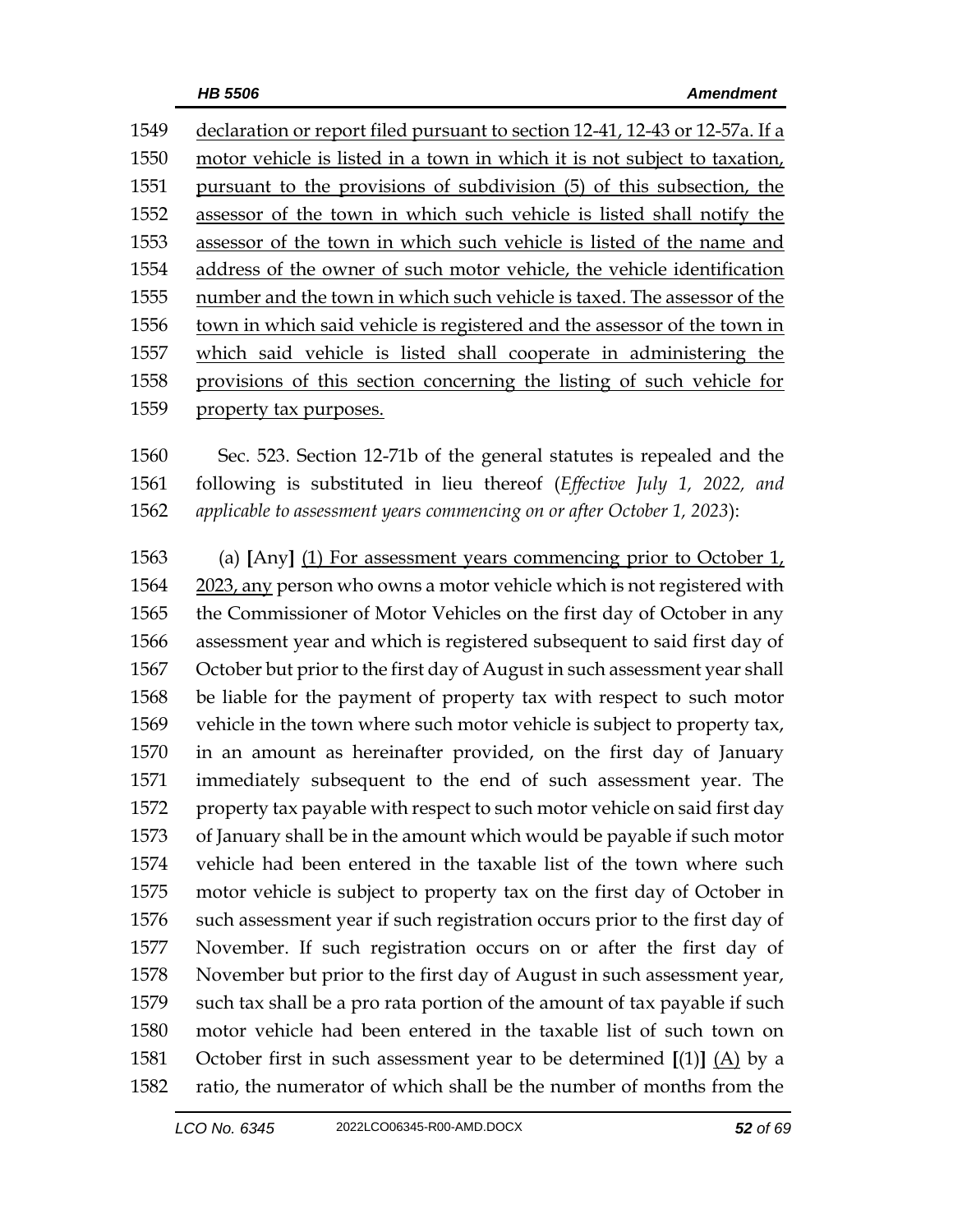| 1583 | date of such registration, including the month in which registration         |
|------|------------------------------------------------------------------------------|
| 1584 | occurs, to the first day of October next succeeding and the denominator      |
| 1585 | of which shall be twelve, or $[(2)]$ $(B)$ upon the affirmative vote of the  |
| 1586 | legislative body of the municipality, by a ratio the numerator of which      |
| 1587 | shall be the number of days from the date of such registration, including    |
| 1588 | the day on which the registration occurs, to the first day of October next   |
| 1589 | succeeding and the denominator of which shall be three hundred sixty-        |
| 1590 | five. For purposes of this section the term "assessment year" means the      |
| 1591 | period of twelve full months commencing with October first each year.        |
| 1592 | (2) For assessment years commencing on or after October 1, 2023, any         |
| 1593 | person who owns a motor vehicle which is not registered with the             |
| 1594 | Commissioner of Motor Vehicles on the first day of October in any            |
| 1595 | assessment year and which is registered subsequent to said first day of      |
| 1596 | October but prior to the first day of April in such assessment year shall    |
| 1597 | be liable for the payment of property tax with respect to such motor         |
| 1598 | vehicle in the town where such motor vehicle is subject to property tax,     |
| 1599 | in an amount as hereinafter provided, on the first day of July in such       |
| 1600 | assessment year. Any person who owns a motor vehicle which is                |
| 1601 | registered with the Commissioner of Motor Vehicles on or after the first     |
| 1602 | day of April in any assessment year but prior to the first day of October    |
| 1603 | next succeeding shall be liable for the payment of property tax with         |
| 1604 | respect to such motor vehicle in the town where such motor vehicle is        |
| 1605 | subject to property tax, in an amount hereinafter provided, on the first     |
| 1606 | day of January immediately subsequent to the end of such assessment          |
| 1607 | year. The property tax payable with respect to a motor vehicle described     |
| 1608 | in this subdivision shall be in the amount which would be payable if         |
| 1609 | such motor vehicle had been entered into the taxable list of the town        |
| 1610 | where such motor vehicle is subject to property tax on the first day of      |
| 1611 | October in such assessment year if such registration occurs prior to the     |
| 1612 | first day of November. If such registration occurs on or after the first day |
| 1613 | of November but prior to the first day of October next succeeding, such      |
| 1614 | tax shall be a pro rata portion of the amount of tax payable if such motor   |
| 1615 | vehicle had been entered in the taxable list of such town on October first   |
| 1616 | in such assessment year to be determined (A) by a ratio, the numerator       |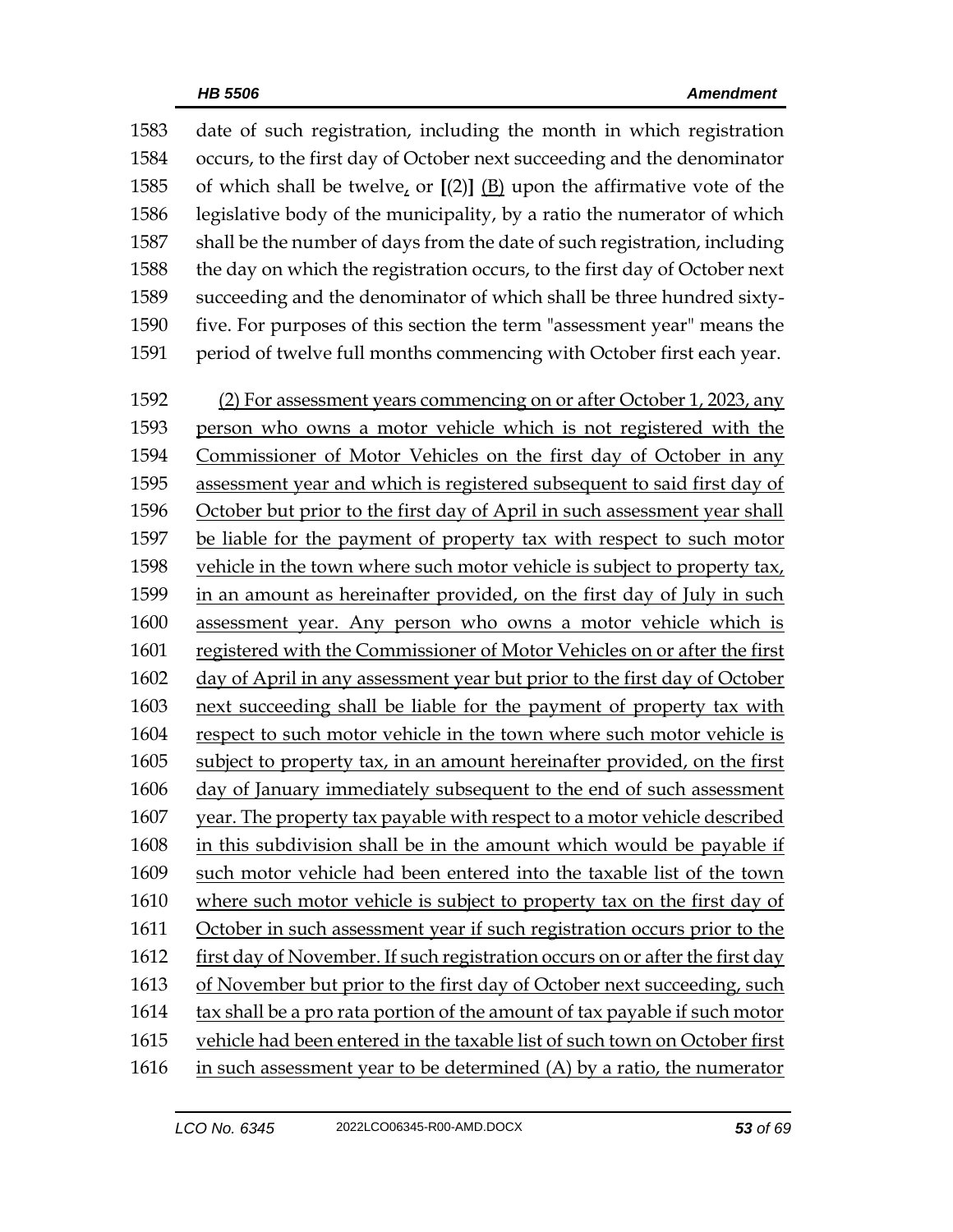| 1617 | of which shall be the number of months from the date of such               |
|------|----------------------------------------------------------------------------|
| 1618 | registration, including the month in which registration occurs, to the     |
| 1619 | first day of October next succeeding and the denominator of which shall    |
| 1620 | be twelve, or (B) upon the affirmative vote of the legislative body of the |
| 1621 | municipality, by a ratio the numerator of which shall be the number of     |
| 1622 | days from the date of such registration, including the day on which the    |
| 1623 | registration occurs, to the first day of October next succeeding and the   |
| 1624 | denominator of which shall be three hundred sixty-five.                    |
|      |                                                                            |
| 1625 | (b) [Whenever] (1) For assessment years commencing prior to                |
| 1626 | October 1, 2023, whenever any person who owns a motor vehicle which        |
| 1627 | has been entered in the taxable list of the town where such motor vehicle  |
| 1628 |                                                                            |
|      | is subject to property tax in any assessment year and who, subsequent      |
| 1629 | to the first day of October in such assessment year but prior to the first |

 day of August in such assessment year, replaces such motor vehicle with another motor vehicle, hereinafter referred to as the replacement vehicle, which vehicle may be in a different classification for purposes of registration than the motor vehicle replaced, and provided one of the following conditions is applicable with respect to the motor vehicle replaced: **[**(1)**]** (A) The unexpired registration of the motor vehicle replaced is transferred to the replacement vehicle, **[**(2)**]** (B) the motor vehicle replaced was stolen or totally damaged and proof concerning 1638 such theft or total damage is submitted to the assessor in such town, or **[**(3)**]** (C) the motor vehicle replaced is sold by such person within forty- five days immediately prior to or following the date on which such person acquires the replacement vehicle, such person shall be liable for 1642 the payment of property tax with respect to the replacement vehicle in 1643 the town in which the motor vehicle replaced is subject to property tax, in an amount as hereinafter provided, on the first day of January immediately subsequent to the end of such assessment year. If the replacement vehicle is replaced by such person with another motor vehicle prior to the first day of August in such assessment year, the replacement vehicle shall be subject to property tax as provided in this subsection and such other motor vehicle replacing the replacement vehicle, or any motor vehicle replacing such other motor vehicle in such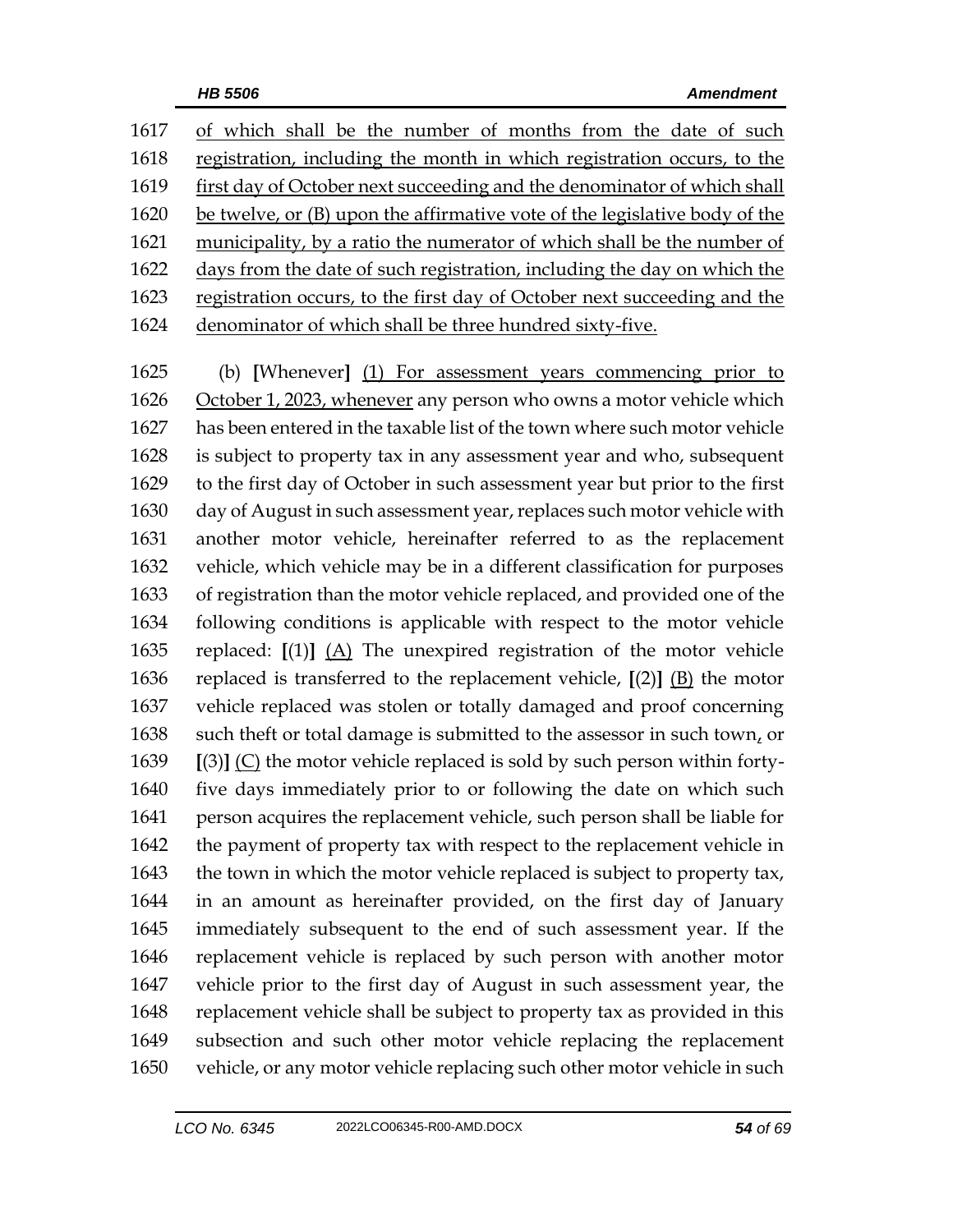assessment year, shall be deemed to be the replacement vehicle for purposes of this subsection and shall be subject to property tax as provided herein. The property tax payable with respect to the replacement vehicle on said first day of January shall be the amount by which **[**(A)**]** (i) is in excess of **[**(B)**]** (ii) as follows: **[**(A)**]** (i) The property tax which would be payable if the replacement vehicle had been entered in the taxable list of the town in which the motor vehicle replaced is subject to property tax on the first day of October in such assessment year if such registration occurs prior to the first day of November, however if such registration occurs on or after the first day of November but prior to the first day of August in such assessment year, such tax shall be a pro rata portion of the amount of tax payable if such motor vehicle had been entered in the taxable list of such town on October first in such assessment year to be determined by a ratio, the numerator of which shall be the number of months from the date of such registration, including the month in which registration occurs, to the first day of October next succeeding and the denominator of which shall be twelve, 1668 provided if such person, on said first day of October, was entitled to any exemption under section 12-81 which was allowed in the assessment of the motor vehicle replaced, such exemption shall be allowed for purposes of determining the property tax payable with respect to the replacement vehicle as provided herein; **[**(B)**]** (ii) the property tax payable by such person with respect to the motor vehicle replaced, provided if the replacement vehicle is registered subsequent to the thirty-first day of October but prior to the first day of August in such assessment year such property tax payable with respect to the motor vehicle replaced shall, for purposes of the computation herein, be deemed to be a pro rata portion of such property tax to be prorated in the same manner as the amount of tax determined under **[**(A)**]** (i) above.

 (2) For assessment years commencing on or after October 1, 2023, whenever any person who owns a motor vehicle which has been entered in the taxable list of the town where such motor vehicle is subject to property tax in any assessment year and who, subsequent to the first 1684 day of October in such assessment year but prior to the first day of April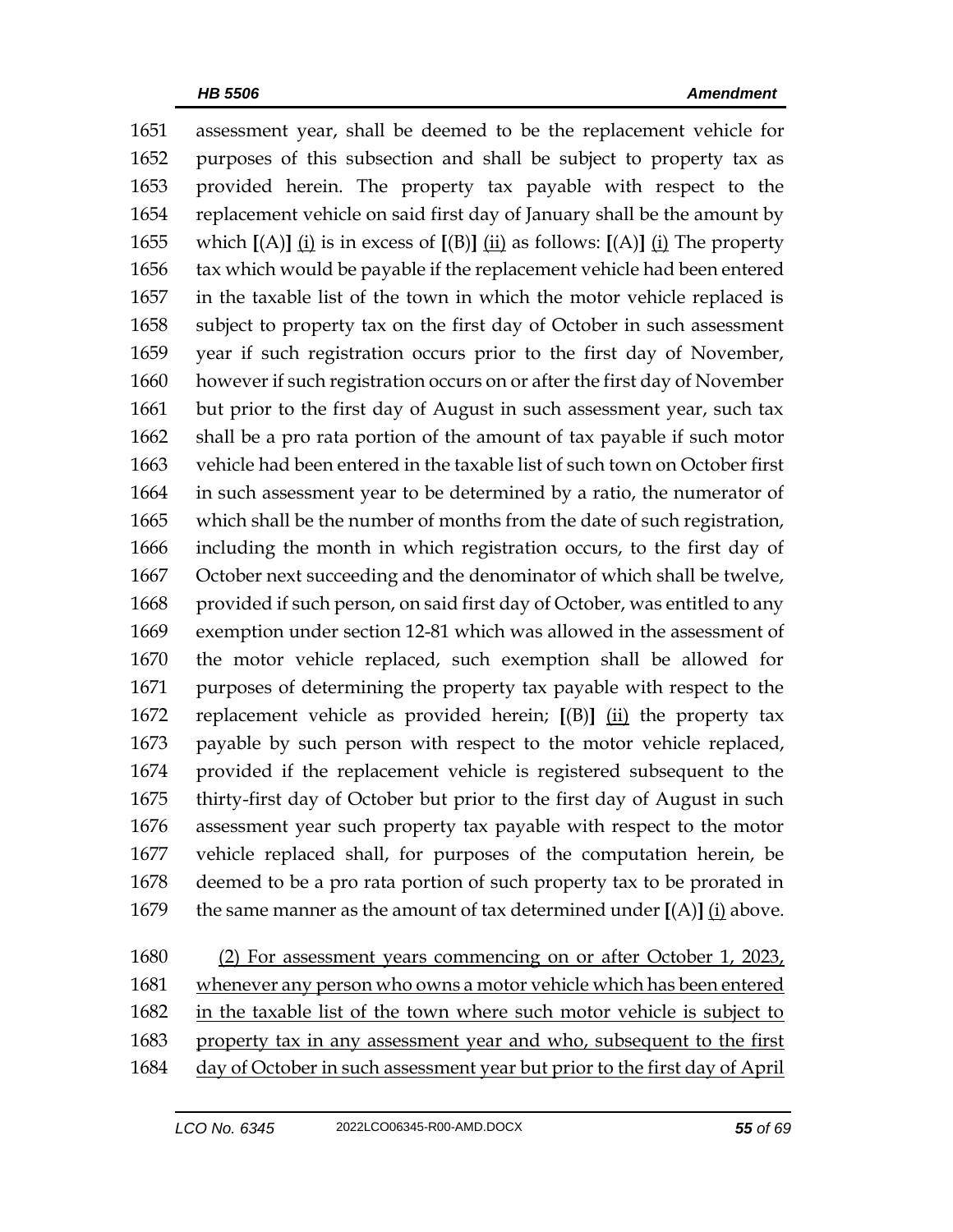| 1685 | in such assessment year, replaces such motor vehicle with another          |
|------|----------------------------------------------------------------------------|
| 1686 | motor vehicle, hereinafter referred to as the replacement vehicle, which   |
| 1687 | vehicle may be in a different classification for purposes of registration  |
| 1688 | than the motor vehicle replaced, and provided one of the following         |
| 1689 | conditions is applicable with respect to the motor vehicle replaced: (A)   |
| 1690 | The unexpired registration of the motor vehicle replaced is transferred    |
| 1691 | to the replacement vehicle, (B) the motor vehicle replaced was stolen or   |
| 1692 | totally damaged and proof concerning such theft or total damage is         |
| 1693 | submitted to the assessor in such town, or (C) the motor vehicle replaced  |
| 1694 | is sold by such person within forty-five days immediately prior to or      |
| 1695 | following the date on which such person acquires the replacement           |
| 1696 | vehicle, such person shall be liable for the payment of property tax with  |
| 1697 | respect to the replacement vehicle in the town in which the motor          |
| 1698 | vehicle replaced is subject to property tax pursuant to subdivision (4) of |
| 1699 | this subsection, on the first day of July in such assessment year. If a    |
| 1700 | replacement vehicle is replaced by the owner of such replacement           |
| 1701 | vehicle prior to the first day of October next succeeding such assessment  |
| 1702 | year, the replacement vehicle shall be subject to property tax as          |
| 1703 | provided in this subdivision and such other motor vehicle replacing the    |
| 1704 | replacement vehicle, or any motor vehicle replacing such other motor       |
| 1705 | vehicle in such assessment year, shall be deemed to be the replacement     |
| 1706 | vehicle for purposes of this subdivision.                                  |
| 1707 | For assessment years commencing on or after October 1, 2023,<br>(3)        |
| 1708 | whenever any person who owns a motor vehicle which has been entered        |
| 1709 | into the taxable list of the town where such motor vehicle is subject to   |
| 1710 | property tax in any assessment year and who, on or after the first day of  |
| 1711 | April of such assessment year but prior to the first day of October next   |
| 1712 | succeeding, replaces such motor vehicle with another motor vehicle,        |
| 1713 | hereinafter referred to as the replacement vehicle, which vehicle may be   |
| 1714 | in a different classification for purposes of registration than the motor  |
| 1715 | vehicle replaced, and provided one of the following conditions is          |
| 1716 | applicable with respect to the motor vehicle replaced: (A) The unexpired   |
| 1717 | registration of the motor vehicle replaced is transferred to the           |
| 1718 | replacement vehicle, (B) the motor vehicle replaced was stolen or totally  |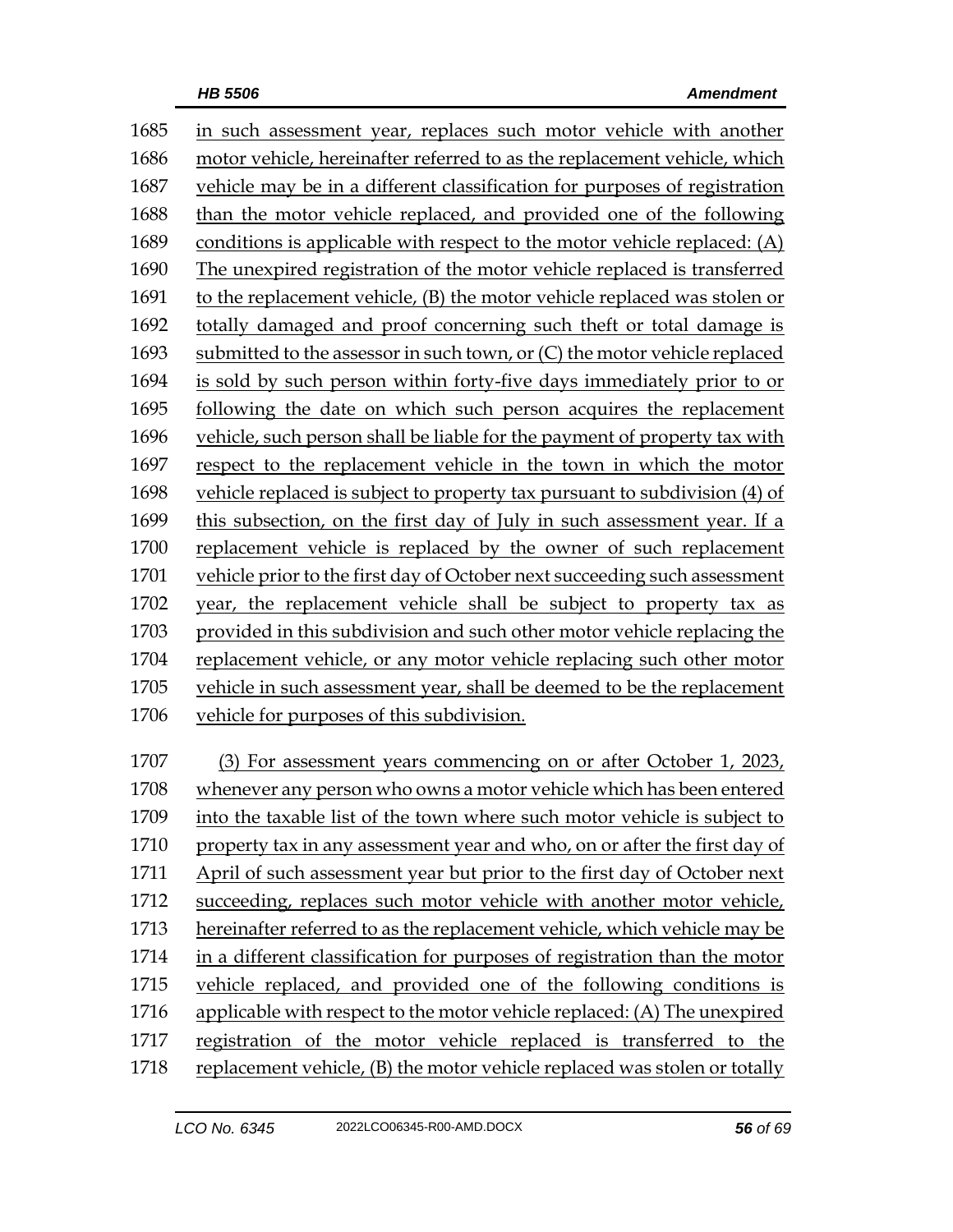| 1719 | damaged and proof concerning such theft or total damage is submitted           |
|------|--------------------------------------------------------------------------------|
| 1720 | to the assessor in such town, or (C) the motor vehicle replaced is sold by     |
| 1721 | such person within forty-five days immediately prior to or following the       |
| 1722 | date on which such person acquires the replacement vehicle, such               |
| 1723 | person shall be liable for the payment of property tax with respect to the     |
| 1724 | replacement vehicle in the town in which the motor vehicle replaced is         |
| 1725 | subject to property tax pursuant to subdivision (4) of this subsection, on     |
| 1726 | the first day of January immediately succeeding such assessment year.          |
| 1727 | If a replacement vehicle is replaced by the owner of such replacement          |
| 1728 | vehicle prior to the first day of October next succeeding such assessment      |
| 1729 | year, the replacement vehicle shall be subject to property tax as              |
| 1730 | provided in this subdivision and such other motor vehicle replacing the        |
| 1731 | replacement vehicle, or any motor vehicle replacing such other motor           |
| 1732 | vehicle in such assessment year, shall be deemed to be the replacement         |
| 1733 | vehicle for purposes of this subdivision.                                      |
|      |                                                                                |
| 1734 | (4) The property tax payable with respect to a replacement vehicle             |
| 1735 | described in subdivision (2) or (3) of this subsection shall be the amount     |
| 1736 | by which (A) is in excess of (B) as follows: (A) The property tax which        |
| 1737 | would be payable if the replacement vehicle had been entered in the            |
| 1738 | taxable list of the town in which the motor vehicle replaced is subject to     |
| 1739 | property tax on the first day of October in such assessment year if such       |
| 1740 | registration occurs prior to the first day of November, however, if such       |
| 1741 | registration occurs on or after the first day of November but prior to the     |
| 1742 | first day of October next succeeding, such tax shall be a pro rata portion     |
| 1743 | of the amount of tax payable if such motor vehicle had been entered in         |
| 1744 | the taxable list of such town on October first in such assessment year to      |
| 1745 | be determined by ratio, the numerator of which shall be the number of          |
| 1746 | months from the date of such registration, including the month in which        |
| 1747 | registration occurs, to the first day of October next succeeding and the       |
| 1748 | denominator of which shall be twelve, provided if such person, on said         |
| 1749 | <u>first day of October, was entitled to any exemption under section 12-81</u> |
| 1750 | which was allowed in the assessment of the motor vehicle replaced,             |
| 1751 | such exemption shall be allowed for purposes of determining the                |
| 1752 | property tax payable with respect to the replacement vehicle as                |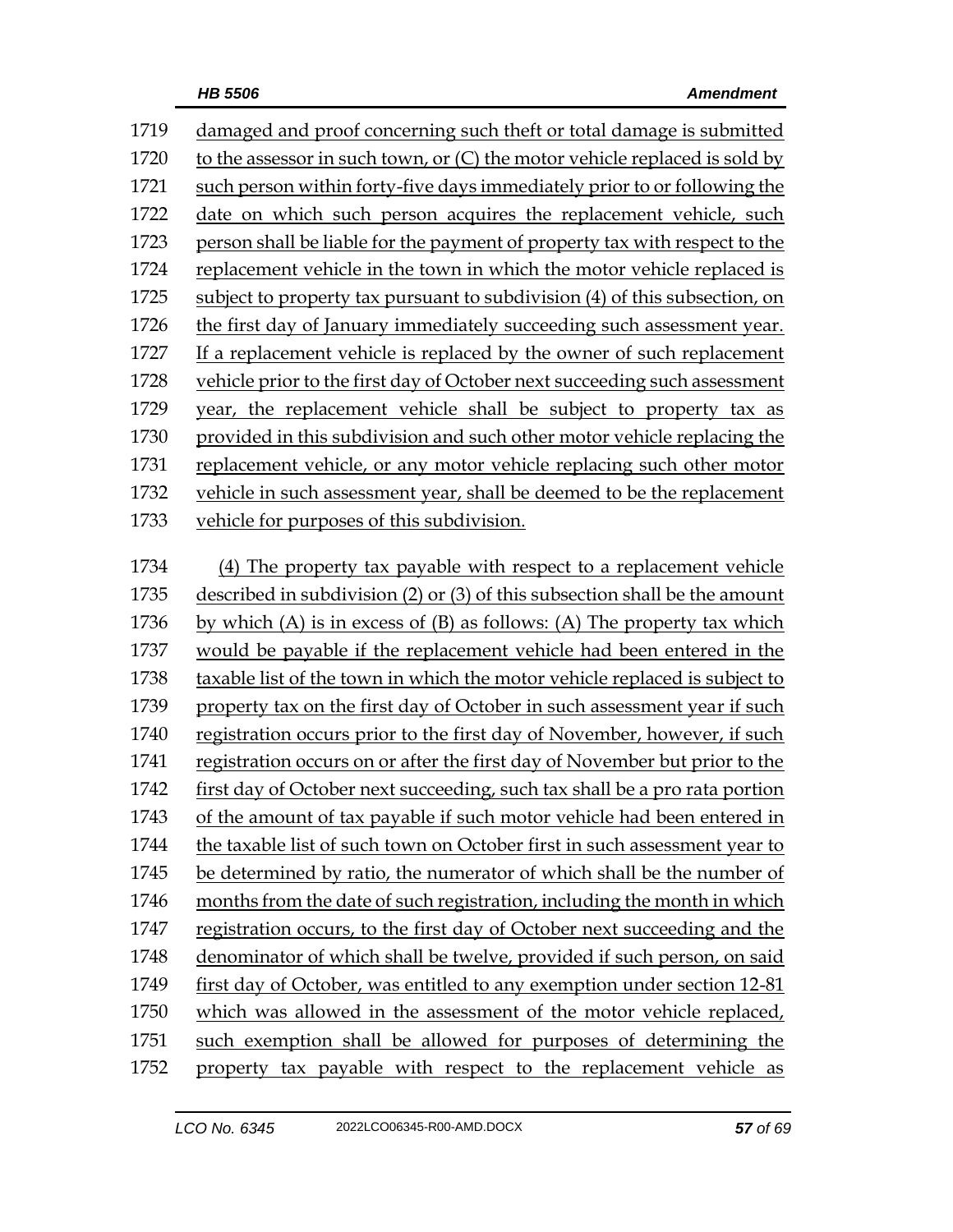| 1753 | provided herein; (B) the property tax payable by such person with         |
|------|---------------------------------------------------------------------------|
| 1754 | respect to the motor vehicle replaced, provided if the replacement        |
| 1755 | vehicle is registered subsequent to the thirty-first day of October but   |
| 1756 | prior to the first day of October next succeeding such property tax       |
| 1757 | payable with respect to the motor vehicle replaced shall, for purposes of |
| 1758 | the computation herein, be deemed to be a pro rata portion of such        |
| 1759 | property tax to be prorated in the same manner as the amount of tax       |
| 1760 | determined under (A) above.                                               |

 (c) **[**Any**]** (1) For assessment years commencing prior to October 1, 2023, any person who owns a commercial motor vehicle which has been temporarily registered at any time during any assessment year and which has not during such period been entered in the taxable list of any town in the state for purposes of the property tax and with respect to which no permanent registration has been issued during such period, shall be liable for the payment of property tax with respect to such motor vehicle in the town where such motor vehicle is subject to property tax on the first day of January immediately following the end of such assessment year, in an amount as hereinafter provided. The property tax payable shall be in the amount which would be payable if such motor vehicle had been entered in the taxable list of the town where such motor vehicle is subject to property tax on the first day of October in such assessment year.

 (2) For assessment years commencing on or after October 1, 2023, any person who owns a commercial motor vehicle which has been temporarily registered at any time during any assessment year and which has not during such period been entered in the taxable list of any town in the state for purposes of the property tax and with respect to which no permanent registration has been issued during such period, 1781 shall be liable for the payment of property tax with respect to such motor vehicle in the town where such motor vehicle is subject to property tax on the first day of July of such assessment year or the first day of January immediately following such assessment year, as applicable, pursuant to subdivisions (2) and (3) of subsection (b) of this section. The property tax payable shall be in the amount which would be payable if such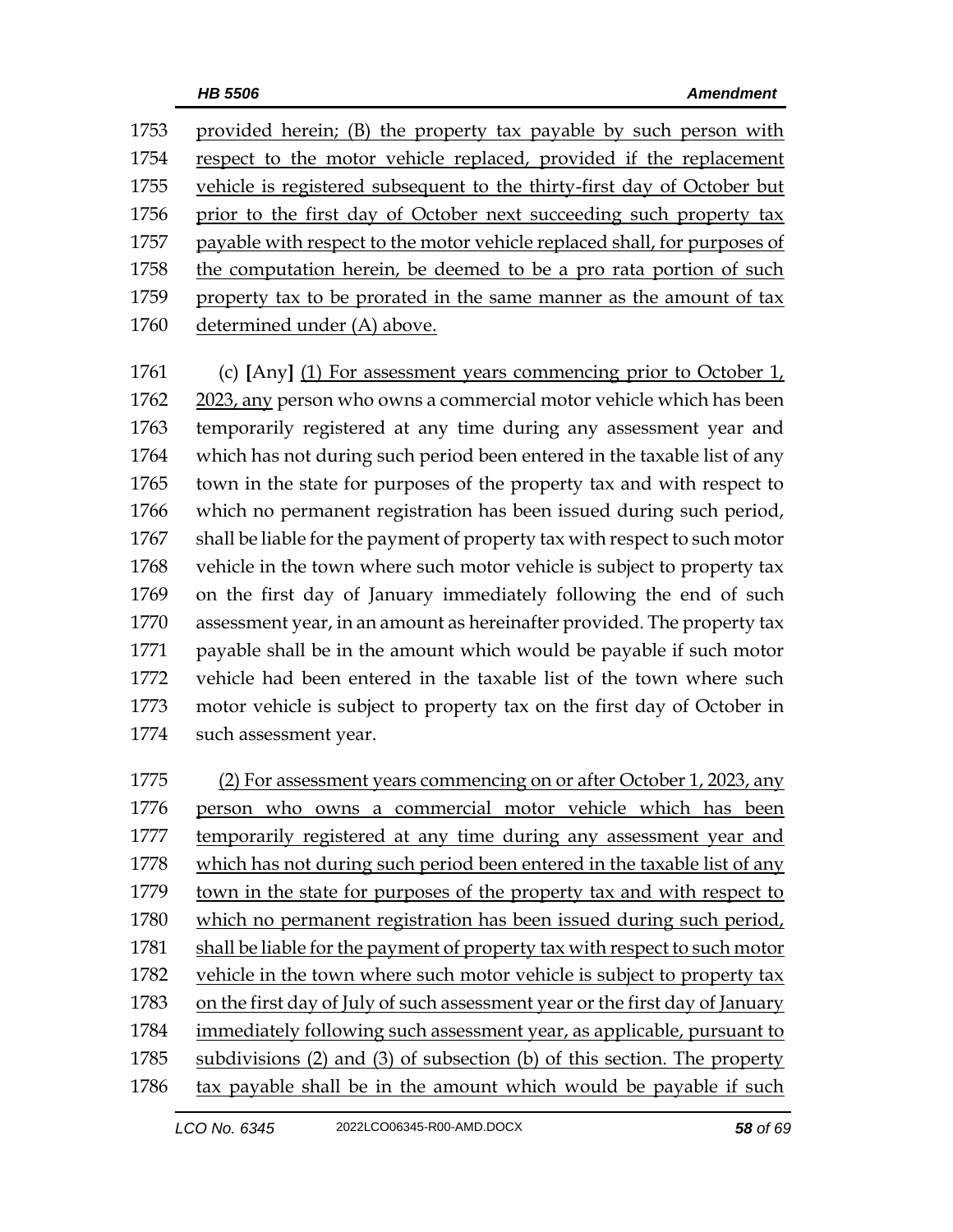|      | <b>HB 5506</b><br><b>Amendment</b>                                        |
|------|---------------------------------------------------------------------------|
| 1787 | motor vehicle had been entered in the taxable list of the town where      |
| 1788 | such motor vehicle is subject to property tax on the first day of October |
| 1789 | in such assessment year.                                                  |
| 1790 | (d) Any motor vehicle subject to property tax as provided in this         |

 (d) Any motor vehicle subject to property tax as provided in this section shall, except as otherwise provided in subsection (b) of this section, be subject to such property tax in the town in which such motor vehicle was last registered in the assessment year ending immediately preceding the day on which such property tax is payable as provided in this section.

 (e) Whenever any motor vehicle subject to property tax as provided in this section has been replaced by the owner with another motor vehicle in the assessment year immediately preceding the day on which such property tax is payable, each such motor vehicle shall be subject to property tax as provided in this section.

 (f) Upon receipt by the assessor in any town of notice from the Commissioner of Motor Vehicles, in a manner as prescribed by said commissioner, with respect to any motor vehicle subject to property tax in accordance with the provisions of this section and which has not been entered in the taxable grand list of such town, such assessor shall determine the value of such motor vehicle for purposes of property tax assessment and shall add such value to the taxable grand list in such town for the immediately preceding assessment date and the tax thereon shall be levied and collected by the tax collector. Such property  $\;\;$  tax shall be payable not later than the first day of  $(1)$  February following the first day of January on which the owner of such motor vehicle becomes liable for the payment of property tax, for assessment years commencing prior to October 1, 2023, and (2) the month succeeding the month in which such property tax became due and payable, for assessment years commencing on or after October 1, 2023, with respect to such motor vehicle in accordance with the provisions of this section, subject to any determination in accordance with section 12-142 that such 1818 tax shall be due and payable in installments. Said owner may appeal the assessment of such motor vehicle, as determined by the assessor in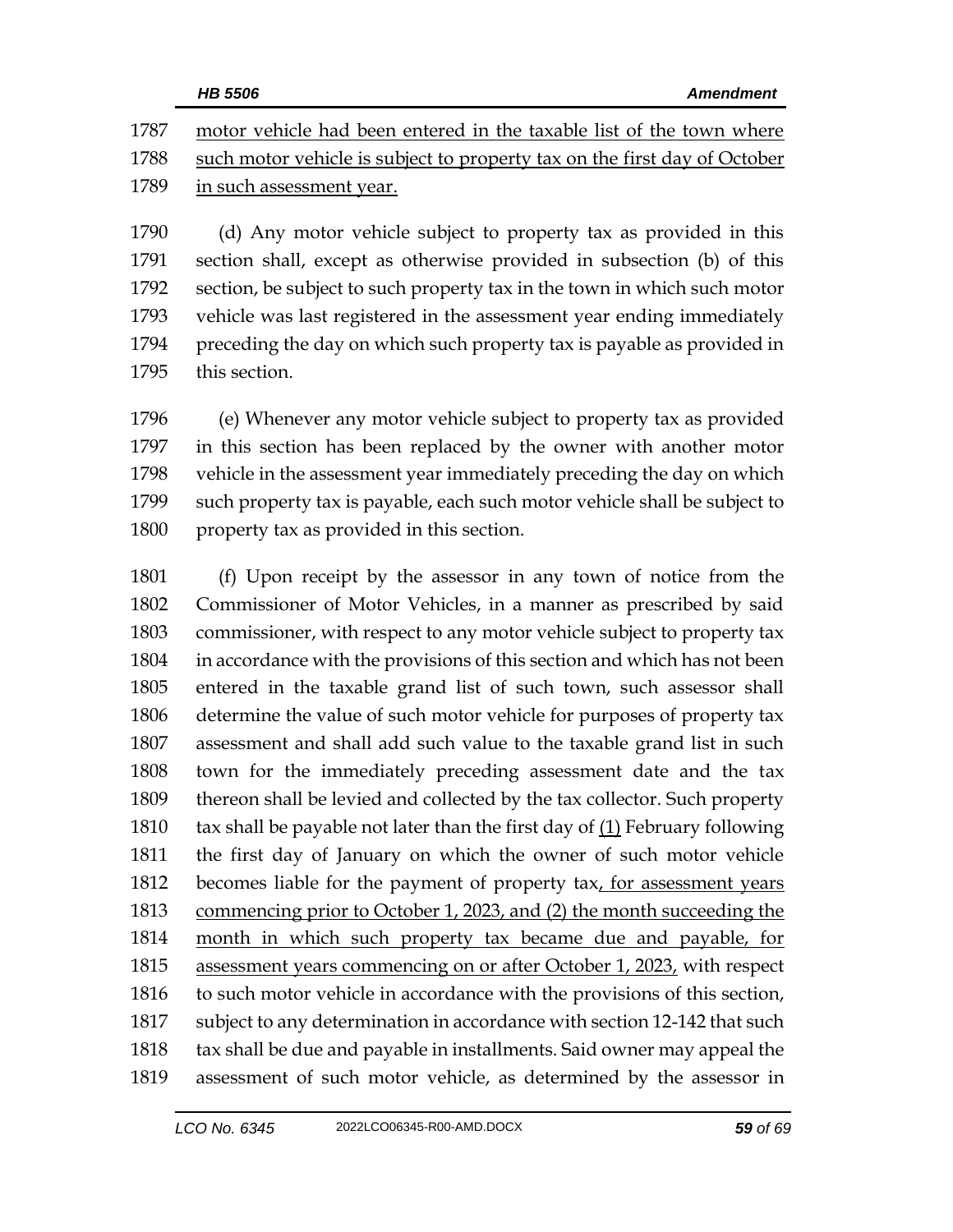accordance with this subsection, to the board of assessment appeals next succeeding the date on which the tax based on such assessment is payable, and thereafter, to the Superior Court as provided in section 12- 117a. If the amount of such tax is reduced upon appeal, the portion thereof which has been paid in excess of the amount determined to be due upon appeal shall be refunded to said owner.

 (g) Any motor vehicle which is not registered in this state shall be subject to property tax in this state if such motor vehicle in the normal course of operation most frequently leaves from and returns to or remains in one or more points within this state, and such motor vehicle shall be subject to such property tax in the town within which such motor vehicle in the normal course of operation most frequently leaves from and returns to or remains, provided when the owner of such motor vehicle is a resident in any town in the state, it shall be presumed that such motor vehicle most frequently leaves from and returns to or remains in such town unless evidence, satisfactory to the assessor in 1836 such town, is submitted to the contrary.

 Sec. 524. Subsection (b) of section 12-71c of the general statutes is repealed and the following is substituted in lieu thereof (*Effective July 1, 2022, and applicable to assessment years commencing on or after October 1, 2023*):

 (b) Any person claiming a property tax credit with respect to a motor vehicle in accordance with subsection (a) of this section **[**for any assessment year shall, not later than the thirty-first day of December immediately following the end of the assessment year which next follows the assessment year in which such motor vehicle is so sold, damaged, stolen or removed and registered,**]** shall file with the assessor in the town in which such person is entitled to such property tax credit, documentation satisfactory to the assessor concerning the sale, total 1849 damage, theft or removal and registration of such motor vehicle. For assessment years commencing prior to October 1, 2023, such documentation shall be filed not later than the thirty-first day of 1852 December immediately following the end of the assessment year which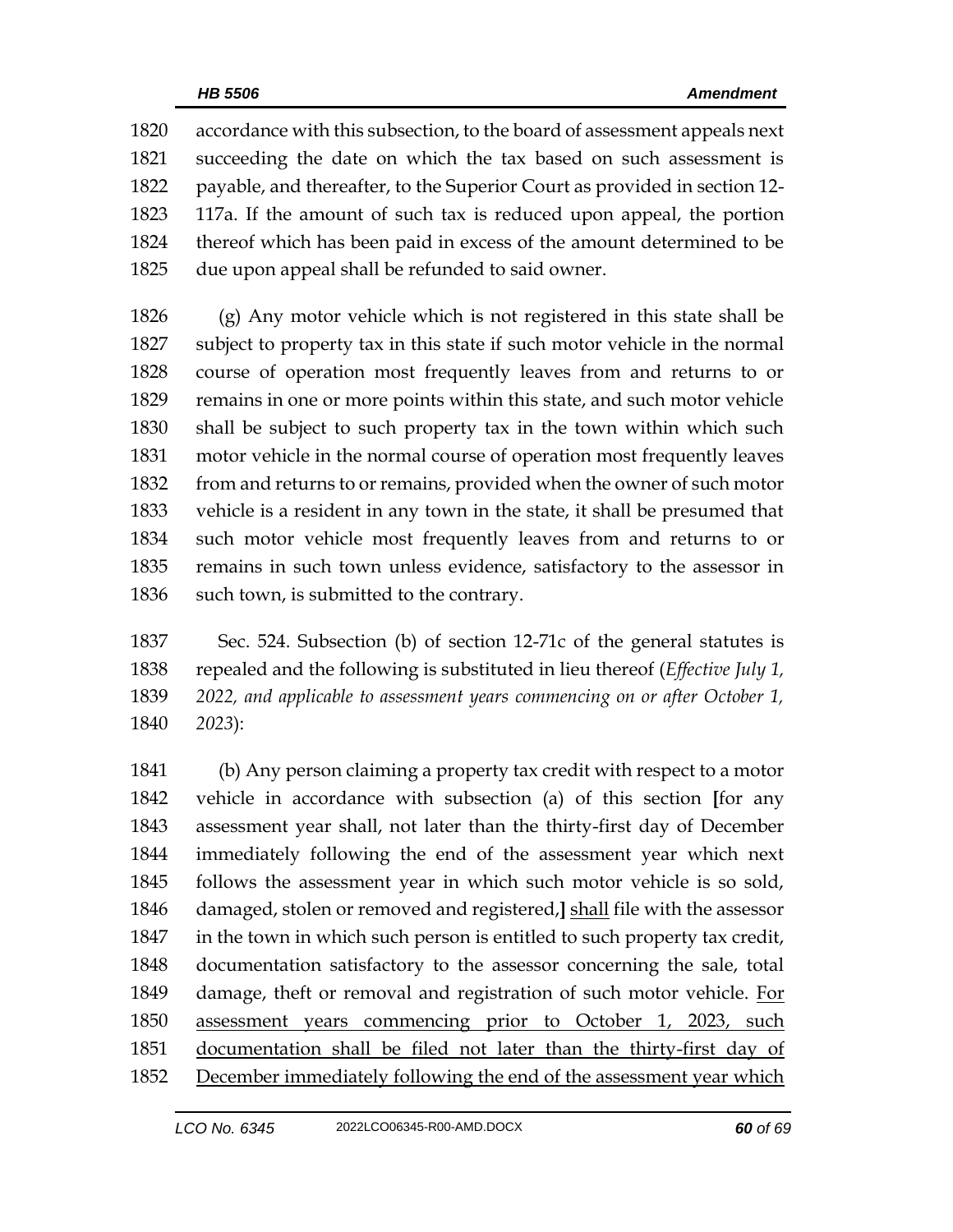1853 next follows the assessment year in which such motor vehicle was sold, damaged, stolen or removed and registered. For assessment years commencing on or after October 1, 2023, such documentation shall be filed not later than three years after the date upon which such tax was due and payable for such motor vehicle. Failure to file such claim and documentation as prescribed herein shall constitute a waiver of the right to such property tax credit.

 Sec. 525. Subdivision (74) of section 12-81 of the 2022 supplement to the general statutes is repealed and the following is substituted in lieu thereof (*Effective July 1, 2022, and applicable to assessment years commencing on or after October 1, 2023*):

 (74) (A) (i) For a period not to exceed five assessment years following the assessment year in which it is first registered, any new commercial truck, truck tractor, tractor and semitrailer, and vehicle used in combination therewith, which is used exclusively to transport freight for hire and: Is either subject to the jurisdiction of the United States Department of Transportation pursuant to Chapter 135 of Title 49, United States Code, or any successor thereto, or would otherwise be subject to said jurisdiction except for the fact that the vehicle is used exclusively in intrastate commerce; has a gross vehicle weight rating in excess of twenty-six thousand pounds; and prior to August 1, 1996, was not registered in this state or in any other jurisdiction but was registered in this state on or after said date. (ii) For a period not to exceed five assessment years following the assessment year in which it is first registered, any new commercial truck, truck tractor, tractor and semitrailer, and vehicle used in combination therewith, not eligible under subparagraph (A)(i) of this subdivision, that has a gross vehicle weight rating in excess of fifty-five thousand pounds and was not registered in this state or in any other jurisdiction but was registered in this state on or after August 1, 1999. As used in this subdivision, "gross vehicle weight rating" has the same meaning as provided in section 14- 1;

(B) Any person who on October first in any year holds title to or is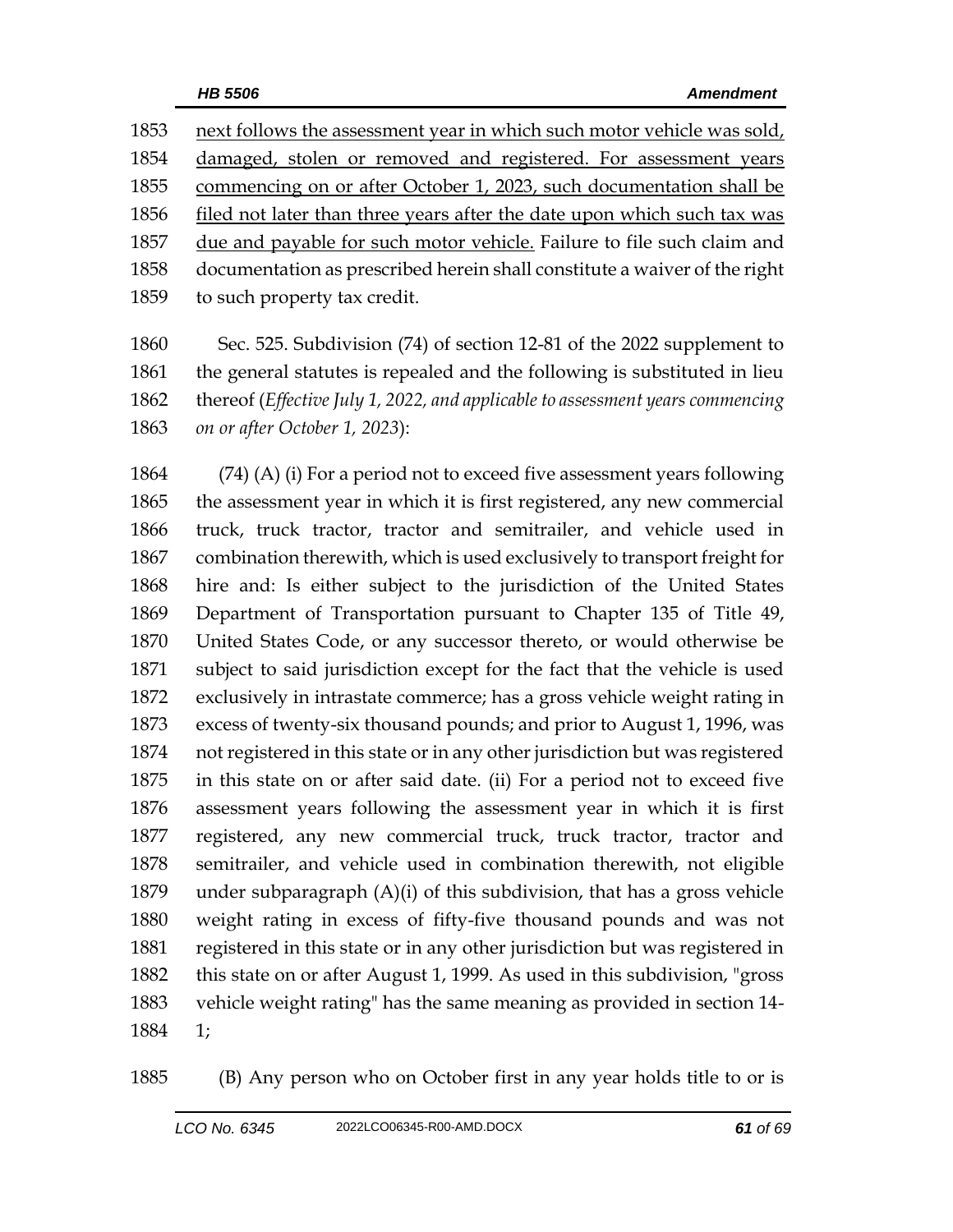the registrant of a vehicle for which such person intends to claim the exemption provided in this subdivision shall file with the assessor or board of assessors in the municipality in which the vehicle is subject to property taxation, on or before the first day of November in such year, a written application claiming such exemption on a form prescribed by 1891 the Secretary of the Office of Policy and Management. Such person shall include information as to the make, model, year and vehicle identification number of each such vehicle, and any appurtenances attached thereto, in such application. The person holding title to or the registrant of such vehicle for which exemption is claimed shall furnish the assessor or board of assessors with such supporting documentation as said secretary may require, including, but not limited to, evidence of vehicle use, acquisition cost and registration. Failure to file such application in this manner and form within the time limit prescribed shall constitute a waiver of the right to such exemption for such assessment year, unless an extension of time is allowed as provided in section 12-81k. Such application shall not be required for any assessment year following that for which the initial application is filed, provided if the vehicle is modified, such modification shall be deemed a waiver of the right to such exemption until a new application is filed and the right to such exemption is established as required initially. With respect to any vehicle for which the exemption under this subdivision has previously been claimed in a town other than that in which the vehicle is registered on any assessment date, the person shall not be entitled to such exemption until a new application is filed and the right to such exemption is established in said town;

 (C) With respect to any vehicle which is not registered on the first day of October in any assessment year and which is registered subsequent to said first day of October but prior to the first day of August in such assessment year, the value of such vehicle for property tax exemption purposes shall be a pro rata portion of the value determined in accordance with subparagraph (D) of this subdivision, to be determined by a ratio, the numerator of which shall be the number of months from the date of such registration, including the month in which registration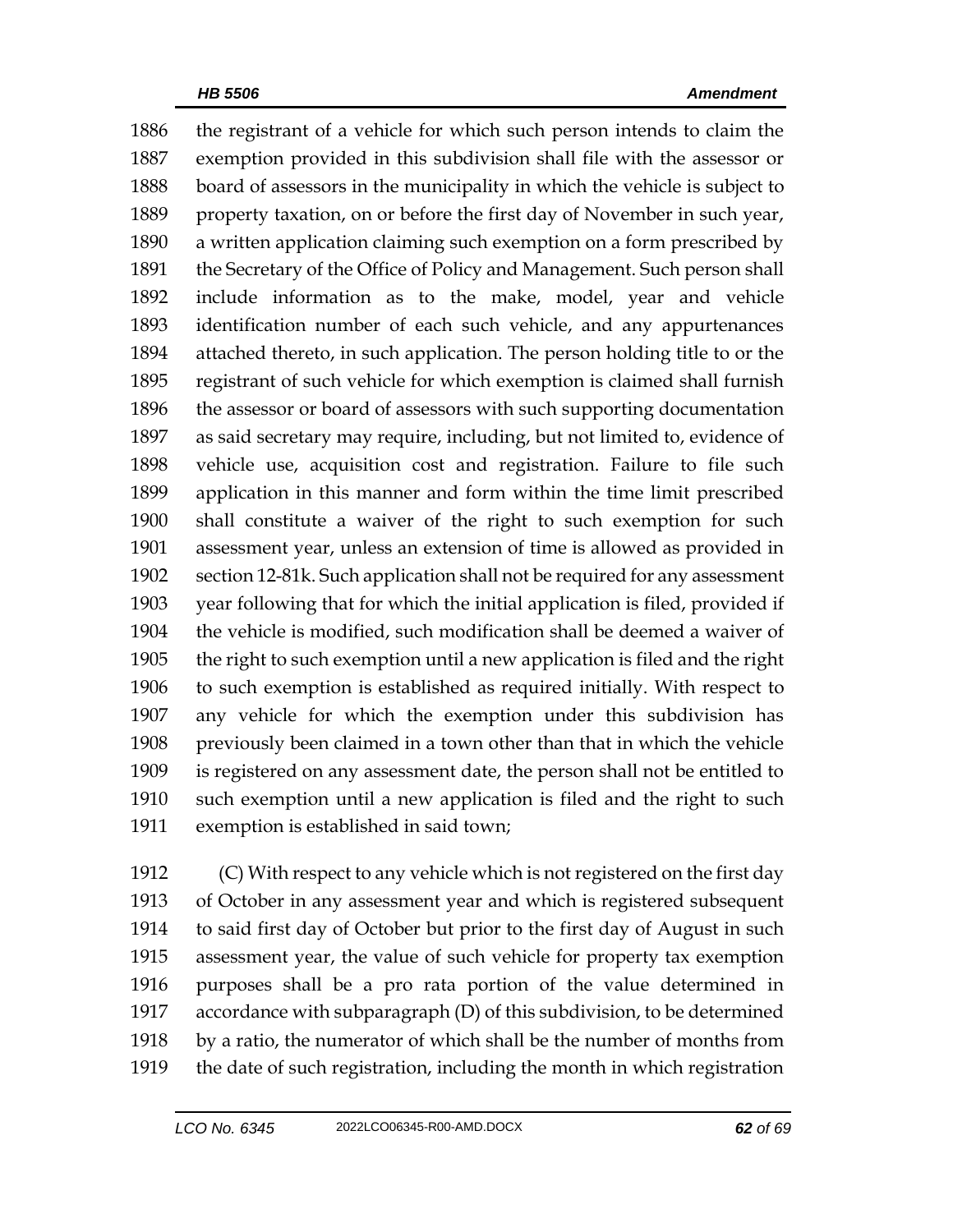|      | <b>Amendment</b><br>HB 5506                                                           |
|------|---------------------------------------------------------------------------------------|
| 1920 | occurs, to the first day of October next succeeding and the denominator               |
| 1921 | of which shall be twelve. For purposes of this subdivision, "assessment               |
| 1922 | year" means the period of twelve full months commencing with October                  |
| 1923 | first each year;                                                                      |
| 1924 | (D) [Notwithstanding] For assessment years commencing prior to                        |
| 1925 | October 1, 2023, notwithstanding the provisions of section 12-71d, the                |
| 1926 | assessor or board of assessors shall determine the value for each vehicle             |
| 1927 | with respect to which a claim for exemption under this subdivision is                 |
| 1928 | approved, based on the vehicle's cost of acquisition, including costs                 |
| 1929 | related to the modification of such vehicle, adjusted for depreciation;               |
| 1930 | Sec. 526. Section 12-81 of the 2022 supplement to the general statutes                |
| 1931 | is amended by adding subdivision (80) as follows (Effective July 1, 2022,             |
| 1932 | and applicable to assessment years commencing on or after October 1, 2023):           |
| 1933 | (NEW) (80) For assessment years commencing on or after October 1,                     |
| 1934 | 2023, any snowmobile, all-terrain vehicle or residential utility trailer,             |
| 1935 | provided such property is exclusively for personal use.                               |
| 1936 | Sec. 527. Subsection (a) of section 12-42 of the general statutes is                  |
| 1937 | repealed and the following is substituted in lieu thereof ( <i>Effective July 1</i> , |
| 1938 | 2022):                                                                                |
| 1939 | (a) Any person required by law to file an annual declaration of                       |
| 1940 | personal property may request a filing extension with the assessor of the             |
| 1941 | municipality. Such request shall be made on or before the first day of                |
| 1942 | November in writing, including by electronic filing if the municipality               |
| 1943 | is able to and agrees to accept electronic filing under subsection $[(d)]$ (e)        |
| 1944 | of section 12-41. When the first day of November is a Saturday or                     |
| 1945 | Sunday, the declaration or extension request may be filed or                          |
| 1946 | postmarked the next business day following. The assessor may grant an                 |
| 1947 | extension of not more than forty-five days to file the declaration                    |
| 1948 | required pursuant to section 12-41 upon determination that there is                   |
| 1949 | good cause.                                                                           |

Sec. 528. Section 12-43 of the general statutes is repealed and the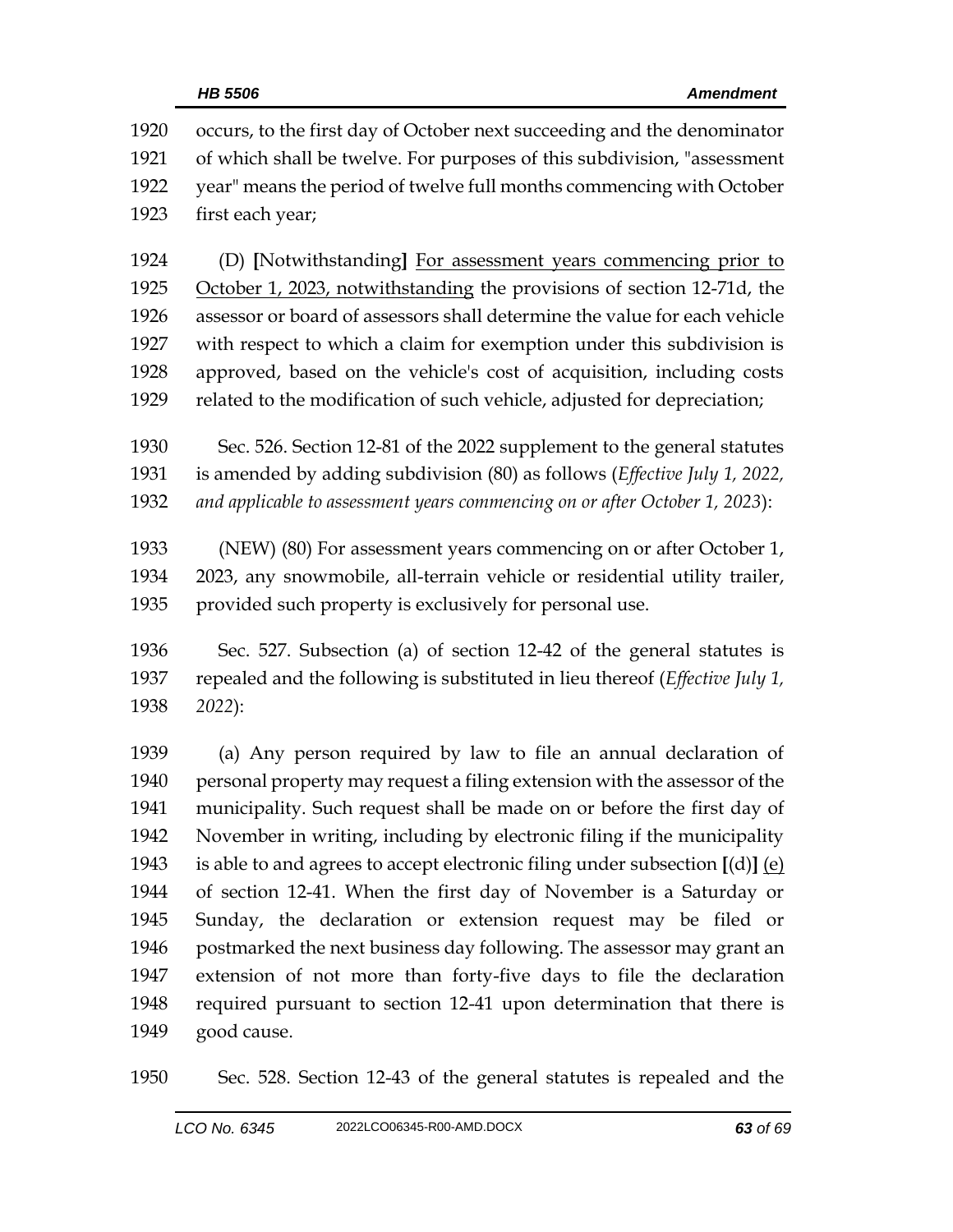## following is substituted in lieu thereof (*Effective July 1, 2022*):

 Each owner of tangible personal property located in any town for three months or more during the assessment year immediately preceding any assessment day, who is a nonresident of such town, shall file a declaration of such personal property with the assessors of the town in which the same is located on such assessment day, if located in such town for three months or more in such year, otherwise, in the town in which such property is located for the three months or more in such year nearest to such assessment day, under the same provisions as apply to residents, and such personal property shall not be liable to taxation in any other town in this state. The declaration of each nonresident taxpayer shall contain the nonresident's post-office and street address. At least thirty days before the expiration of the time for filing such declaration, the assessors shall mail blank declaration forms to each nonresident, or to such nonresident's attorney or agent having custody of the nonresident's taxable property, or send such forms electronically to such nonresident's electronic mail address or the electronic mail address of such nonresident's attorney or agent, provided such nonresident has requested, in writing, to receive such forms electronically. If the identity or mailing address of a nonresident taxpayer is not discovered until after the expiration of time for filing a declaration, the assessor shall, not later than ten days after determining the identity or mailing address, mail a declaration form to the nonresident taxpayer. Said taxpayer shall file the declaration not later than fifteen days after the date such declaration form is sent. Each nonresident taxpayer who fails to file a declaration in accordance with the provisions of this section shall be subject to the penalty provided in subsection **[**(e)**]** (f) of section 12-41. As used in this section, "nonresident" means a person who does not reside in the town in which such person's tangible personal property is located on the assessment day, or a company, corporation, limited liability company, partnership or any other type of business enterprise that does not have an established place 1983 for conducting business in such town on the assessment day.

Sec. 529. Subdivision (1) of subsection (b) of section 19a-342 of the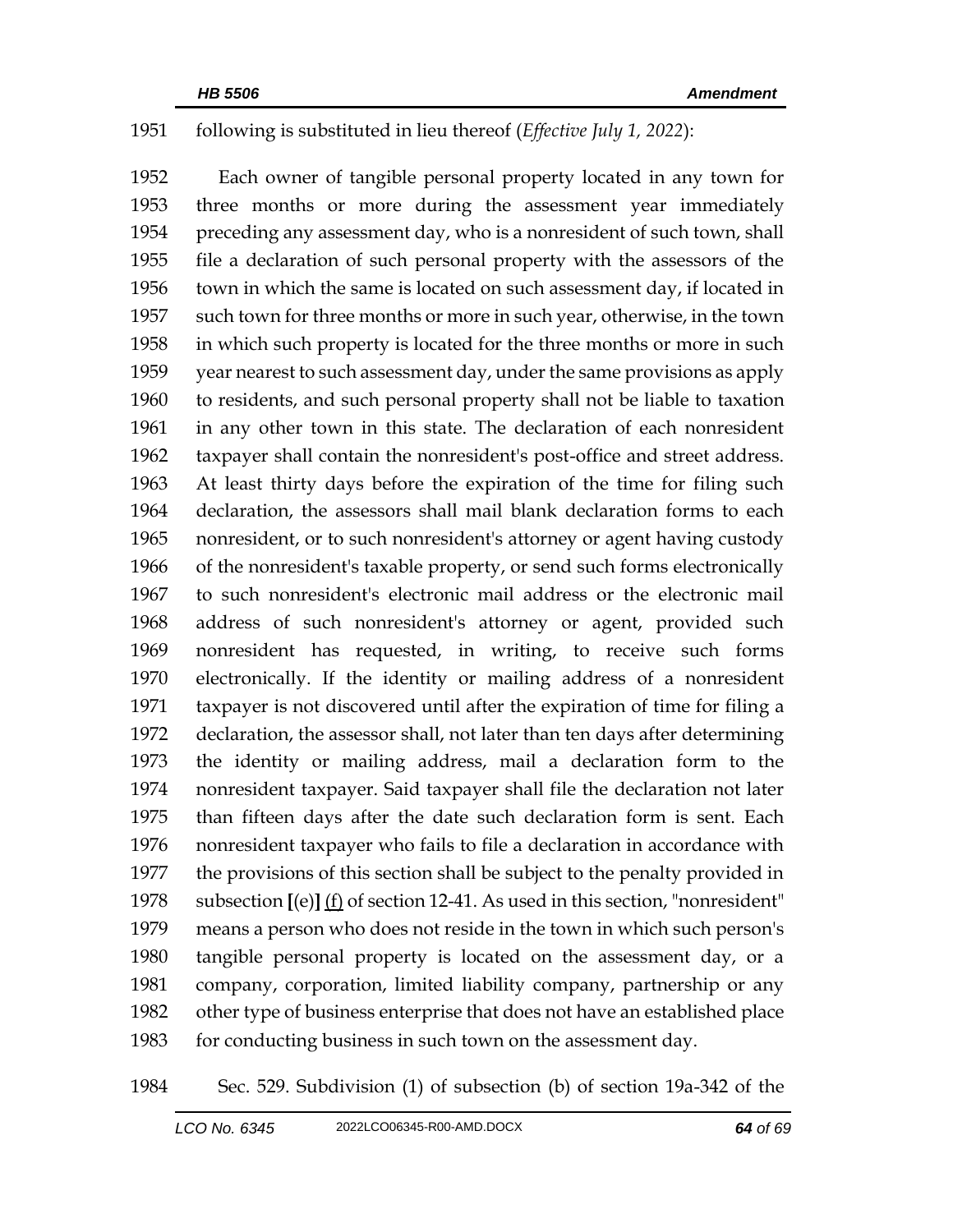2022 supplement to the general statutes is repealed and the following is substituted in lieu thereof (*Effective from passage*):

 (b) (1) Notwithstanding the provisions of section 31-40q, no person shall smoke: (A) In any area of a building or portion of a building, owned and operated or leased and operated by the state or any political subdivision of the state; (B) in any area of a health care institution, 1991 including, but not limited to, a psychiatric facility;  $(C)$  in any area of a retail establishment accessed by the general public; (D) in any restaurant; (E) in any area of an establishment with a permit issued for the sale of alcoholic liquor pursuant to section 30-20a, 30-21, 30-21b, 30- 22, 30-22c, 30-28, 30-28a, 30-33a, 30-33b, 30-35a, 30-37a, 30-37e or 30-37f, in any area of an establishment with a permit for the sale of alcoholic liquor pursuant to section **[**30-23**]** 30-22aa issued after May 1, 2003, and, on and after April 1, 2004, in any area of an establishment with a permit issued for the sale of alcoholic liquor pursuant to section 30-22a or 30- 26; **[**or the bar area of a bowling establishment holding a permit pursuant to subsection (a) of section 30-37c;**]** (F) in any area of a school building or on the grounds of such school; (G) within a child care facility or on the grounds of such child care facility, except, if the child care facility is a family child care home, as defined in section 19a-77, such smoking is prohibited only when a child enrolled in such home is present during customary business hours; (H) in any passenger elevator; (I) in any area of a dormitory in any public or private institution of higher education; (J) in any area of a dog race track or a facility equipped with screens for the simulcasting of off-track betting race programs or jai alai games; (K) in any room offered as an accommodation to guests by the operator of a hotel, motel or similar lodging; (L) in any area of a correctional facility or halfway house; or (M) in any area of a platform or a shelter at a rail, busway or bus station, owned and operated or leased and operated by the state or any political subdivision of the state. For purposes of this subsection, "restaurant" means space, in a suitable and permanent building, kept, used, maintained, advertised and held out to the public to be a place where meals are regularly served to the public, "school" has the same meaning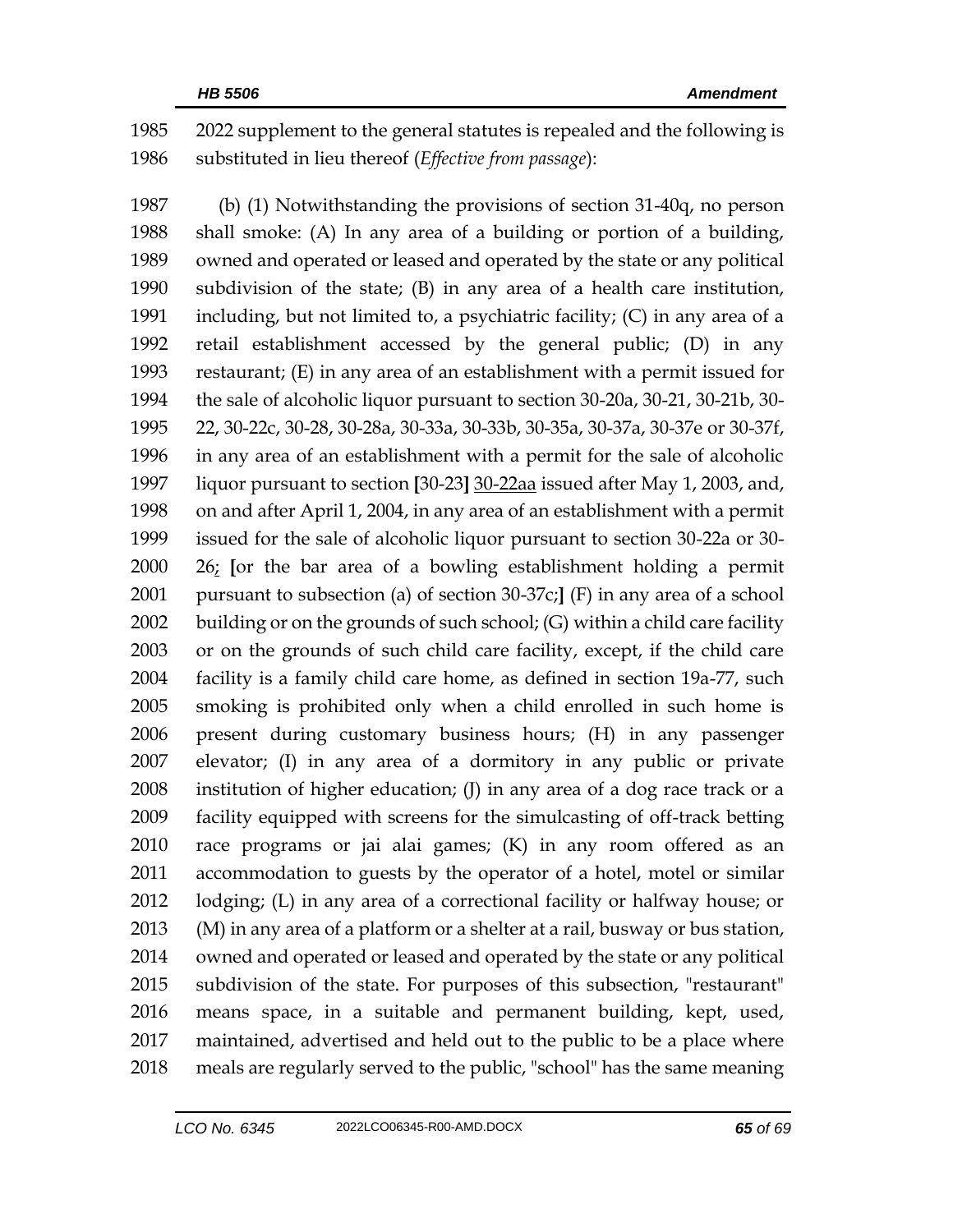as provided in section 10-154a and "child care facility" has the same meaning as provided in section 19a-342a.

 Sec. 530. Subdivision (1) of subsection (b) of section 19a-342a of the 2022 supplement to the general statutes is repealed and the following is substituted in lieu thereof (*Effective from passage*):

 (b) (1) No person shall use an electronic nicotine or cannabis delivery system or vapor product: (A) In any area of a building or portion of a building owned and operated or leased and operated by the state or any political subdivision of the state; (B) in any area of a health care 2028 institution, including, but not limited to, a psychiatric facility;  $(C)$  in any area of a retail establishment accessed by the public; (D) in any restaurant; (E) in any area of an establishment with a permit issued for the sale of alcoholic liquor pursuant to section 30-20a, 30-21, 30-21b, 30- 22, 30-22a, 30-22c, 30-26, 30-28, 30-28a, 30-33a, 30-33b, 30-35a, 30-37a, 30- 37e or 30-37f, in any area of establishment with a permit issued for the sale of alcoholic liquor pursuant to section **[**30-23**]** 30-22aa issued after May 1, 2003; **[**, or the bar area of a bowling establishment holding a permit pursuant to subsection (a) of section 30-37c;**]** (F) in any area of a school building or on the grounds of such school; (G) within a child care facility or on the grounds of such child care facility, except, if the child care facility is a family child care home as defined in section 19a-77, such use is prohibited only when a child enrolled in such home is present during customary business hours; (H) in any passenger elevator; (I) in any area of a dormitory in any public or private institution of higher education; (J) in any area of a dog race track or a facility equipped with screens for the simulcasting of off-track betting race programs or jai alai games; (K) in any room offered as an accommodation to guests by the operator of a hotel, motel or similar lodging; (L) in any area of a correctional facility, halfway house or residential facility funded by the Judicial Branch; or (M) in any area of a platform or a shelter at a rail, busway or bus station, owned and operated or leased and operated by the state or any political subdivision of the state. For purposes of this subsection, "restaurant" means space, in a suitable and permanent building, kept, used, maintained, advertised and held out to the public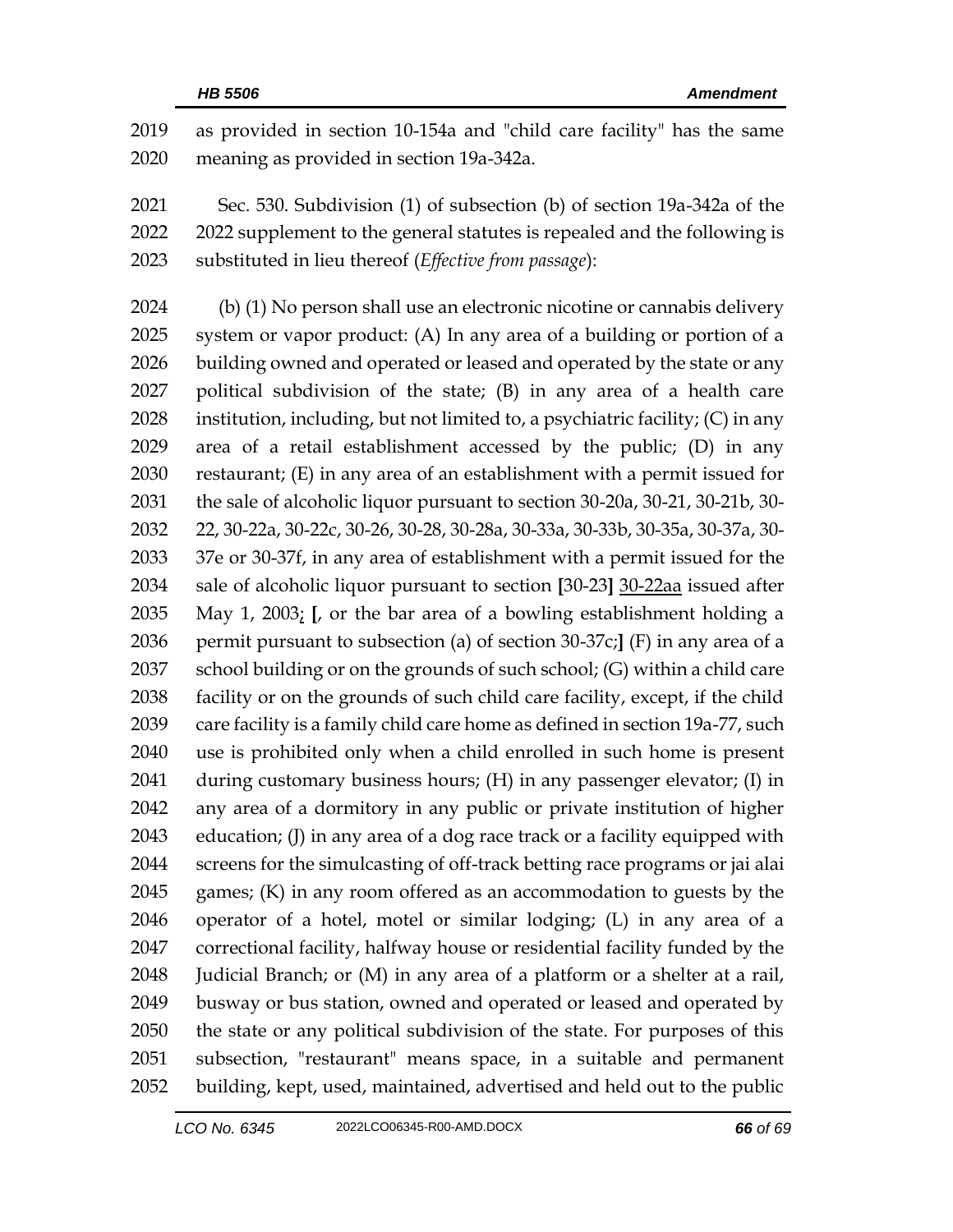to be a place where meals are regularly served to the public, and "school" has the same meaning as provided in section 10-154a. Sec. 531. Subdivision (4) of section 31-40q of the 2022 supplement to the general statutes is repealed and the following is substituted in lieu thereof (*Effective from passage*): (4) "Business facility" means a structurally enclosed location or portion thereof at which employees perform services for their employer. The term "business facility" does not include: (A) Facilities listed in subdivision (2) of subsection (b) of section 19a-342 or subdivision (2) of subsection (b) of section 19a-342a; (B) any establishment with a permit for the sale of alcoholic liquor pursuant to section **[**30-23**]** 30-22aa, issued on or before May 1, 2003; (C) for any business that is engaged in the

 testing or development of tobacco, tobacco products or cannabis, the areas of such business designated for such testing or development; or (D) during the period from October 1, 2003, to April 1, 2004, establishments with a permit issued for the sale of alcoholic liquor pursuant to section 30-22a or 30-26. **[**or the bar area of a bowling establishment holding a permit pursuant to subsection (a) of section 30- 2071 37c;**]**"

| This act shall take effect as follows and shall amend the following |              |                      |  |  |  |
|---------------------------------------------------------------------|--------------|----------------------|--|--|--|
| sections:                                                           |              |                      |  |  |  |
|                                                                     |              |                      |  |  |  |
|                                                                     |              |                      |  |  |  |
| Sec. 84                                                             | July 1, 2022 | New section          |  |  |  |
| Sec. 123                                                            | from passage | 4-68bb               |  |  |  |
| Sec. 261                                                            | July 1, 2022 | New section          |  |  |  |
| Sec. 501                                                            | July 1, 2022 | 8-347                |  |  |  |
| Sec. 502                                                            | July 1, 2023 | $12-408e(a)$ and (b) |  |  |  |
| Sec. 503                                                            | July 1, 2022 | New section          |  |  |  |
| Sec. 504                                                            | July 1, 2022 | New section          |  |  |  |
| Sec. 505                                                            | July 1, 2022 | New section          |  |  |  |
| Sec. 506                                                            | July 1, 2022 | $54 - 82i(b)$        |  |  |  |
| Sec. 507                                                            | July 1, 2022 | New section          |  |  |  |
| Sec. 508                                                            | July 1, 2022 | 19a-602              |  |  |  |
| Sec. 509                                                            | July 1, 2022 | New section          |  |  |  |
| Sec. 510                                                            | from passage | New section          |  |  |  |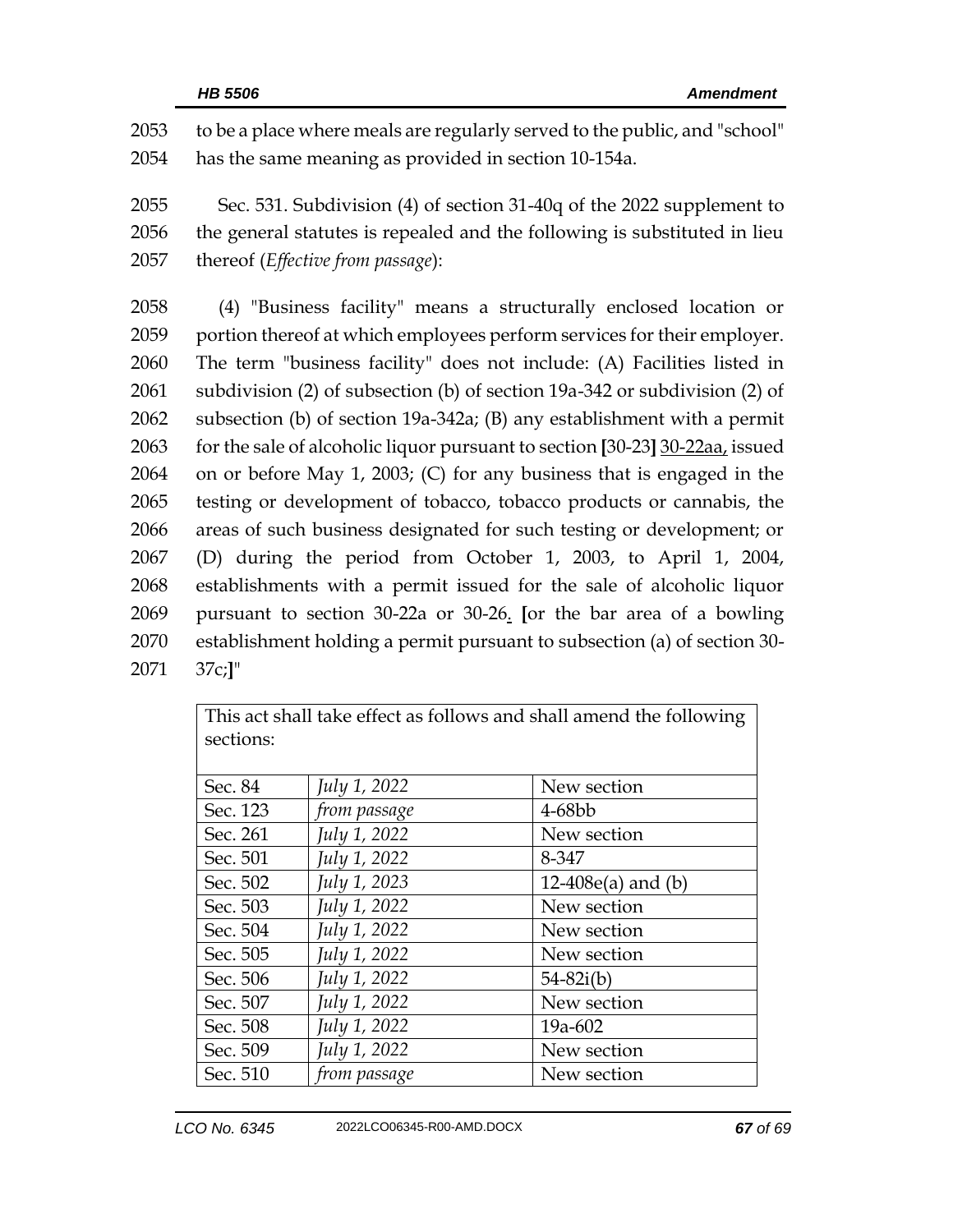| Sec. 511 | June 1, 2022             | $10-285a(a)$       |
|----------|--------------------------|--------------------|
| Sec. 512 | July 1, 2022             | 19a-7h             |
| Sec. 513 | July 1, 2022             | $19a-7f(b)$        |
| Sec. 514 | July 1, 2022             | $19a-7j(a)$        |
| Sec. 515 | July 1, 2022             | $19a-7r(a)$        |
| Sec. 516 | July 1, 2022, and        | 14-33(a) and $(b)$ |
|          | applicable to assessment |                    |
|          | years commencing on or   |                    |
|          | after October 1, 2023    |                    |
| Sec. 517 | July 1, 2022, and        | 14-163             |
|          | applicable to assessment |                    |
|          | years commencing on or   |                    |
|          | after October 1, 2023    |                    |
| Sec. 518 | July 1, 2022, and        | 12-71d             |
|          | applicable to assessment |                    |
|          | years commencing on or   |                    |
|          | after October 1, 2023    |                    |
| Sec. 519 | July 1, 2022             | $12 - 63$          |
| Sec. 520 | July 1, 2022, and        | 12-41              |
|          | applicable to assessment |                    |
|          | years commencing on or   |                    |
|          | after October 1, 2023    |                    |
| Sec. 521 | July 1, 2022, and        | $12 - 53(a)$       |
|          | applicable to assessment |                    |
|          | years commencing on or   |                    |
|          | after October 1, 2023    |                    |
| Sec. 522 | July 1, 2022, and        | 12-71              |
|          | applicable to assessment |                    |
|          | years commencing on or   |                    |
|          | after October 1, 2023    |                    |
| Sec. 523 | July 1, 2022, and        | $12 - 71b$         |
|          | applicable to assessment |                    |
|          | years commencing on or   |                    |
|          | after October 1, 2023    |                    |
| Sec. 524 | July 1, 2022, and        | $12-71c(b)$        |
|          | applicable to assessment |                    |
|          | years commencing on or   |                    |
|          | after October 1, 2023    |                    |
| Sec. 525 | July 1, 2022, and        | $12 - 81(74)$      |
|          | applicable to assessment |                    |
|          | years commencing on or   |                    |
|          | after October 1, 2023    |                    |